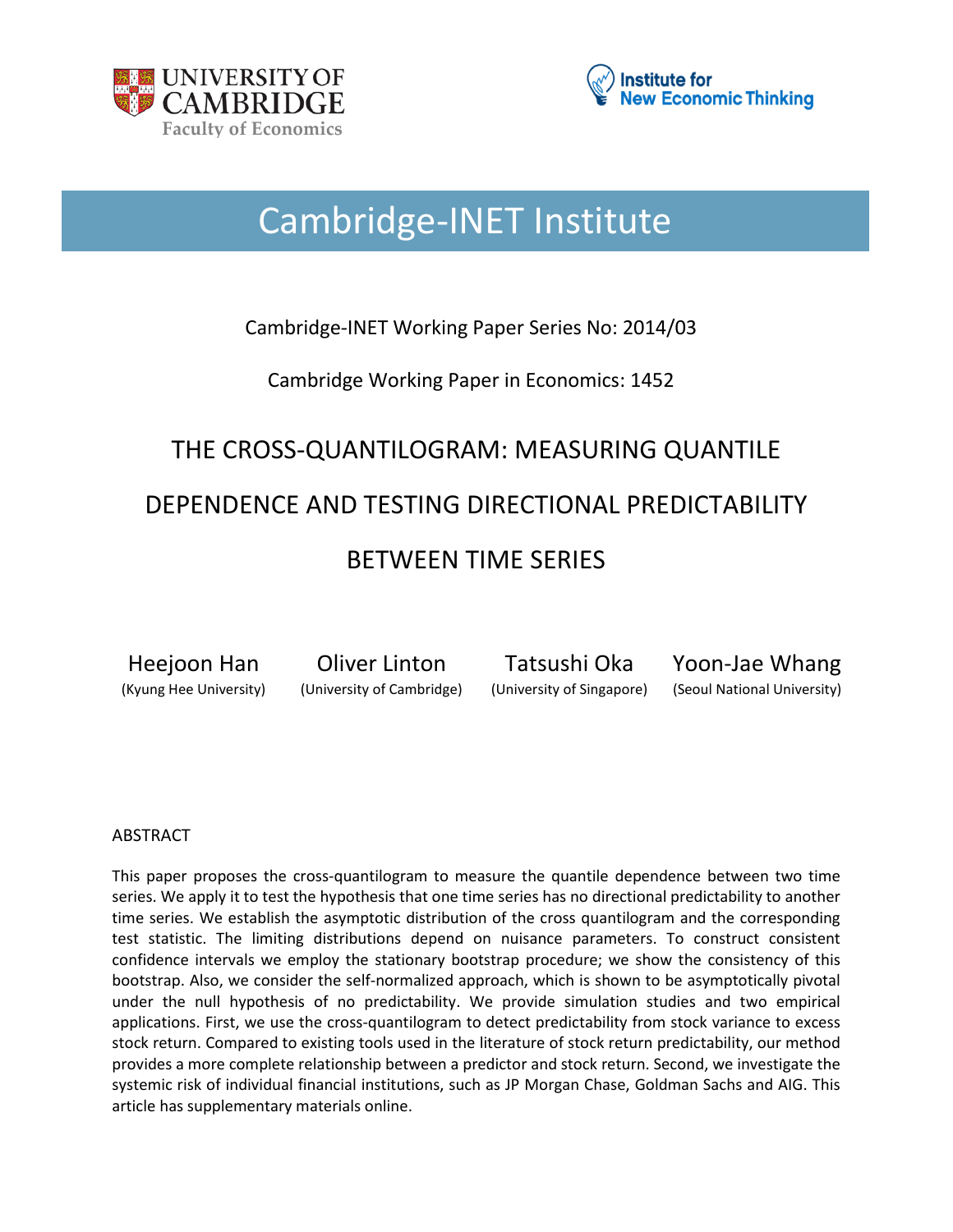# The Cross-Quantilogram: Measuring Quantile Dependence and Testing Directional Predictability between Time Series

Heejoon Han Oliver Linton Tatsushi Oka Yoon-Jae Whang

January 2014

#### Abstract

This paper proposes the cross-quantilogram to measure the quantile dependence between two time series. We apply it to test the hypothesis that one time series has no directional predictability to another time series. We establish the asymptotic distribution of the cross quantilogram and the corresponding test statistic. The limiting distributions depend on nuisance parameters. To construct consistent confidence intervals we employ the stationary bootstrap procedure; we show the consistency of this bootstrap. Also, we consider the self-normalized approach, which is shown to be asymptotically pivotal under

Heejoon Han is Associate Professor, Department of Economics, Kyung Hee University, Seoul, Republic of Korea (E-mail: heejoon@khu.ac.kr). Oliver Linton is Fellow of Trinity College and Professor of Political Economy, Faculty of Economics, University of Cambridge, Cambridge, UK (Email: obl20@cam.ac.uk). Tatsushi Oka is Assistant Professor, Department of Economics, National University of Singapore, Singapore, Republic of Singapore (E-mail: oka@nus.edu.sg). Yoon-Jae Whang is Professor, Department of Economics, Seoul National University, Seoul, Republic of Korea (E-mail: whang@snu.ac.kr). Hanís work was supported by the National Research Foundation of Korea (NRF-2013021502). Linton's work was supported by Cambridge INET and the ERC. Whang's work was supported by the National Research Foundation of Korea (NRF-2011-342-B00004).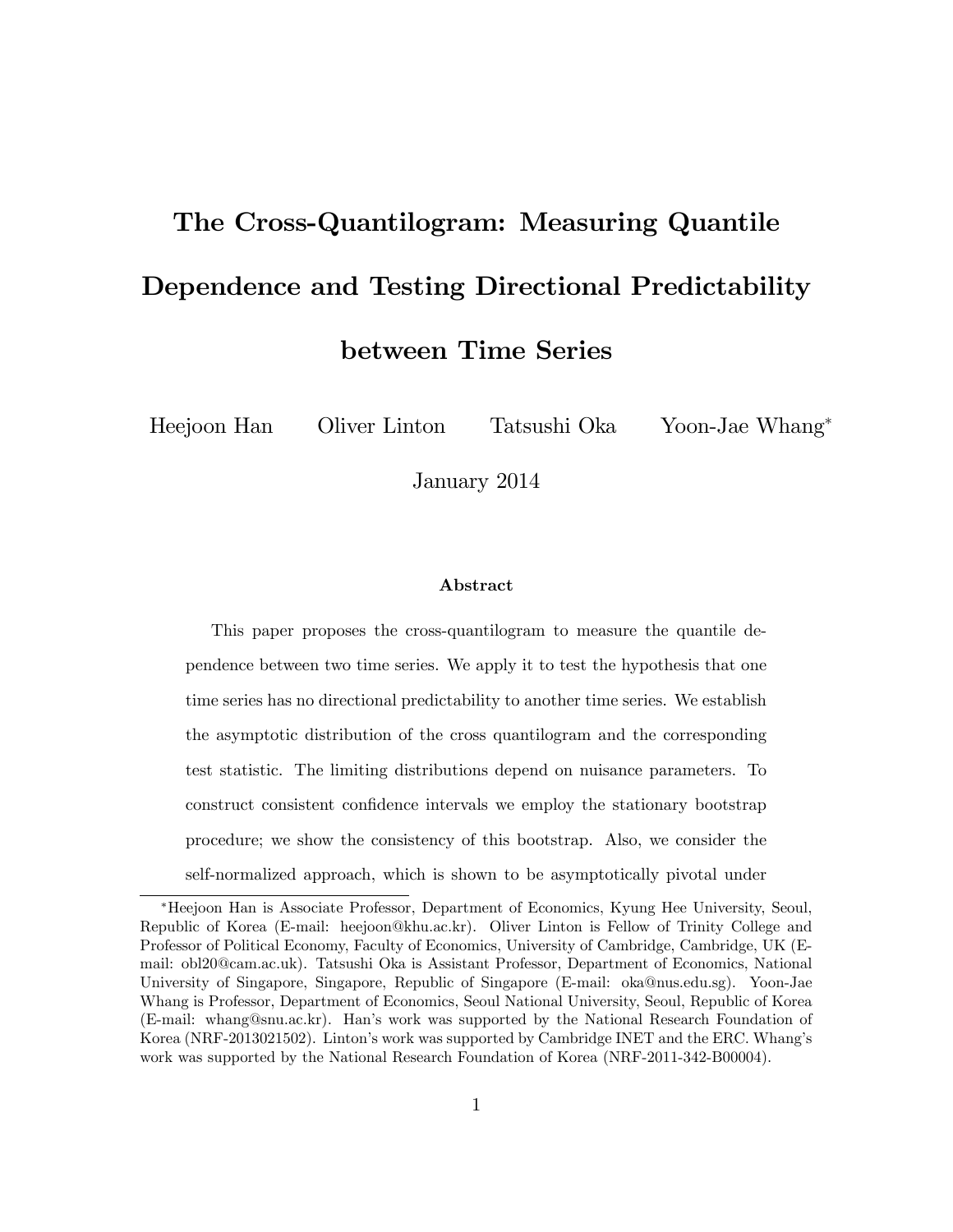the null hypothesis of no predictability. We provide simulation studies and two empirical applications. First, we use the cross-quantilogram to detect predictability from stock variance to excess stock return. Compared to existing tools used in the literature of stock return predictability, our method provides a more complete relationship between a predictor and stock return. Second, we investigate the systemic risk of individual financial institutions, such as JP Morgan Chase, Goldman Sachs and AIG. This article has supplementary materials online.

Keywords: Quantile, Correlogram, Dependence, Predictability, Systemic risk.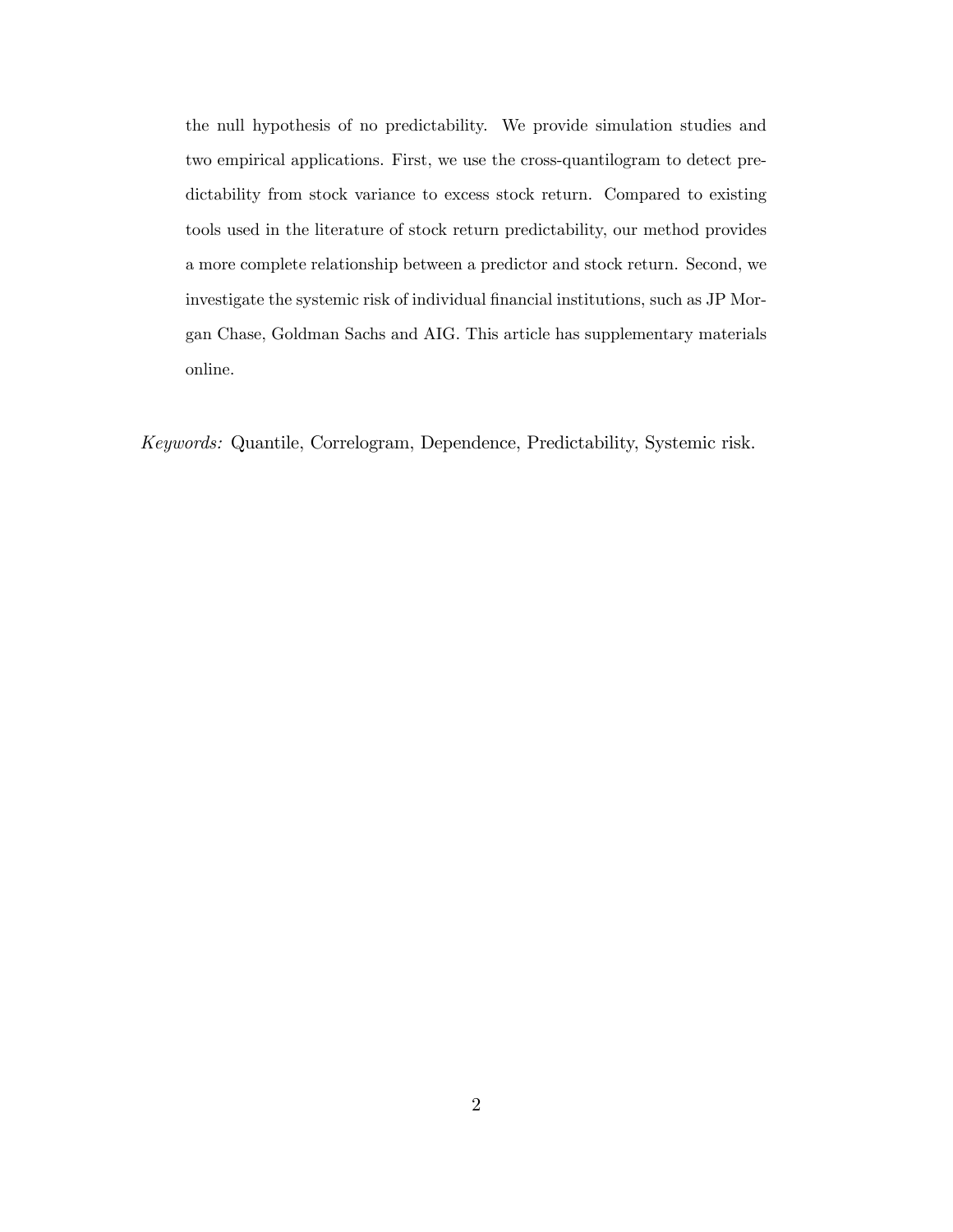## 1 Introduction

Linton and Whang (2007) introduced the quantilogram to measure predictability in different parts of the distribution of a stationary time series based on the correlogram of "quantile hits". They applied it to test the hypothesis that a given time series has no directional predictability. More specifically, their null hypothesis was that the past information set of the stationary time series  $\{x_t\}$  does not improve the prediction about whether  $x_t$  will be above or below the unconditional quantile. The test is based on comparing the quantilogram to a pointwise confidence band. This contribution fits into a long literature of testing predictability using signs or rank statistics, including the papers of Cowles and Jones (1937), Dufour et al. (1998), and Christoffersen and Diebold (2002). The quantilogram has several advantages compared to other test statistics for directional predictability. It is conceptually appealing and simple to interpret. Since the method is based on quantile hits it does not require moment conditions like the ordinary correlogram and statistics like the variance ratio that are derived from it, Mikosch and Starica (2000), and so it works well for heavy tailed series. Many financial time series have heavy tails, see, e.g., Mandelbrot (1963), Fama (1965), Rachev and Mittnik (2000), Embrechts et al. (1997), Ibragimov et al. (2009), and Ibragimov (2009), and so this is an important consideration in practice. Additionally, this type of method allows researchers to consider very long lags in comparison with regression type methods, such as Engle and Manganelli (2004). There have been a number of recent works either extending or applying this methodology. Davis and Mikosch (2009) have introduced the extremogram, which is essentially the quantilogram for extreme quantiles. Hagemann (2012) has introduced a Fourier domain version of the quantilogram, see also Dette et al. (2013) for an alternative approach. The quantilogram has recently been applied to stock returns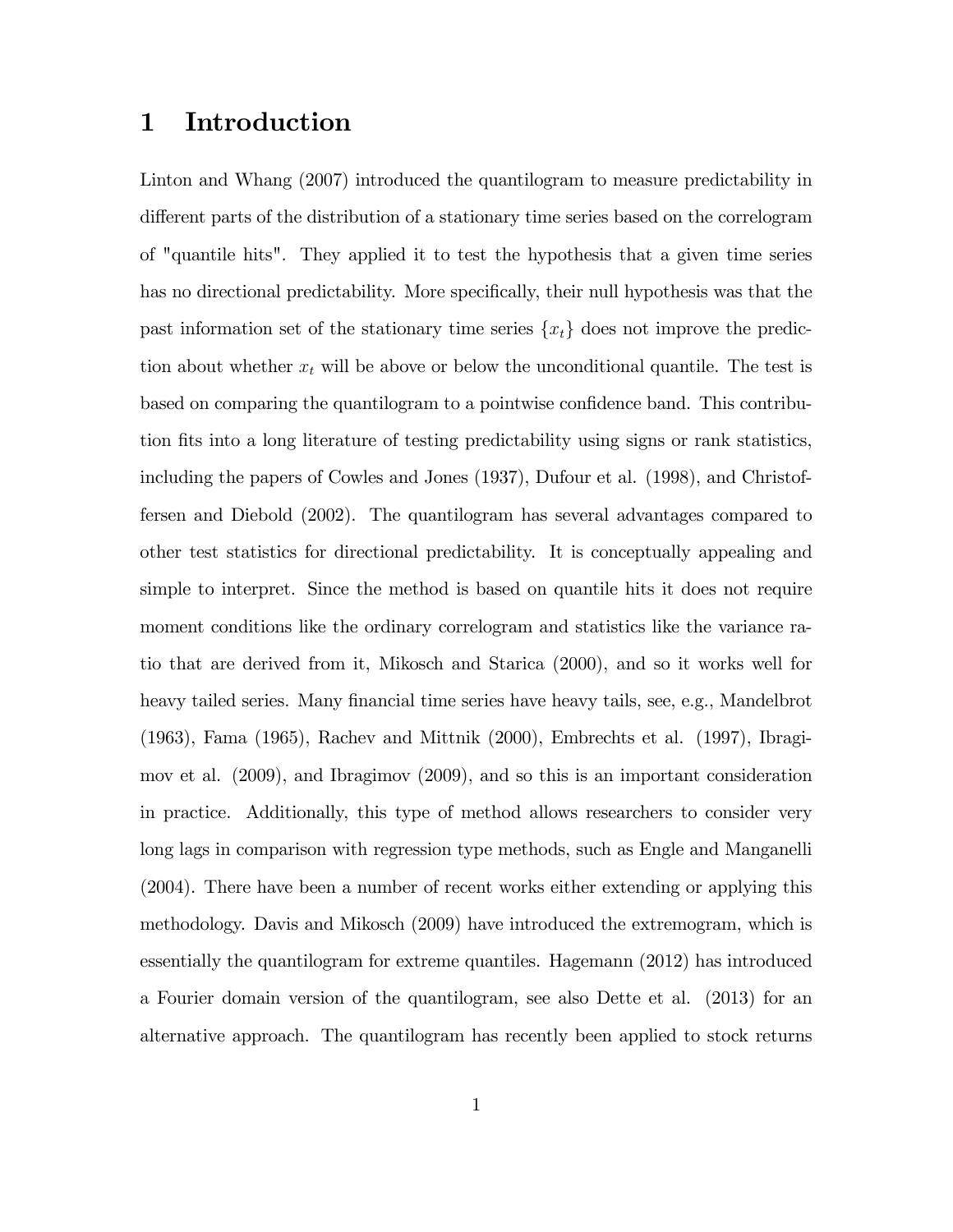and exchange rates, Laurini et al. (2008) and Chang and Shie (2011).

Our paper addresses two outstanding issues with regard to the quantilogram. First, the construction of confidence intervals that are valid under general dependence structures. Linton and Whang (2007) derived the limiting distribution of the sample quantilogram under the null hypothesis that the quantilogram itself is zero, in fact under a special case of that where the process has a type of conditional heteroskedasticity structure. Even in that very special case, the limiting distribution depends on model specific quantities. They derived a bound on the asymptotic variance that allows one to test the null hypothesis of the absence of predictability (or rather the special case of this that they work with). Even when this model structure is appropriate, the bounds can be quite large especially when one looks into the tail of the distribution. The quantilogram is also useful in cases where the null hypothesis of no predictability is not thought to be true - one can be interested in measuring the degree of predictability of a series across different quantiles. We provide a more complete solution to the issue of inference for the quantilogram. Specifically, we derive the asymptotic distribution of the quantilogram under general weak dependence conditions, specifically strong mixing. The limiting distribution is quite complicated and depends on the long run variance of the quantile hits. To conduct inference we propose the stationary bootstrap method of Politis and Romano (1994) and prove that it provides asymptotically valid confidence intervals. We investigate the finite sample performance of this procedure and show that it works well. We also provide R code that carries out the computations efficiently. We also define a self-normalized version of the statistic for testing the null hypothesis that the quantilogram is zero, following Lobato (2001). This statistic has an asymptotically pivotal distribution whose critical values have been tabulated so that there is no need for long run variance estimation or even bootstrap.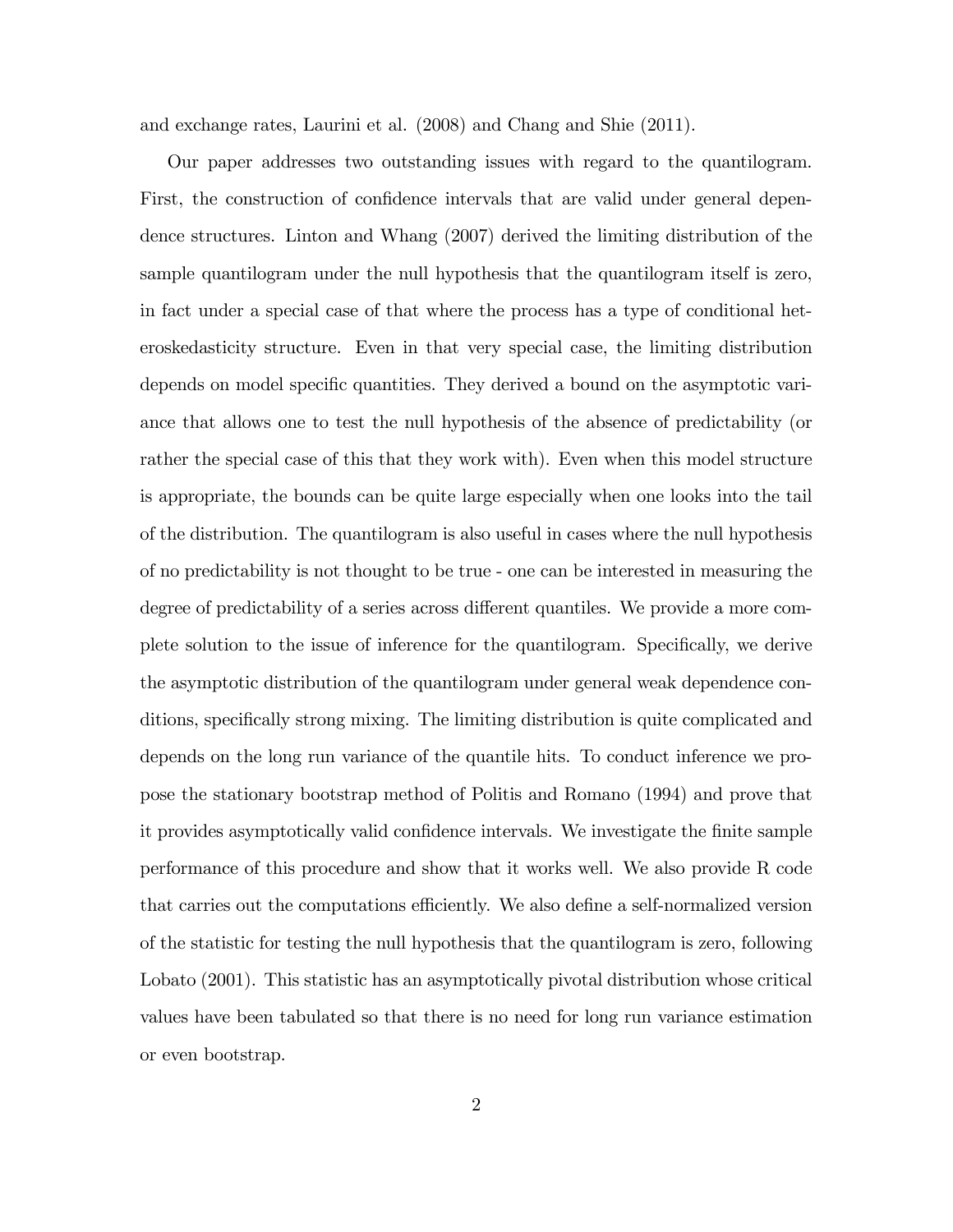Second, we develop our methodology inside a multivariate setting and explicitly consider the cross-quantilogram. Linton and Whang (2007) briefly mentioned such a multivariate version of the quantilogram but they provided neither theoretical results or empirical results. In fact, the cross correlogram is a vitally important measure of dependence between time series: Campbell et al. (1997), for example, use the cross autocorrelation function to describe lead lag relations between large stocks and small stocks. We apply the cross-quantilogram to the study of stock return predictability; our method provides a more complete picture of the predictability structure. We also apply the cross quantilogram to the question of systemic risk. Our theoretical results described in the previous paragraph are all derived for the multivariate case.

## 2 The Cross-Quantilogram

Let  $\{x_t : t \in \mathbb{Z}\}$  be a two dimensional strictly stationary time series with  $x_t \equiv$  $(x_{1t}, x_{2t})$ <sup>T</sup> and let  $F_i(\cdot)$  denote the distribution function of the series  $x_{it}$  with density function  $f_i(\cdot)$  for  $i = 1, 2$ . The quantile function of the time series  $x_{it}$  is defined as  $q_i(\alpha_i) = \inf\{v : F_i(v) \ge \alpha_i\}$  for  $\alpha_i \in (0, 1)$ , for  $i = 1, 2$ . Let  $q_\alpha = (q_1(\alpha_1), q_2(\alpha_2))^{\dagger}$  for  $\alpha \equiv (\alpha_1, \alpha_2)^{\dagger}.$ 

We consider a measure of serial dependence between two events  $\{x_{1t} \leq q_1(\alpha_1)\}\$  and  ${x_{2t-k} \le q_2(\alpha_2)}$  for arbitrary quantiles. In the literature,  $\{1[x_{it} \le q_i(\cdot)]\}$  is called the quantile-hit or quantile-exceedance process for  $i = 1, 2$ , where  $1[\cdot]$  denotes the indicator function taking the value one when its argument is true, and zero otherwise. The cross-quantilogram is defined as the cross-correlation of the quantile-hit processes

$$
\rho_{\alpha}(k) = \frac{E\left[\psi_{\alpha_1}(x_{1t} - q_1(\alpha_1))\psi_{\alpha_2}(x_{2t-k} - q_2(\alpha_2))\right]}{\sqrt{E\left[\psi_{\alpha_1}^2(x_{1t} - q_1(\alpha_1))\right]}\sqrt{E\left[\psi_{\alpha_2}^2(x_{2t} - q_2(\alpha_2))\right]}}
$$
(1)

for  $k = 0, \pm 1, \pm 2, \ldots$ , where  $\psi_a(u) \equiv 1[u < 0] - a$ . The cross-quantilogram captures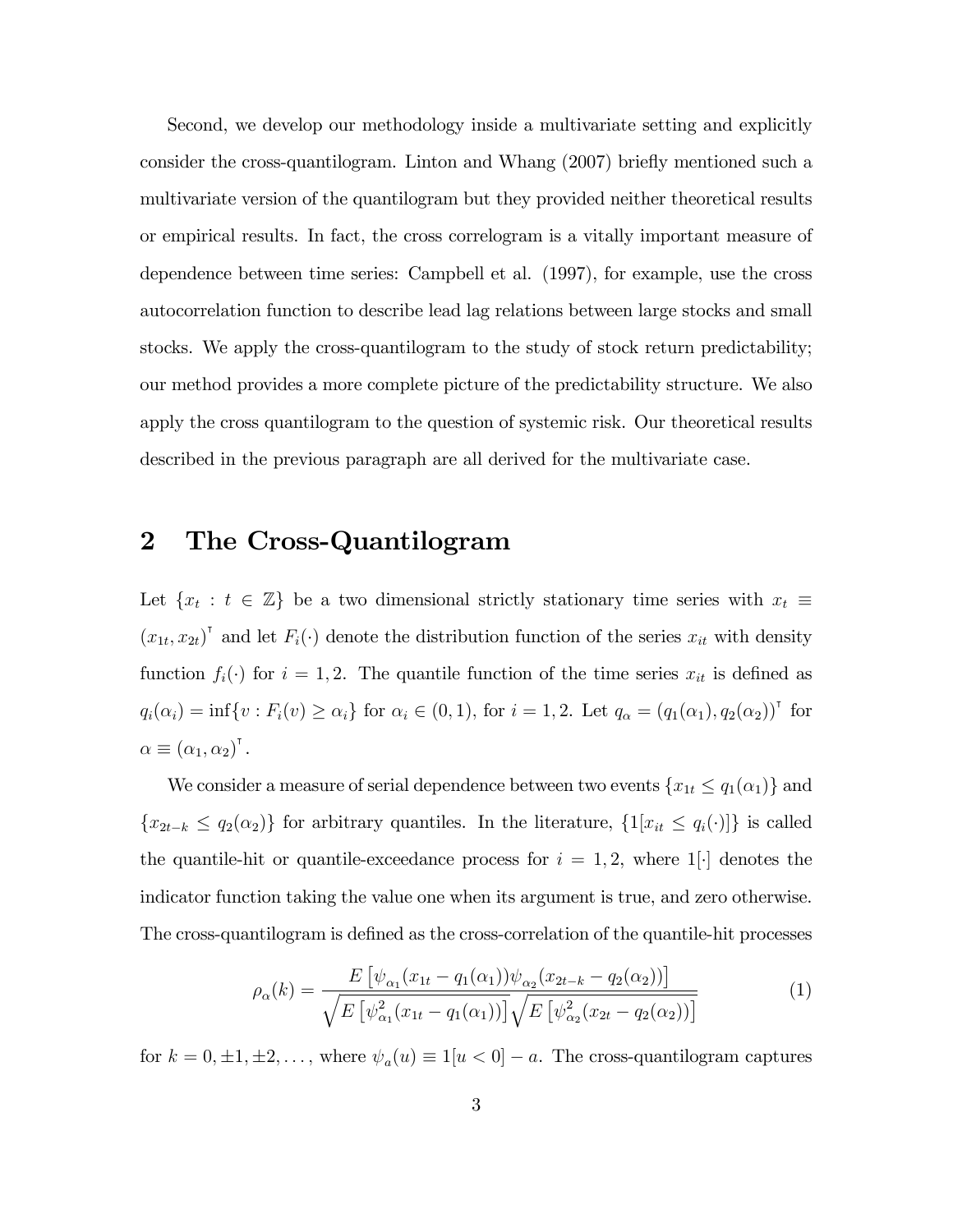serial dependency between the two series at different quantile levels. In the special case of a single time series, the cross-quantilogram becomes the quantilogram proposed by Linton and Whang (2007). Note that it is well-defined even for processes with infinite moments. Like the quantilogram, the cross-quantilogram is invariant to any strictly monotonic transformation applied to both series, such as the logarithmic transformation.

To construct the sample analogue of the cross-quantilogram based on observations  ${x_1, \ldots, x_T}$ , we first estimate the unconditional quantile functions by solving the following minimization problems, separately:

$$
\hat{q}_1(\alpha_1) = \arg \min_{v_1 \in \mathbb{R}} \sum_{t=1}^T \pi_{\alpha_1}(x_{1t} - v_1)
$$
 and  $\hat{q}_2(\alpha_2) = \arg \min_{v_2 \in \mathbb{R}} \sum_{t=1}^T \pi_{\alpha_2}(x_{2t} - v_2)$ ,

where  $\pi_a(u) \equiv u(a - 1[u < 0])$ . Then, the sample cross-quantilogram is defined as

$$
\hat{\rho}_{\alpha}(k) = \frac{\sum_{t=k+1}^{T} \psi_{\alpha_1}(x_{1t} - \hat{q}_1(\alpha_1)) \psi_{\alpha_2}(x_{2t-k} - \hat{q}_2(\alpha_2))}{\sqrt{\sum_{t=k+1}^{T} \psi_{\alpha_1}^2(x_{1t} - \hat{q}_1(\alpha_1))} \sqrt{\sum_{t=k+1}^{T} \psi_{\alpha_2}^2(x_{2t-k} - \hat{q}_2(\alpha_2))}},
$$
\n(2)

for  $k = 0, \pm 1, \pm 2, \ldots$  Given a set of quantiles, the cross-quantilogram considers dependency in terms of the direction of deviation from quantiles and thus measures the directional predictability from one series to another. This can be a useful descriptive device. By construction,  $\hat{\rho}_{\alpha}(k) \in [-1, 1]$  with  $\hat{\rho}_{\alpha}(k) = 0$  corresponding to the case of no directional predictability. The form of the statistic generalizes to the d dimensional multivariate case and the  $(i, j)$ th entry of the corresponding cross-correlation matrices  $\Gamma_{\alpha}(k)$  is given by applying (2) for a pair of variables  $(x_{it}, x_{jt-k})$  and a pair of quantiles  $(\hat{q}_i(\alpha_i), \hat{q}_j(\alpha_j))$  for  $\alpha = (\alpha_1, \ldots, \alpha_d)$ <sup>T</sup>. The cross-correlation matrices possess the usual symmetry property  $\Gamma_{\alpha}(k) = \Gamma_{\alpha}(-k)^{\dagger}$  when  $\alpha_1 = \cdots = \alpha_d$ .

We may be interested in testing for the absence of directional predictability over a set of quantiles. Let  $A \equiv A_1 \times A_2$ , where  $A_i \subset (0,1)$  is a quantile range for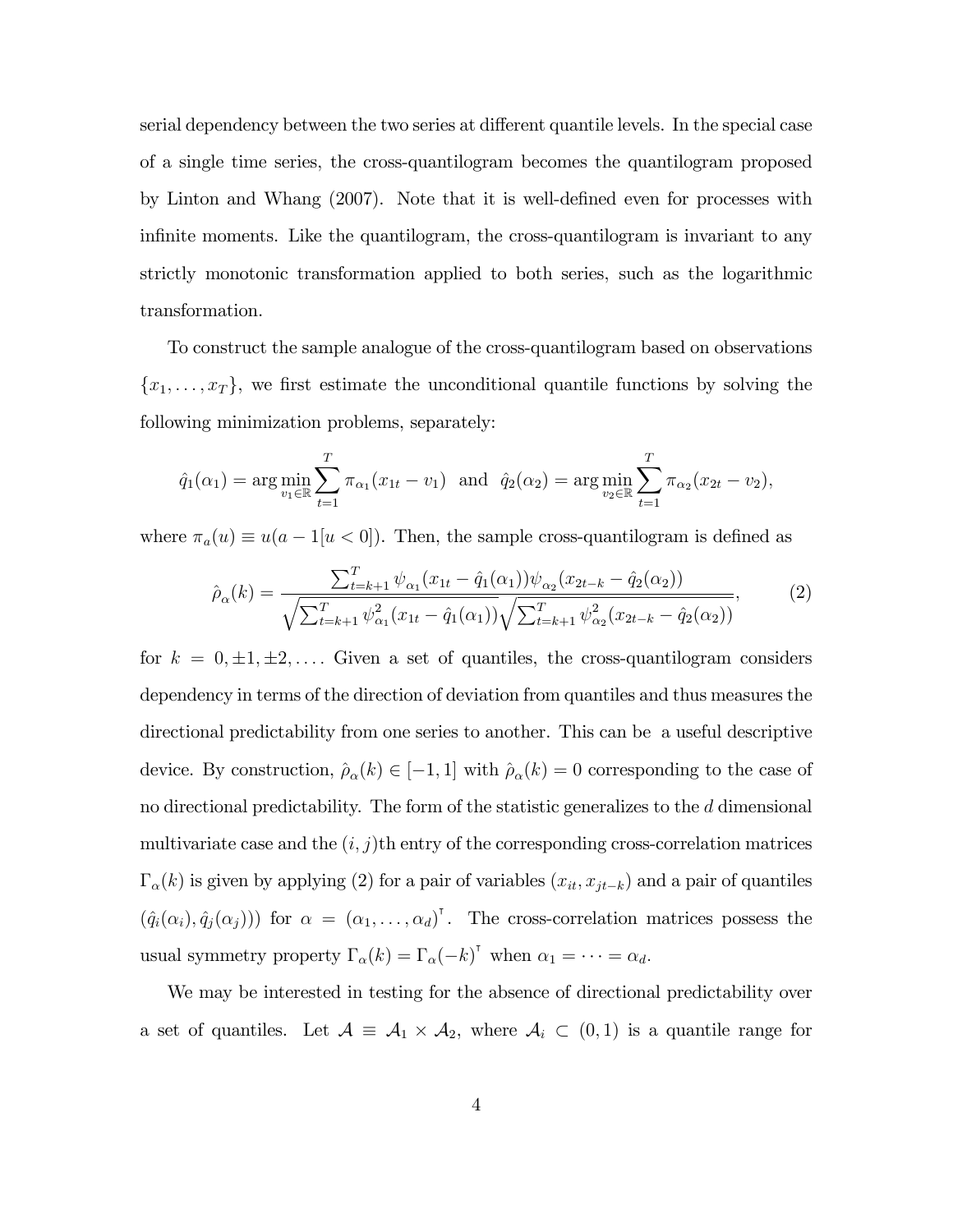each time series  $\{x_{i1}, \ldots, x_{iT}\}\ (i = 1, 2)$ . We are interested in testing the hypothesis  $H_0: \rho_\alpha(1) = \cdots = \rho_\alpha(p) = 0, \quad \forall \alpha \in \mathcal{A}$ , against the alternative hypothesis that  $\rho_{\alpha}(k) \neq 0$  for some  $k \in \{1, \ldots, p\}$  and some  $\alpha \in \mathcal{A}$  with p fixed.<sup>1</sup> This is a test for the directional predictability of events up to p lags  $\{x_{2t-k} \le q_2(\alpha_2) : k = 1, \ldots, p\}$  for  $x_{1t}$ . To discriminate between these hypotheses we will use the test statistic

$$
\sup_{\alpha \in \mathcal{A}} \hat{Q}_{\alpha}^{(p)} = \sup_{\alpha \in \mathcal{A}} T ||\hat{\rho}_{\alpha}^{(p)}||^2 = \sup_{\alpha \in \mathcal{A}} T \sum_{k=1}^{p} \hat{\rho}_{\alpha}^2(k),
$$

where  $\hat{Q}^{(p)}_{\alpha}$  is the quantile specific Box-Pierce type statistic and  $\hat{\rho}^{(p)}_{\alpha} \equiv [\hat{\rho}_{\alpha}(1), \dots, \hat{\rho}_{\alpha}(p)]^{\dagger}$ . To test the directional predictability in a specific quantile, or to provide confidence intervals for the population quantities, we use  $\hat{\rho}_{\alpha}(k)$  or  $\hat{Q}^{(p)}_{\alpha}$ , which are special cases of the sup-type test statistic. In practice, we have found that the Box-Ljung version  $\hat{Q}_{\alpha}^{(p)} \equiv T(T + 2) \sum_{k=1}^{p} \hat{\rho}_{\alpha}^{2}$  $\binom{2}{\alpha}(k)/(T-k)$  yields some small sample improvements.

## 3 Asymptotic Properties

Here we present the asymptotic properties of the sample cross-quantilogram and related test statistics. Since these quantities contain non-smooth functions, we employ techniques widely used in the literature on quantile regression, see Koenker and Bassett (1978) and Pollard (1991) among others. We impose the following assumptions.

**Assumption A1.**  $\{x_t : t \in \mathbb{Z}\}\)$  is a strictly stationary and strong mixing with coefficients  $\{\alpha(n)\}\)$  that satisfy  $\alpha(n) = O(n^{-a})$  for  $a > 1$ . **A2**. The distribution functions  $F_i(\cdot)$  for  $i = 1, 2$  have continuous densities  $f_i(\cdot)$  uniformly bounded away from 0 and  $\infty$  at  $q_i(\alpha_i)$  uniformly over  $\alpha_i \in \mathcal{A}_i$ . **A3**. For any  $\epsilon > 0$  there exists

<sup>&</sup>lt;sup>1</sup>Hong (1996) established the properties of the Box-Pierce statistic in the case that  $p = p_n \to \infty$ : after a location and scale adjustment the statistic is asymptotically normal. No doubt our results can be extended to accommodate this case, although in practice the desirability of such a test is questionable, and our limit theory may provide better critical values for even quite long lags.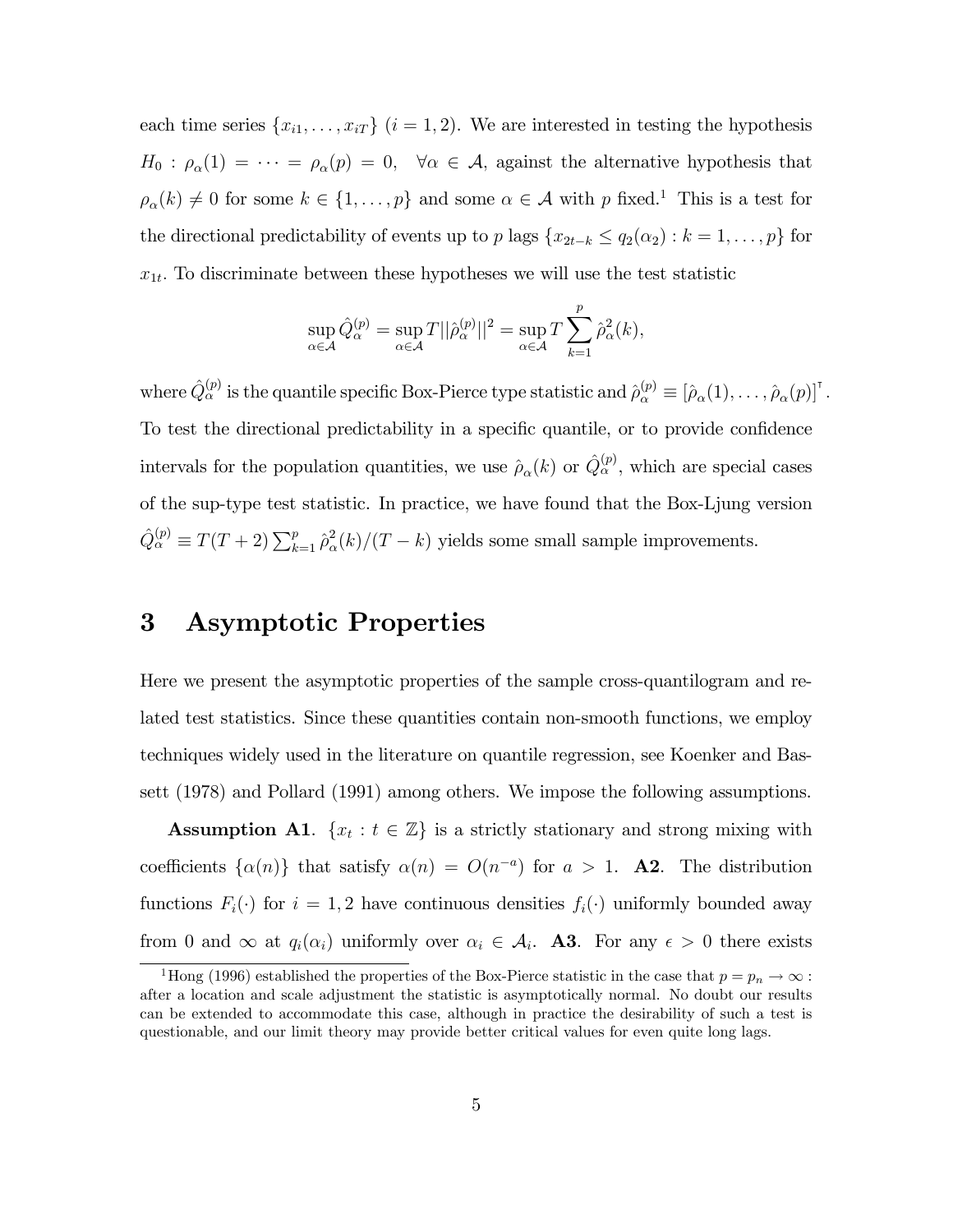a  $\nu(\epsilon)$  such that  $\sup_{\tau \in A_i} \sup_{s:|s| \leq \nu(\epsilon)} |f_i(q_i(\tau)) - f_i(q_i(\tau) + s)| < \epsilon$  for  $i = 1, 2$ . **A4.** The joint distribution  $G_k$  of  $(x_{1t}, x_{2t-k})$  has a bounded, continuous first derivative for each argument uniformly in the neighborhood of quantiles of interest for every  $k \in \{1, \ldots, p\}.$ 

Assumption A1 imposes a mixing rate used in Rio (2000, Chapter 7). For a strong mixing process,  $\rho_{\alpha}(k) \to 0$  as  $k \to \infty$  for all  $\alpha \in (0, 1)$ . Assumption A2 ensures that the quantile functions are uniquely defined. Assumption A3 implies that the densities are smooth in some neighborhood of the quantiles of interest. Assumption A4 ensures that the joint distribution of  $(x_{1t}, x_{2t-k})$  is continuously differentiable.

To describe the asymptotic behavior of the cross-quantilogram, we define a set of 3-dimensional mean-zero Gaussian process  $\{\mathbb{B}_k(\alpha) : \alpha \in [0,1]^2\}_{k=1}^p$  with covariancematrix function given by

$$
\Gamma_{kk'}(\alpha,\alpha') \equiv E[\mathbb{B}_k(\alpha)\mathbb{B}_{k'}^{\dagger}(\alpha')] = \sum_{l=-\infty}^{\infty} \text{cov}(\xi_l(\alpha,k),\xi_0^{\dagger}(\alpha',k'))
$$

for  $k, k' \in \{1, ..., p\}$  and for  $\alpha, \alpha' \in \mathcal{A}$ , where

$$
\xi_t(\alpha,k) = \left[1[\epsilon_{1t}(\alpha_1) \leq 0, \epsilon_{2t-k}(\alpha_2) \leq 0] - G_k(q_\alpha), \psi_{\alpha_1}(\epsilon_{1t}(\alpha_1)), \psi_{\alpha_2}(\epsilon_{2t-k}(\alpha_2))\right]^{\mathsf{T}},
$$

with  $\epsilon_{it}(\cdot) = x_{it} - q_i(\cdot)$  for  $i = 1, 2$  and for  $t = 1, \ldots, T$ . Define the 3p-dimensional zeromean Gaussian process  $\mathbb{B}^{(p)}(\alpha) = [\mathbb{B}_1(\alpha)^{\mathsf{T}}, \dots, \mathbb{B}_p(\alpha)^{\mathsf{T}}]^{\mathsf{T}}$  with the covariance-matrix function denoted by  $\Gamma^{(p)}(\alpha, \beta)$ . The next theorem establishes the asymptotic properties of the cross-quantilogram.

**Theorem 1** Suppose that Assumptions A1-A4 hold for some finite integer  $p > 0$ . Then, in the sense of weak convergence of the stochastic process we have:

$$
\sqrt{T}\left(\hat{\rho}_{\alpha}^{(p)} - \rho_{\alpha}^{(p)}\right) \Rightarrow \Lambda_{\alpha}^{(p)}\mathbb{B}^{(p)}(\alpha),\tag{3}
$$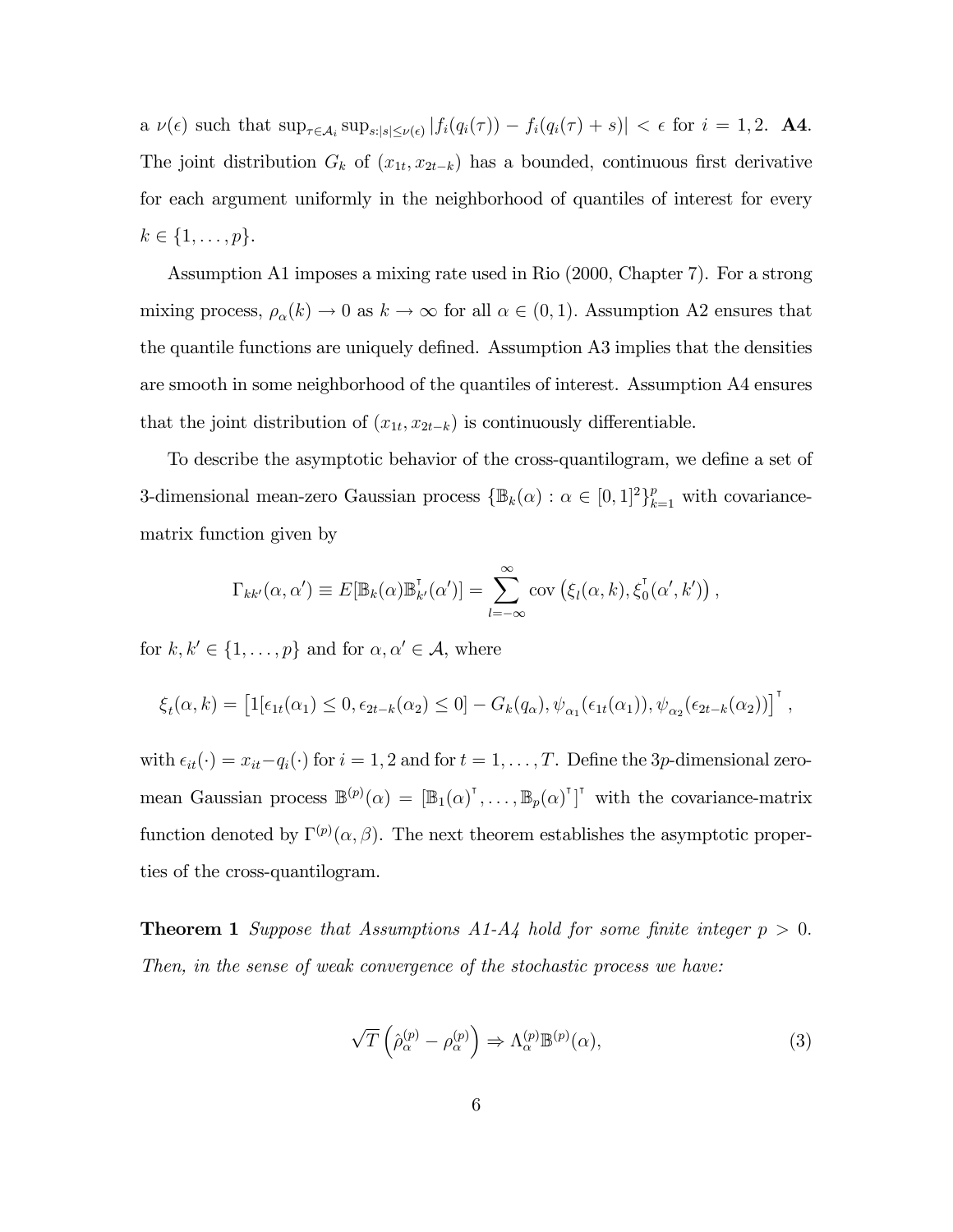where  $\Lambda_{\alpha}^{(p)} = \text{diag}(\lambda_{\alpha}^{\dagger})$  $\lambda_{\alpha 1}^{\dagger}, \ldots, \lambda_{\alpha p}^{\dagger}$  and

$$
\lambda_{\alpha k} = \frac{1}{\sqrt{\alpha_1 (1 - \alpha_1) \alpha_2 (1 - \alpha_2)}} \text{diag}\left(1, \frac{1}{f_1(q_1(\alpha_1))}, \frac{1}{f_2(q_2(\alpha_2))}\right) \left[\begin{array}{c}1\\ \nabla G_k(q_\alpha)\end{array}\right], (4)
$$

with the gradient vector  $\nabla G_k(\cdot)$  of  $G_k(\cdot)$ .

Under the null hypothesis that  $\rho_{\alpha}(1) = \cdots = \rho_{\alpha}(p) = 0$  for every  $\alpha \in \mathcal{A}$ , it follows that

$$
\sup_{\alpha \in \mathcal{A}} \hat{Q}_{\alpha}^{(p)} \Longrightarrow \sup_{\alpha \in \mathcal{A}} \| \Lambda_{\alpha}^{(p)} \mathbb{B}^{(p)}(\alpha) \|^{2}
$$
\n(5)

 $\mathbf{r}$ 

by the continuous mapping theorem.

#### 3.1 Inference Methods

#### 3.1.1 The Stationary Bootstrap

The asymptotic null distribution presented in Theorem 1 depends on nuisance parameters. To estimate the critical values from the limiting distribution we could use nonparametric estimation, but that may suffer from a slow convergence rate. We address this issue by using the stationary bootstrap (SB) of Politis and Romano (1994). The SB is a block bootstrap method with blocks of random lengths. The SB resample is strictly stationary conditional on the original sample.

Let  ${L_i}_{i\in\mathbb{N}}$  denote a sequence of block lengths, which are iid random variables having the geometric distribution with a scalar parameter  $\gamma\equiv\gamma_T\in(0,1)$ :

$$
P^*(L_i = l) = \gamma (1 - \gamma)^{l-1}, \quad \forall i \in \mathbb{N},
$$

for each positive integer  $l$ , where  $P^*$  denotes the conditional expectation given the original sample. We assume that the parameter  $\gamma$  satisfies the following growth condition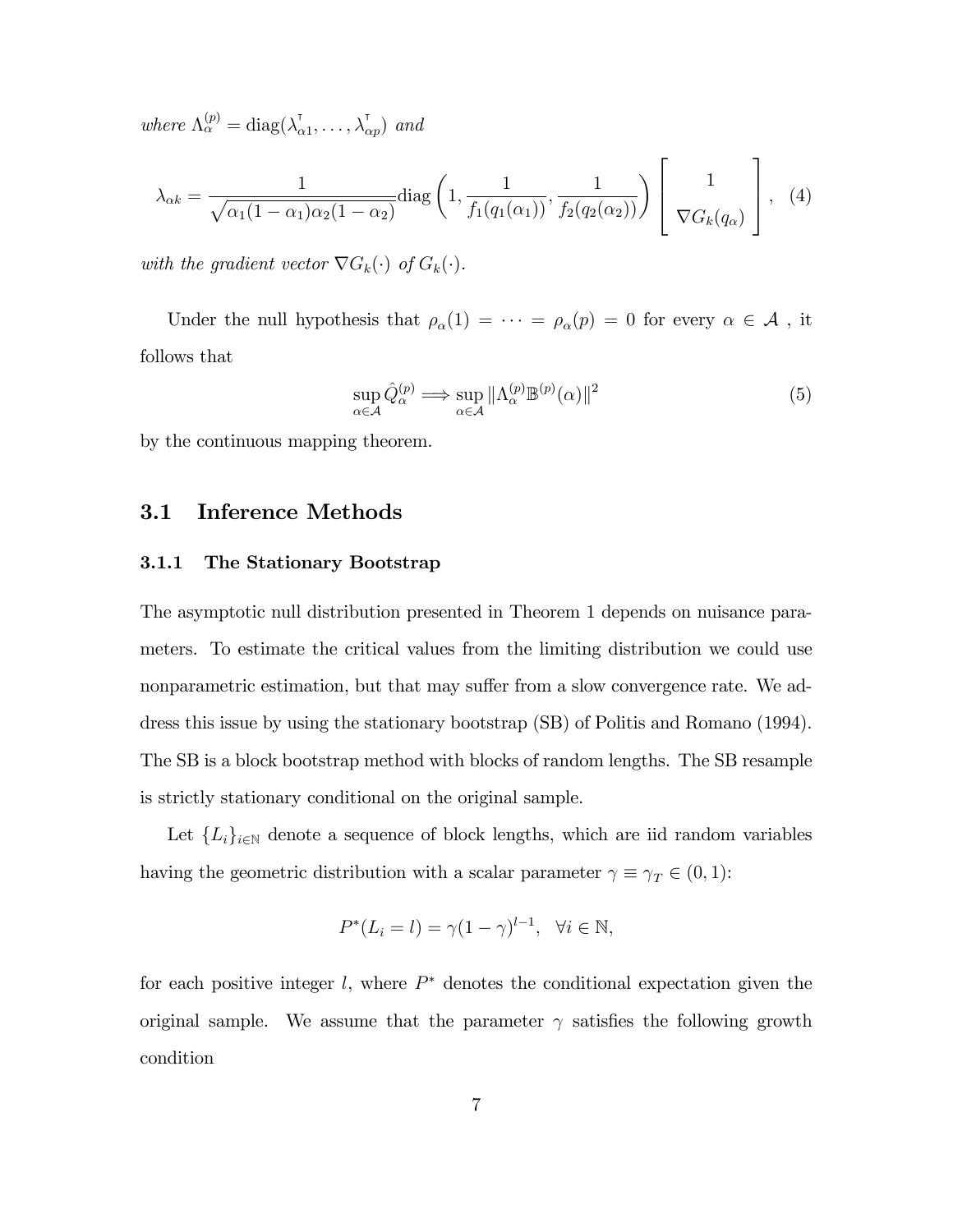Assumption A5.  $\gamma + (\sqrt{T}\gamma)^{-1} \to 0$  as  $T \to \infty$ .

Let  $\{K_i\}_{i\in\mathbb{N}}$  be iid random variables, which are independent of both the original data and  $\{L_i\}_{i\in\mathbb{N}}$ , and have the discrete uniform distribution on  $\{k+1,\ldots,T\}$ . We set  $B_{K_i,L_i} = \{(x_{1t}, x_{2t-k})\}_{t=K_i}^{L_i-1}$  representing the block of length  $L_i$  starting with the  $K_i$ -th pair of observations. The SB procedure generate samples  $\{(x_{1t}^*, x_{2t-k}^*)\}_{t=k+1}^T$ by taking the first  $(T - k)$  observations from a sequence of the resampled blocks  ${B_{K_i,L_i}}_{i\in\mathbb{N}}$ . In this notation, when  $t>T$ ,  $(x_{1t}, x_{2t-k})$  is set to be  $(x_{1j}, x_{2j-k})$ , where  $j = k + (t \mod (T - k))$  and  $(x_{1k}, x_{20}) = (x_{1T}, x_{2T+k})$ , where mod denotes the modulo operator.<sup>2</sup>

Using the SB resample, we obtain quantile estimates  $\hat{q}^*_\alpha = (\hat{q}_1^*(\alpha_1), \hat{q}_2^*(\alpha_2))^{\dagger}$  for  $q_{\alpha} = (q_1(\alpha_1), q_2(\alpha_2))^{\dagger}$  by solving the minimization problems:

$$
\hat{q}_1^*(\alpha_1) = \arg \min_{v_1 \in \mathbb{R}} \sum_{t=k+1}^T \pi_{\alpha_1}(x_{1t}^* - v_1) \text{ and } \hat{q}_2^*(\alpha_2) = \arg \min_{v_2 \in \mathbb{R}} \sum_{t=k+1}^T \pi_{\alpha_2}(x_{2t-k}^* - v_2).
$$

We construct  $\hat{q}^*_{\alpha}$  by using  $(T - k)$  SB observations, while  $\hat{q}_{\alpha}$  is based on T observations. The difference of sample sizes is asymptotically negligible given the finite lag order  $k$ .

The cross-quantilogram based on the SB resample is defined as follows:

$$
\hat{\rho}_{\alpha}^*(k) = \frac{\sum_{t=k+1}^T \psi_{\alpha_1}(x_{1t}^* - \hat{q}_1^*(\alpha_1))\psi_{\alpha_2}(x_{2t-k}^* - \hat{q}_2^*(\alpha_2))}{\sqrt{\sum_{t=k+1}^T \psi_{\alpha_1}^2(x_{1t}^* - \hat{q}_1^*(\alpha_1))}\sqrt{\sum_{t=k+1}^T \psi_{\alpha_2}^2(x_{2t-k}^* - \hat{q}_2^*(\alpha_2))}}.
$$

We consider the SB bootstrap to construct a confidence intervals for each statistic of p cross-quantilograms  $\{\hat{\rho}_{\alpha}(1), \ldots, \hat{\rho}_{\alpha}(p)\}\$  for a finite positive integer p and subsequently construct a confidence interval for the omnibus test based on the  $p$  statistics. To maintain possible dependence structures, we use  $(T - p)$  pairs of observations  $\{(x_{t-1}, \ldots, x_{t-p})\}_{t=p+1}^T$  to resample the blocks of random lengths.

Given a vector cross-quantilogram  $\hat{\rho}^{(p)*}_{\alpha}$ , we define the omnibus test based on the

<sup>&</sup>lt;sup>2</sup>For any positive integers  $a$  and  $b$ , the modulo operation  $a$  mod  $b$  is equal to the remainder, on division of a by b.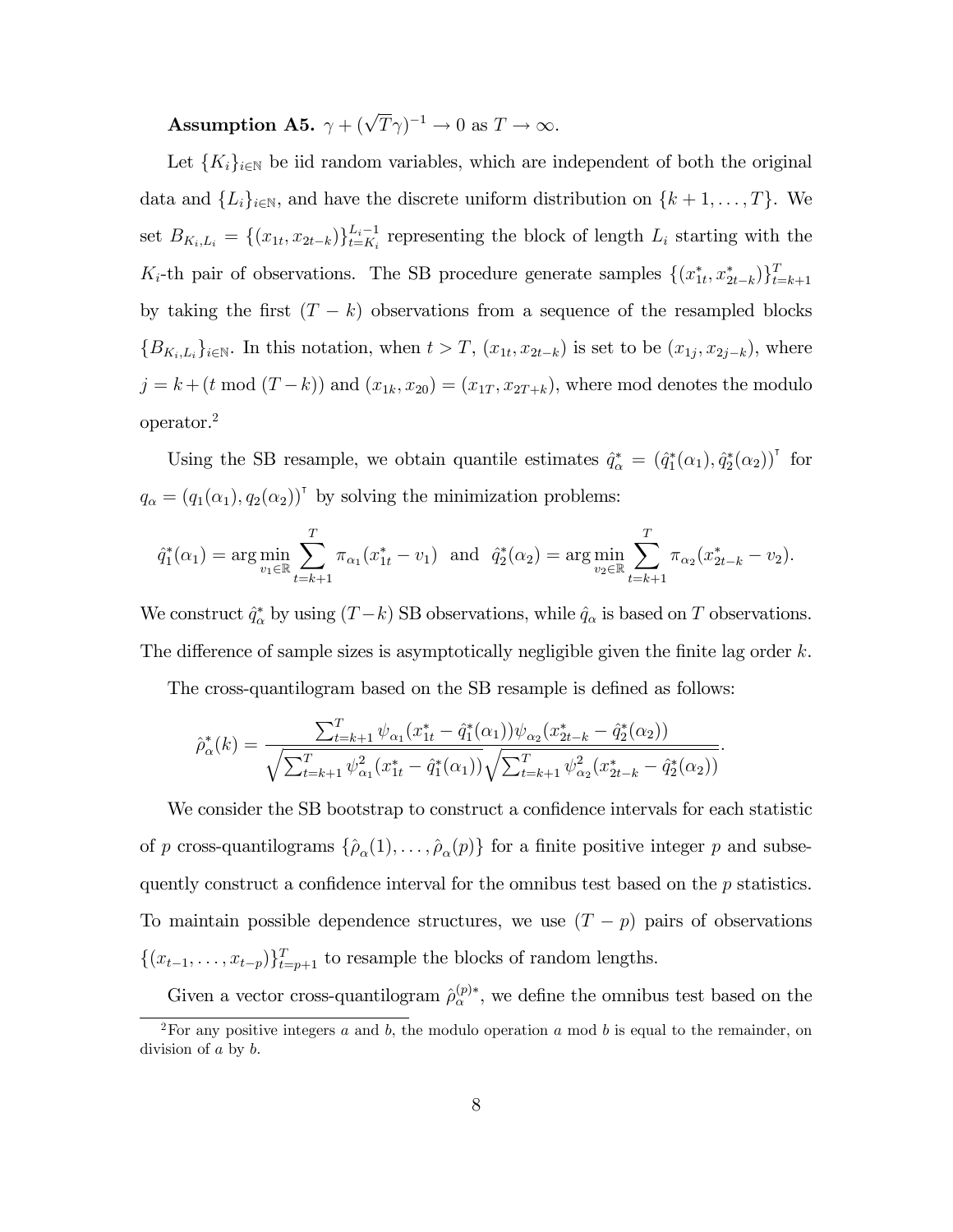SB resample as  $\hat{Q}_{\alpha}^{(p)*} = T(\hat{\rho}_{\alpha}^{(p)*} - \hat{\rho}_{\alpha}^{(p)})$  $\binom{(p)}{\alpha}^{\intercal}\big(\hat{\rho}_{\alpha}^{(p)*}-\hat{\rho}_{\alpha}^{(p)}$  $\binom{(p)}{\alpha}$ . The following lemma shows the validity of the SB procedure for the cross-quantilogram.

**Theorem 2** Suppose that Assumption A1-A5 hold. Then, in the sense of weak convergence conditional on the sample we have:

(a) 
$$
\sqrt{T}\left(\hat{\rho}_{\alpha}^{(p)*} - \hat{\rho}_{\alpha}^{(p)}\right) \Longrightarrow^* \Lambda_{\alpha}^{(p)}\mathbb{B}^{(p)}(\alpha)
$$
 in probability;  
(b) Under the null hypothesis that  $\rho_{\alpha}(1) = \cdots = \rho_{\alpha}(p) = 0$  for every  $\alpha \in \mathcal{A}$ ,

$$
\sup_{z\in\mathbb{R}}\left|P^*\left(\sup_{\alpha\in\mathcal{A}}\hat{Q}_\alpha^{(p)*}\leq z\right)-P\left(\sup_{\alpha\in\mathcal{A}}\hat{Q}_\alpha^{(p)}\leq z\right)\right|\to^p0.
$$

In practice, repeating the SB procedure  $B$  times, we obtain  $B$  sets of crossquantilograms and  $\{\hat{\rho}_{\alpha,b}^{(p)*} = [\hat{\rho}_{\alpha,b}^*(1), \ldots, \hat{\rho}_{\alpha,b}^*(p)]^{\dagger}\}_{b=1}^B$  and B sets of omnibus tests  $\{\hat{Q}_{\alpha,b}^{(p)*}\}_{b=1}^B$  with  $\hat{Q}_{\alpha,b}^{(p)*} = T(\hat{\rho}_{\alpha,b}^{(p)*} - \hat{\rho}_{\alpha}^{(p)})$  $\binom{(p)}{\alpha}^{\intercal}\big(\hat{\rho}_{\alpha,b}^{(p)*}-\hat{\rho}_{\alpha}^{(p)}$  $\binom{p}{\alpha}$ . For testing jointly the null of no directional predictability, a critical value,  $c^*_{Q,\tau}$ , corresponding to a significance level  $\tau$ is give by the  $(1 - \tau)100\%$  percentile of B test statistics  $\{\sup_{\alpha \in A} \hat{Q}_{\alpha,b}^{(p)*}\}_{b=1}^B$ , that is,

$$
c_{Q,\tau}^* = \inf \left\{ c : P^* \left( \sup_{\alpha \in \mathcal{A}} \hat{Q}_{\alpha,b}^{(p)*} \le c \right) \ge 1 - \tau \right\}.
$$

For the individual cross-quantilogram, we pick up percentiles  $(c_{1k,\tau}^*, c_{2k,\tau}^*)$  of the bootstrap distribution of  $\{\sqrt{T}(\hat{\rho}_{\alpha,b}^*(k) - \hat{\rho}_{\alpha}(k))\}_{b=1}^B$  such that  $P^*(c_{1k}^* \leq$  $\sqrt{T}(\hat{\rho}_{\alpha,b}^*(k) \hat{\rho}_{\alpha}(k)$ )  $\leq c_{2k}^*$ ) = 1 -  $\tau$ , in order to obtain a 100(1 -  $\tau$ )% confidence interval for  $\rho_{\alpha}(k)$ given by  $[\hat{\rho}_{\alpha}(k) - T^{-1/2} c_{1k,\tau}^*, \ \hat{\rho}_{\alpha}(k) + T^{-1/2} c_{2k,\tau}^*].$ 

In the following theorem, we provide a power analysis of the omnibus test statistic  $\sup_{\alpha \in A} \hat{Q}_{\alpha}^{(p)}$  when we use a critical value  $c_{Q,\tau}^*$ . That is, we examine the power of the omnibus test by using  $P(\sup_{\alpha \in A} \hat{Q}^{(p)}_{\alpha} > c^*_{Q,\tau})$ . We consider fixed and local alternatives. The fixed alternative hypothesis against the null of no directional predictability is

 $H_1: \rho_\alpha(k)$  is nonzero constant for some  $\alpha \in \mathcal{A}$  and for some  $k \in \{1, \ldots, p\}$ , (6)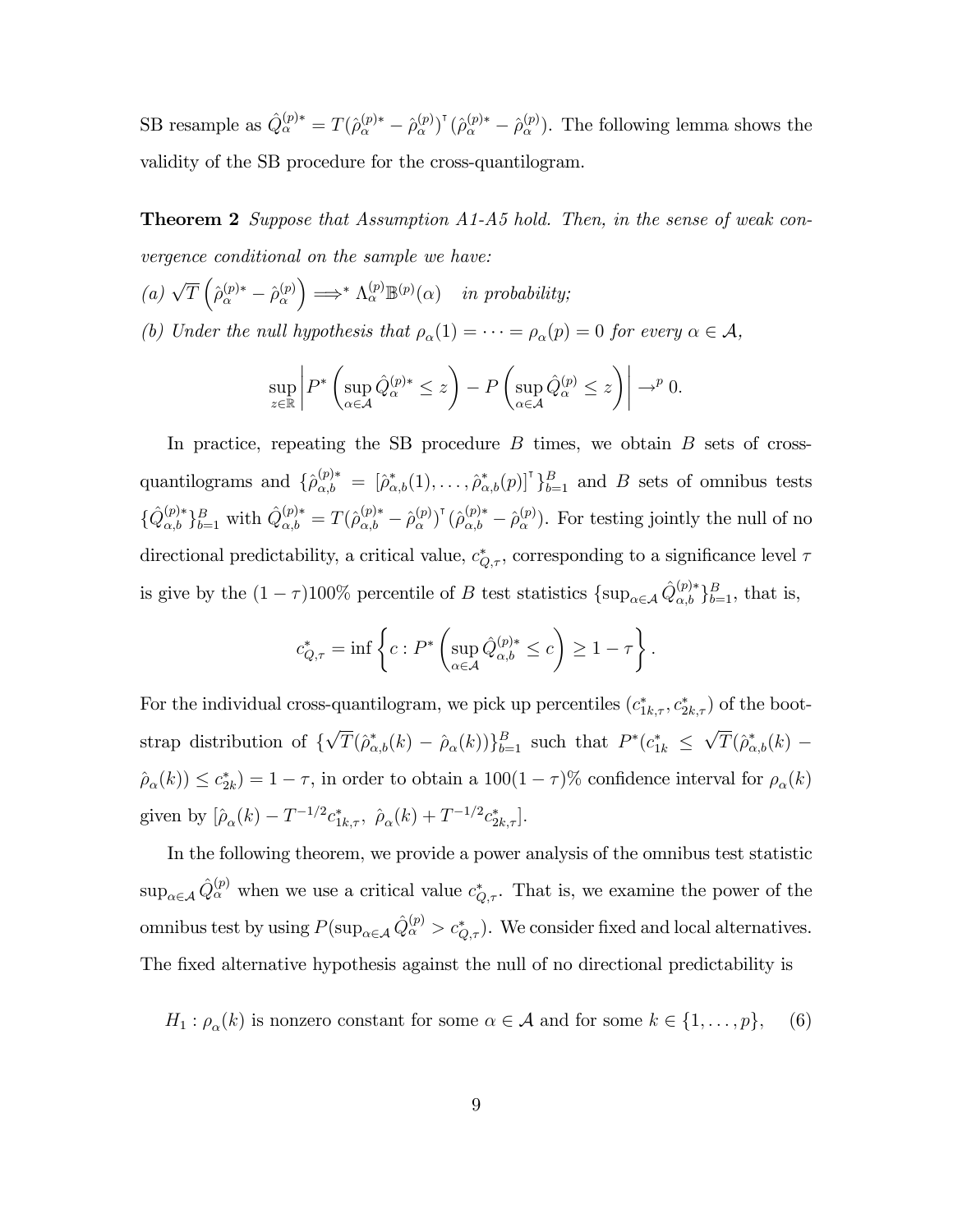and the local alternative

$$
H_{1T} : \rho_{\alpha}(k) = \zeta/\sqrt{T}, \text{ for some } \alpha \in \mathcal{A} \text{ and for some } k \in \{1, ..., p\},\tag{7}
$$

where  $\zeta$  is a finite non-zero scalar. Thus, under the local alternative, there exist a *p*-dimensional vector  $\zeta_{\alpha}^{(p)}$  $S_{\alpha}^{(p)}$  such that  $\rho_{\alpha}^{(p)} = T^{-1/2} \zeta_{\alpha}^{(p)}$  with  $\zeta_{\alpha}^{(p)}$  having at least one non-zero element for some  $\alpha \in \mathcal{A}$ .

While we consider the asymptotic power of test for the directional predictability over a range of quantiles with multiple lags in the following theorem, the results can be applied to test for a specific quantile or a specific lag order. The following theorem shows that the cross-quantilogram process has non-trivial local power against  $\sqrt{T}$ -local alternatives.

**Theorem 3** Suppose that Assumptions  $A1-A5$  hold. Then: (a) Under the fixed alternative in (6),

$$
\lim_{T \to \infty} P\left(\sup_{\alpha \in \mathcal{A}} \hat{Q}_{\alpha}^{(p)} > c_{Q,\tau}^* \right) \to 1.
$$

(b) Under the local alternative in (7)

$$
\lim_{T \to \infty} P\left(\sup_{\alpha \in \mathcal{A}} \hat{Q}_{\alpha}^{(p)} > c_{Q,\tau}^*\right) = P\left(\sup_{\alpha \in \mathcal{A}} \|\Lambda_{\alpha}^{(p)}\mathbb{B}^{(p)}(\alpha) + \zeta_{\alpha}^{(p)}\|^2 \ge c_{Q,\tau}\right),
$$

where  $c_{Q,\tau} = \inf \{ c : P(\sup_{\alpha \in \mathcal{A}} || \Lambda_{\alpha}^{(p)} \mathbb{B}^{(p)}(\alpha) ||^2 \leq c) ) \geq 1 - \tau \}.$ 

#### 3.1.2 The Self-Normalized Cross-Quantilogram

The self-normalized approach was proposed in Lobato (2001) for testing the absence of autocorrelation of a time series that is not necessarily independent. The idea was recently extended by Shao (2010) to a class of asymptotically linear test statistics. Kuan and Lee (2006) apply the approach to a class of specification tests, the so-called M tests, which are based on the moment conditions involving unknown parameters.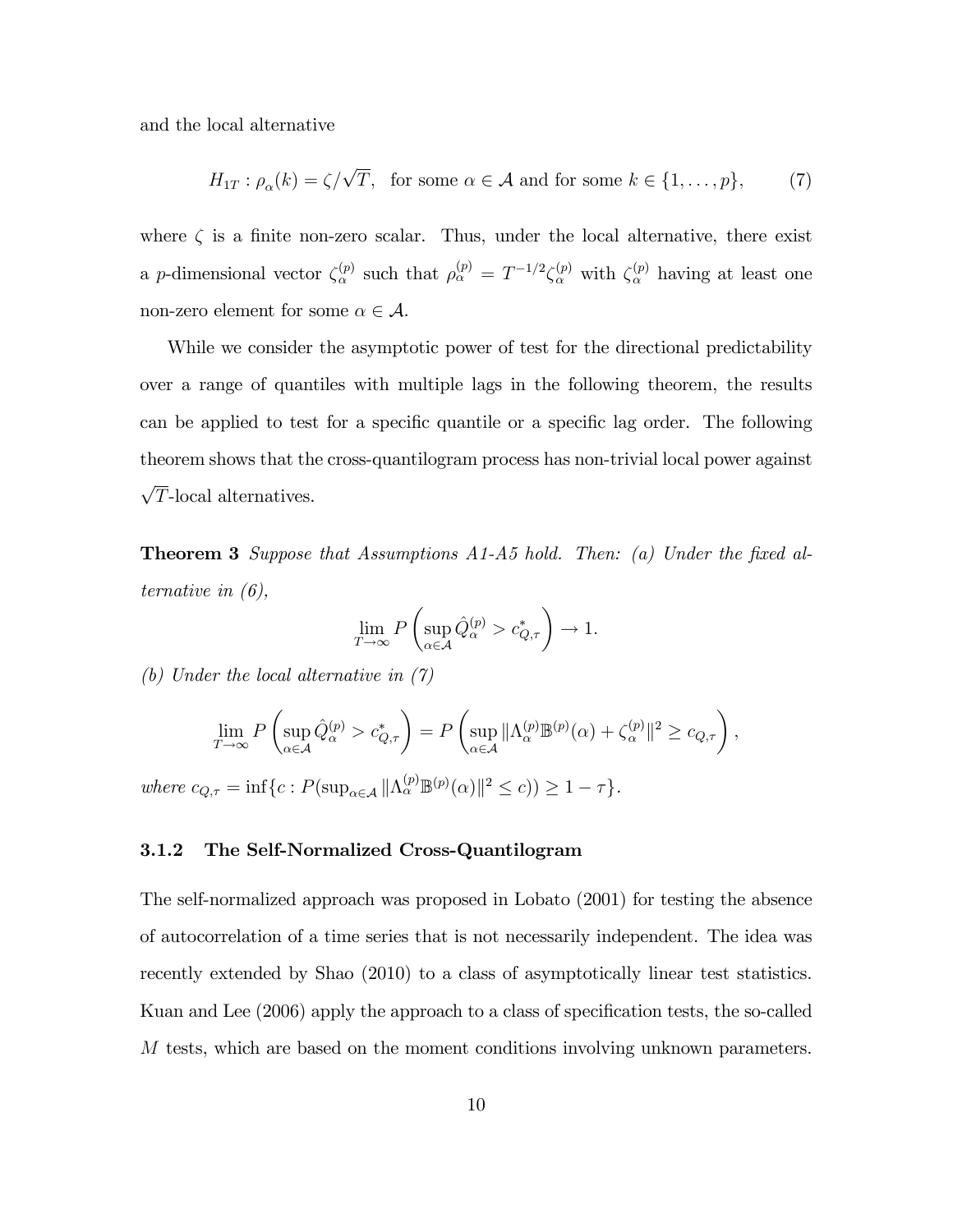Chen and Qu  $(2012)$  propose a procedure for improving the power of the M test, by dividing the original sample into subsamples before applying the self-normalization procedure. The self-normalized approach has a tight link with the Öxed-b asymptotic framework, which was proposed by Kiefer et al. (2000) and has been studied by Bunzel et al. (2001), Kiefer and Vogelsang (2002, 2005), Sun et al. (2008), Kim and Sun (2011) and Sun and Kim (2012) among others. As discussed in section 2.1 of Shao  $(2010)$ , the self-normalized and the fixed-b approach have better size properties, compared with the standard approach involving a consistent asymptotic variance estimator, while it may be asymptotically less powerful under local alternatives (see Lobato (2001) and Sun et al. (2008) for instance). The relation between size and power properties is consistent with simulation results reported in the cited papers above.

We use recursive estimates to construct a self-normalized cross-quantilogram. Given a subsample  ${x_t}_{t=1}^s$ , we can estimate sample quantile functions by solving minimization problems

$$
\hat{q}_{1s}(\alpha_1) = \arg \min_{v_1 \in \mathbb{R}} \sum_{t=1}^s \pi_{\alpha_1}(x_{1t} - v_1)
$$
 and  $\hat{q}_{2s}(\alpha_2) = \arg \min_{v_2 \in \mathbb{R}} \sum_{t=1}^s \pi_{\alpha_2}(x_{2t} - v_2).$ 

We consider the minimum subsample size s larger than  $|T\omega|$ , where  $\omega \in (0,1)$  is an arbitrary small positive constant. The trimming parameter,  $\omega$ , is necessary to guarantee that the quantiles estimators based on subsamples have standard asymptotic properties and plays a different role to that of smoothing parameters in long-run variance estimators. Our simulation study suggests that the performance of the test is not sensitive to the trimming parameters.

A key ingredient of the self-normalized statistic is an estimate of cross-correlation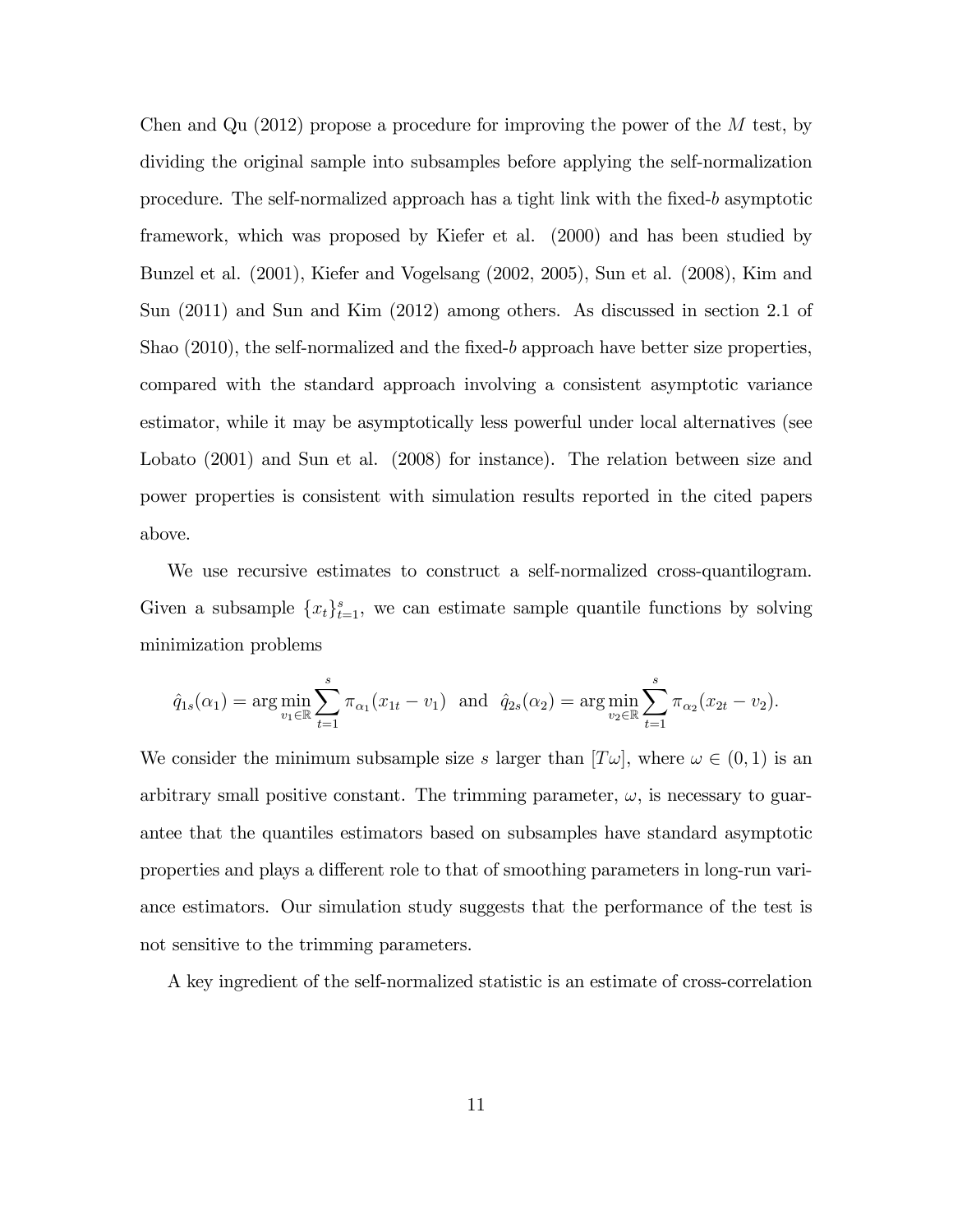based on subsamples:

$$
\hat{\rho}_{\alpha,s}(k) = \frac{\sum_{t=k+1}^{s} \psi_{\alpha_1}(x_{1t} - \hat{q}_{1s}(\alpha_1)) \psi_{\alpha_2}(x_{2t-k} - \hat{q}_{2s}(\alpha_2))}{\sqrt{\sum_{t=k+1}^{s} \psi_{\alpha_1}^2(x_{1t} - \hat{q}_{1s}(\alpha_1))} \sqrt{\sum_{t=k+1}^{s} \psi_{\alpha_2}^2(x_{2t-k} - \hat{q}_{2s}(\alpha_2))}},
$$

for  $[T\omega] \leq s \leq T$ . For a finite integer  $p > 0$ , let  $\hat{\rho}_{\alpha,s}^{(p)} = [\hat{\rho}_{\alpha,s}(1), \ldots, \hat{\rho}_{\alpha,s}(p)]^{\dagger}$ . We construct an outer product of the cross-quantilogram using the subsample

$$
\hat{A}_{\alpha p} = T^{-2} \sum_{s=[T\omega]}^{T} s^2 \left( \hat{\rho}_{\alpha,s}^{(p)} - \hat{\rho}_{\alpha}^{(p)} \right) \left( \hat{\rho}_{\alpha,s}^{(p)} - \hat{\rho}_{\alpha}^{(p)} \right)^{\dagger}.
$$

We can obtain the asymptotically pivotal distribution using  $\hat{A}_{\alpha p}$  as the asymptotically random normalization. For testing the null of no directional predictability, we define the self-normalized omnibus test statistic

$$
\hat{S}_{\alpha}^{(p)} = T \hat{\rho}_{\alpha}^{(p)\dagger} \hat{A}_{\alpha p}^{-1} \hat{\rho}_{\alpha}^{(p)}.
$$

The following theorem shows that  $\hat{S}^{(p)}_{\alpha}$  is asymptotically pivotal. To distinguish the process used in the following theorem from the one used in the previous section, let  $\{\mathbb{\bar{B}}^{(p)}(\cdot)\}\$  denote a 3p-dimensional, standard Brownian motion on  $D^{3p}([0,1])$ .

**Theorem 4** Suppose that Assumptions A1-A4 hold. Then, for each  $\alpha \in \mathcal{A}$ ,

$$
\hat{S}_{\alpha}^{(p)} \Longrightarrow \bar{\mathbb{B}}^{(p)}(1)^{\dagger} \mathbb{A}_{(p)}^{-1} \bar{\mathbb{B}}^{(p)}(1),
$$
  
where  $\mathbb{A}_p = \int_{\omega}^1 \left\{ \bar{\mathbb{B}}^{(p)}(r) - r \bar{\mathbb{B}}^{(p)}(1) \right\} \left\{ \bar{\mathbb{B}}^{(p)}(r) - r \bar{\mathbb{B}}^{(p)}(1) \right\}^{\dagger} dr.$ 

The joint test based on finite multiple quantiles can be constructed in a similar manner, while the test based on a range of quantiles has a limiting distribution depending on the Kiefer process: this may be difficult to implement in practice.

The asymptotic null distribution in the above theorem can be simulated and a critical value,  $c_{S,\tau}$ , corresponding to a significance level  $\tau$  is tabulated by using the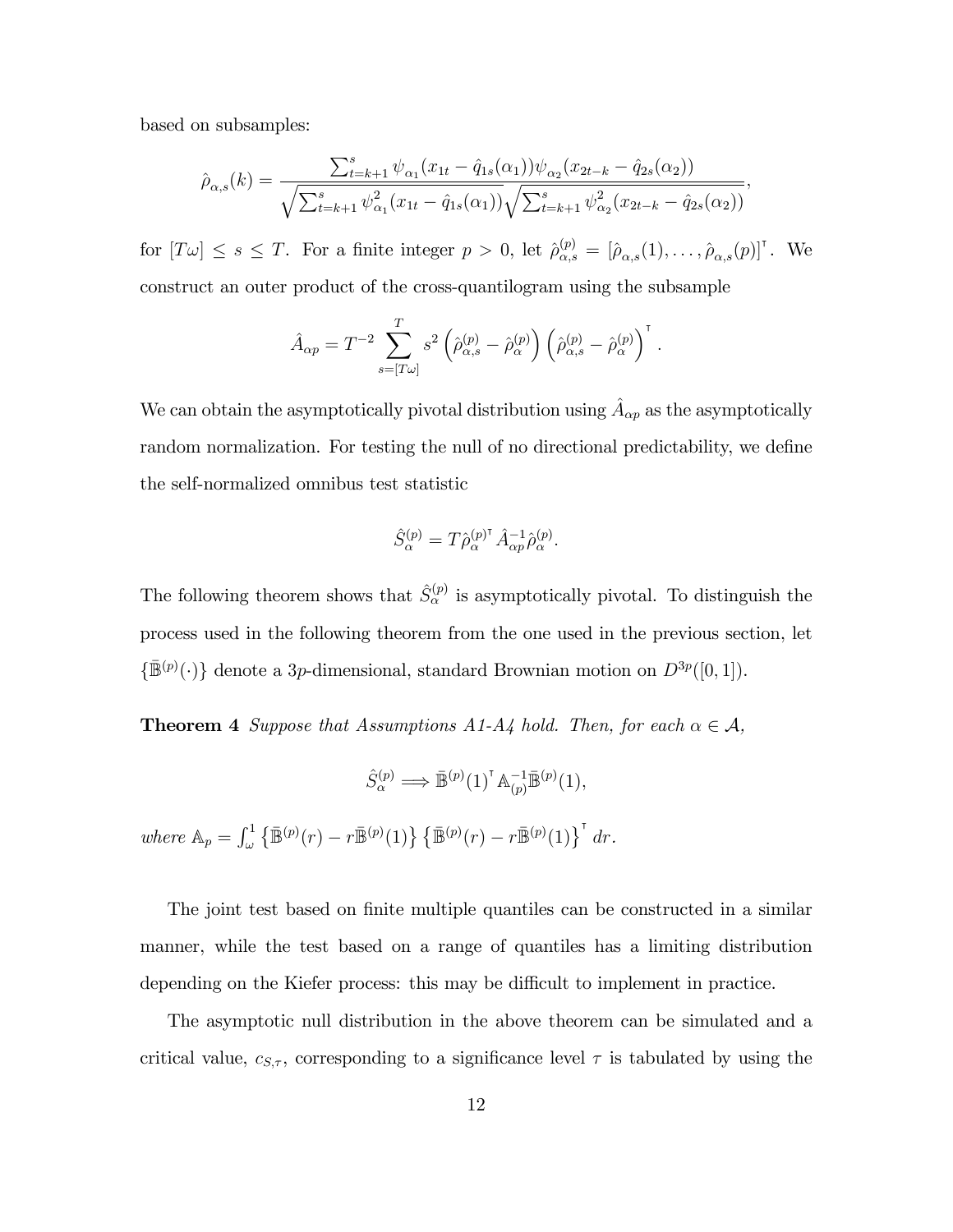$(1 - \tau)100\%$  percentile of the simulated distribution.<sup>3</sup> In the theorem below, we consider a power function of the self-normalized omnibus test statistic,  $P(\hat{S}^{(p)}_{\alpha} > c_{S,\tau}).$ For a fixed  $\alpha \in \mathcal{A}$ , we consider a fixed alternative

$$
H_1: \rho_\alpha(k) \text{ is nonzero constant for some } k \in \{1, \dots, p\},\tag{8}
$$

and a local alternative

$$
H_{1T} : \rho_{\alpha}(k) = \zeta/\sqrt{T}, \text{ and for some } k \in \{1, \dots, p\},\tag{9}
$$

where  $\zeta$  is a finite non-zero scalar. This implies that there exist a p-dimensional vector  $\zeta_\alpha^{(p)}$  $S_{\alpha}^{(p)}$  such that  $\rho_{\alpha}^{(p)} = T^{-1/2} \zeta_{\alpha}^{(p)}$  with  $\zeta_{\alpha}^{(p)}$  having at least one non-zero element.

**Theorem 5** (a) Suppose that the fixed alternative in (8) and Assumptions  $A1-A4$ hold. Then,

$$
\lim_{T \to \infty} P\left(\hat{S}_{\alpha}^{(p)} > c_{S,\tau}\right) \to 1.
$$

(b) Suppose that the local alternative in (9) is true and Assumptions A1-A4 hold. Then,

$$
\lim_{T \to \infty} P\left(\hat{S}_{\alpha}^{(p)} > c_{S,\tau}\right) = P\left(\left\{\bar{\mathbb{B}}^{(p)}(1) + (\Lambda_{\alpha}^{(p)}\Delta_{\alpha}^{(p)})^{-1}\zeta_{\alpha}^{(p)}\right\}^{\tau} A_{p}^{-1} \left\{\bar{\mathbb{B}}^{(p)}(1) + (\Lambda_{\alpha}^{(p)}\Delta_{\alpha}^{(p)})^{-1}\zeta_{\alpha}^{(p)}\right\} \geq c_{S,\tau}\right),
$$
\nwhere  $\Delta_{\alpha}^{(p)}$  is a  $3p \times 3p$  matrix with  $\Delta_{\alpha}^{(p)}(\Delta_{\alpha}^{(p)})^{\tau} \equiv \Gamma^{p}(\alpha, \alpha)$ .

## 4 The Partial Cross-Quantilogram

We define the partial cross-quantilogram, which measures the relationship between two events  $\{x_{1t} \leq q_1(\alpha_1)\}\$  and  $\{x_{2t-k} \leq q_2(\alpha_2)\}\$ , while controlling for intermediate events between t and  $t - k$  as well as whether some state variables exceed a given

 $\sqrt[3]{3}$  We provide the simulated critical values in our R package.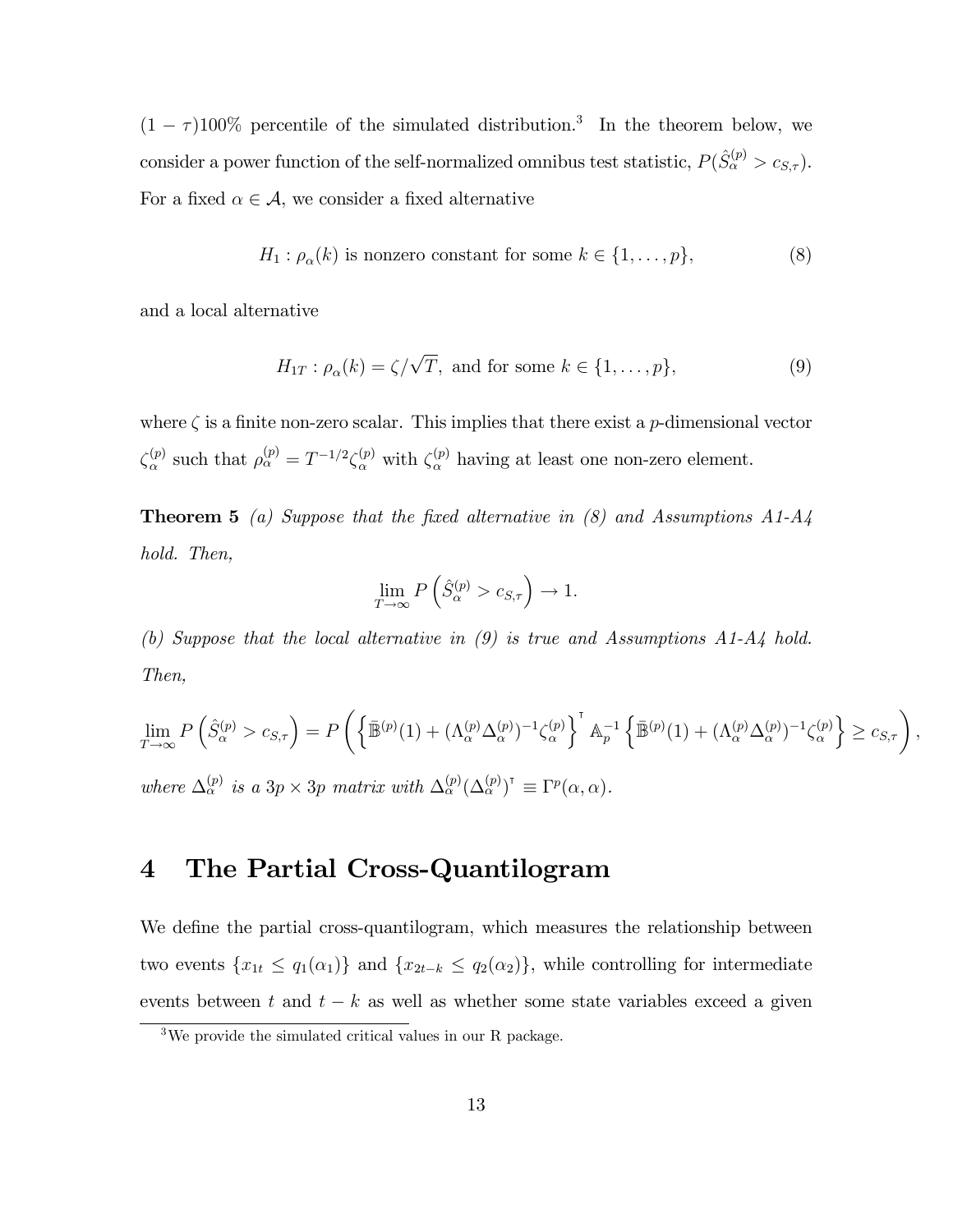quantile. Let  $z_t \equiv (z_{1t}, \ldots, z_{lt})^{\dagger}$  be an *l*-dimensional vector for  $l \geq 1$ , which may include some of the lagged predicted variables  $\{x_{1t-1}, \ldots, x_{1t-k}\}$ , the intermediate predictors  $\{x_{2t-1}, \ldots, x_{1t-k-1}\}\$  and some state variables that may reflect some historical events up to t. We use  $q_{z_i}(\beta_i)$  to denote the  $\beta_i$ th quantile of  $z_i$  given  $\beta_i \in (0,1)$ for  $i = 1, \ldots, l$  and define  $q_{z,\beta} = (q_{z_1}(\beta_1), \ldots, q_{z_l}(\beta_l))^\mathsf{T}$ , with  $\beta = (\beta_1, \ldots, \beta_l)^\mathsf{T}$ . To ease the notational burden in the rest of this section, we suppress the dependency of  $q_{z_i}(\beta_i)$  on  $\beta_i$  for  $i=1,\ldots,l$  and use  $q_z \equiv q_{z,\beta}$  and  $q_{z_i} \equiv q_{z_i}(\beta_i)$ . We present results for the single quantile  $\alpha$  and a single lag k, although the results can be extended to the case of a range of quantiles and multiple lags.

We introduce the correlation matrix of the hit processes and its inverse matrix

$$
R_{\alpha k} = E\left[h_{t,\alpha k} h_{t,\alpha k}^{\mathsf{T}}\right] \quad \text{and} \quad P_{\alpha k} = R_{\alpha k}^{-1},
$$

where  $h_{t,\alpha k} = [\psi_{\alpha_1}(\epsilon_{1t}(\alpha_1)), \psi_{\alpha_2}(\epsilon_{2t-k}(\alpha_2)), \Psi_{\beta}(z_t - q_z)^{\dagger}]^{\dagger}$  with  $\Psi_{\beta}(u) = [\psi_{\beta_1}(u_1), \dots, \psi_{\beta_l}(u_l)]^{\dagger}$ for  $u = (u_1, \ldots, u_l)^{\dagger} \in \mathbb{R}^l$ . For  $i, j \in \{1, \ldots, l\}$ , let  $r_{\alpha k, i j}$  and  $p_{\alpha k, i j}$  be the  $(i, j)$  element of  $R_{\alpha k}$  and  $P_{\alpha k}$ , respectively. Notice that the cross-quantilogram is  $\rho_{\alpha}(k)$  =  $r_{\alpha k,12}/\sqrt{r_{\alpha k,11}r_{\alpha k,22}}$ , and the partial cross-quantilogram is defined as

:

$$
\rho_{\alpha|z}(k) = -\frac{p_{\alpha k,12}}{\sqrt{p_{\alpha k,11}p_{\alpha k,22}}}
$$

To obtain the sample analogue of the partial cross-quantilogram, we first construct a vector of hit processes,  $\hat{h}_{t,\alpha k}$ , by replacing the population quantiles in  $h_{t,\alpha k}$  by the sample analogues  $(\hat{q}_1(\alpha_1), \hat{q}_2(\alpha_2), \hat{q}_{z_1}, \dots, \hat{q}_{z_l})$ . Then, we obtain the estimator for the correlation matrix and its inverse as

$$
\hat{R}_{\alpha k} = \frac{1}{T} \sum_{t=k+1}^T \hat{h}_{t,\alpha k} \hat{h}_{t,\alpha k}^{\mathsf{T}} \text{ and } \hat{P}_{\alpha k} = \hat{R}_{\alpha k}^{-1},
$$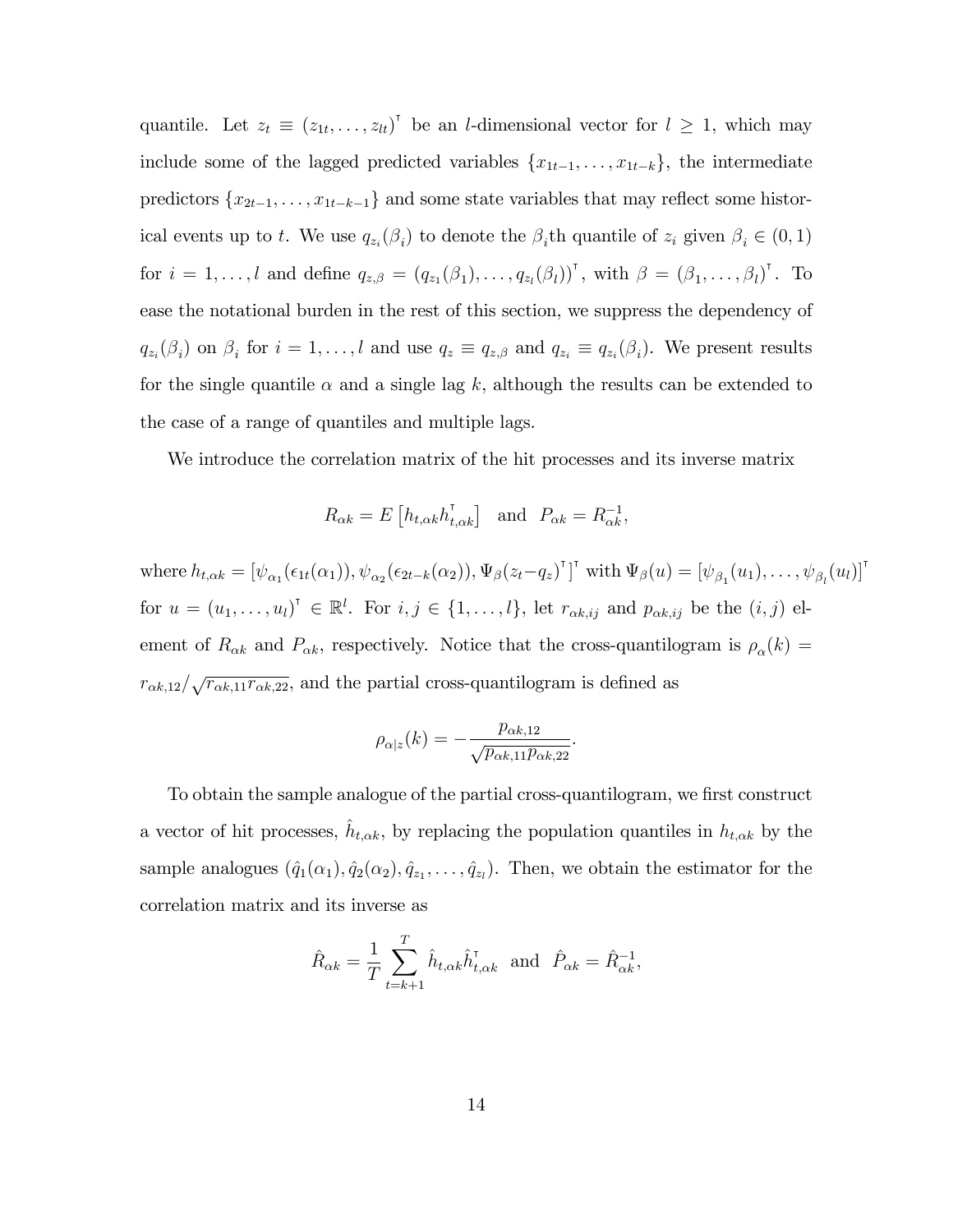which leads to the sample analogue of the partial cross-quantilogram

$$
\hat{\rho}_{\alpha|z}(k) = -\frac{\hat{p}_{\alpha k,12}}{\sqrt{\hat{p}_{\alpha k,11}\hat{p}_{\alpha k,22}}},\tag{10}
$$

where  $\hat{p}_{\alpha k,ij}$  denotes the  $(i, j)$  element of  $\hat{P}_{\alpha k}$  for  $i, j \in \{1, ..., l\}$ .

In Theorem 6 below, we show that  $\hat{\rho}_{\alpha|z}(k)$  asymptotically follows the normal distribution, while the asymptotic variance depends on nuisance parameters as in the previous section. To address the issue of the nuisance parameters, we employ the stationary bootstrap or the self-normalization technique. For the bootstrap, we can use pairs of variables  $\{(x_{1t}, x_{2t-k}, z_t)\}_{t=k+1}^T$  to generate the SB resample  $\{(x_{1t}^*, x_{2t-k}^*, z_t^*)\}_{t=k+1}^T$  and we then obtain the SB version of the partial cross-quantilogram, denoted by  $\hat{\rho}^*_{\alpha|z}(k)$ , using the formula in (10). When we use the self-normalized test statistics, we estimate the partial cross-quantilogram  $\rho_{\alpha,s|z}(k)$  based on the subsample up to s, recursively and then we use

$$
\hat{A}_{\alpha|z} = T^{-2} \sum_{s=[T\omega]}^{T} s^2 \left( \hat{\rho}_{\alpha,s|z} - \hat{\rho}_{\alpha,T|z} \right)^2,
$$

to normalize the cross-quantilogram, thereby obtaining the asymptotically pivotal statistics.

To obtain the asymptotic results, we impose the following conditions on the distribution function  $F_{z_i}(\cdot)$  and the density function  $F_{z_i}(\cdot)$  of each controlling variable  $z_i$  for  $i = 1, \ldots, l$ .

**Assumption A6.** For every  $i \in \{1, ..., l\}$ : (a)  $\{z_{it}\}_{t \in \mathbb{Z}}$  is strictly stationary and strong mixing as assumed in Assumption A1; (b) The conditions in Assumption A2 and A3 hold for the  $F_{z_i}(\cdot)$  and  $f_{z_i}(\cdot)$  at the relevant quantile; (c)  $G_{2z_i}(v_1, v_2) \equiv$  $P(x_{2t} \le v_2, z_{it} \le v_3)$  for  $(v_1, v_2) \in \mathbb{R}^2$  is continuously differentiable.

Assumption A6(a) requires the control variables  $z_t$  to satisfy the same weak dependent property as  $x_{1t}$  and  $x_{2t}$ . Assumption A6(b)-(c) ensure the smoothness of the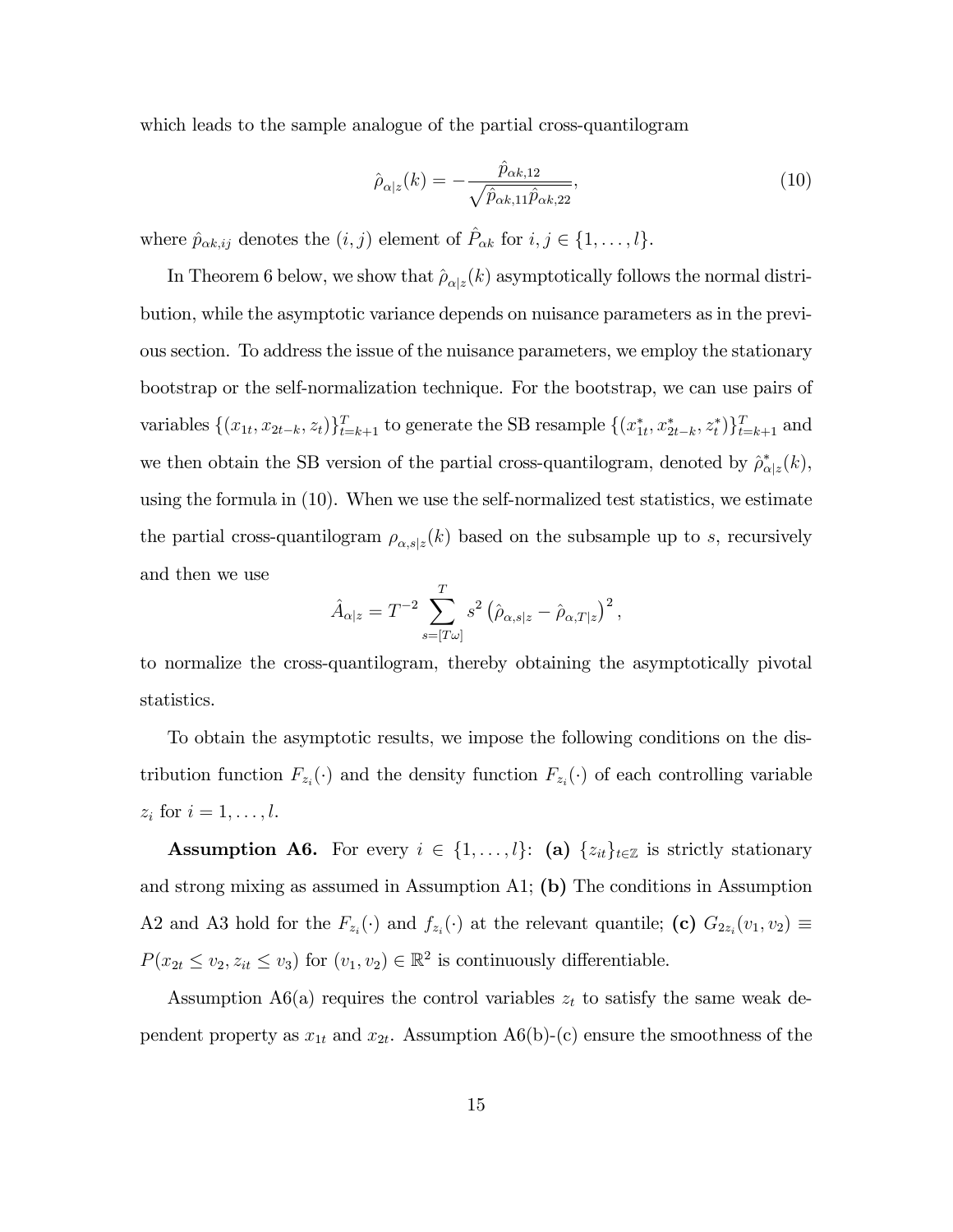distribution, density function and the joint distribution of  $x_{2t}$  and  $z_{it}$ .

Define the covariance matrix

$$
\Gamma_{k,z}(\alpha) = \sum_{l=-\infty}^{\infty} \text{cov}\left(\tilde{\xi}_l(\alpha,k), \tilde{\xi}_0(\alpha,k)\right),
$$

where  $\tilde{\xi}_t(\alpha, k) = [\tilde{\xi}_{1t}(\alpha, k)^\dagger, \tilde{\xi}_{2t}(\alpha, k)^\dagger]^\dagger$  with

$$
\tilde{\xi}_{1t}(\alpha,k) = \begin{bmatrix} \psi_{\alpha_1}(\epsilon_{1t}(\alpha_1))\psi_{\alpha_2}(\epsilon_{2t-k}(\alpha_2)) \\ \psi_{\alpha_2}(\epsilon_{2t-k}(\alpha_2))\Psi_{\beta}(z_t - q_z) \end{bmatrix} \text{ and } \tilde{\xi}_{2t}(\alpha,k) = \begin{bmatrix} \psi_{\alpha_1}(\epsilon_{1t}(\alpha_1)) \\ \psi_{\alpha_2}(\epsilon_{2t-k}(\alpha_2)) \\ \psi_{\beta}(z_t - q_z) \end{bmatrix}^{\dagger}.
$$

Also, let  $\lambda_{\alpha k,z} = (p_{\alpha k,11}p_{\alpha k,22})^{-1/2}(\lambda_{\alpha k,z}^{(1)^{\intercal}}\lambda_{\alpha k,z}^{(2)^{\intercal}})^{\intercal}$ , where

$$
\lambda_{\alpha k,z}^{(1)} = \begin{bmatrix} 1 \\ -\mu_{z1}^{\mathsf{T}} \Sigma_z^{-1} \end{bmatrix} \text{ and } \lambda_{\alpha k,z}^{(2)} = \Xi_f^{-1} \left( \begin{bmatrix} \nabla G_k(q_{\alpha}) \\ \mathbf{0}_l \end{bmatrix} - \begin{bmatrix} 0 \\ \mu_{1z}^{\mathsf{T}} \Sigma_z^{-1} \partial \mathbf{G}_{2z}(v, q_z) / \partial v|_{v=q_2(\alpha_2)} \\ \mu_{1z}^{\mathsf{T}} \Sigma_z^{-1} \partial \mathbf{G}_{2z}(q_2(\alpha_2), w) / \partial w'|_{w=q_z} \end{bmatrix} \right)
$$

 $\overline{1}$ 

;

with 
$$
\Xi_f = \text{diag}\{f_1(q_1(\alpha_1)), f_2(q_2(\alpha_2)), f_{z_1}(q_{z_1}), \dots, f_{z_l}(q_{z_l})\}, \mathbf{0}_l = (0, \dots, 0)^{\text{T}} \in \mathbb{R}^l
$$
,  
\n $\mu_{1z} = E[\psi_{\alpha_1}(\epsilon_{1t}(\alpha_1))\Psi_{\beta}(z_t - q_z)], \mu_{2z} = E[\psi_{\alpha_2}(\epsilon_{2t-k}(\alpha_2))\Psi_{\beta}(z_t - q_z)], \Sigma_z = E[\Psi_{\beta}(z_t - q_z)\Psi_{\beta}(z_t - q_z)^{\text{T}}] \text{ and } \mathbf{G}_{2z}(v, w) = [G_{2z_1}(v, w_1), \dots, G_{2z_l}(v, w_l)]^{\text{T}} \text{ for } (v, w) \in \mathbb{R} \times \mathbb{R}^l \text{ with}$   
\n $w = (w_1, \dots, w_l)^{\text{T}}.$ 

We now state the asymptotic properties of the partial cross-quantilogram and the related inference methods.

**Theorem 6** (a) Suppose that Assumption  $A1-A4$  and  $A6$  hold. Then,

$$
\sqrt{T}(\hat{\rho}_{\alpha|z}(k) - \rho_{\alpha|z}(k)) \to^d N(0, \sigma_{\alpha|z}^2),
$$

for each  $\alpha \in \mathcal{A}$  and for a finite positive integer k, where  $\sigma_{\alpha|z}^2 = \lambda_{\alpha k,z}^{\dagger} \Gamma_{k,z}(\alpha) \lambda_{\alpha k,z}$ .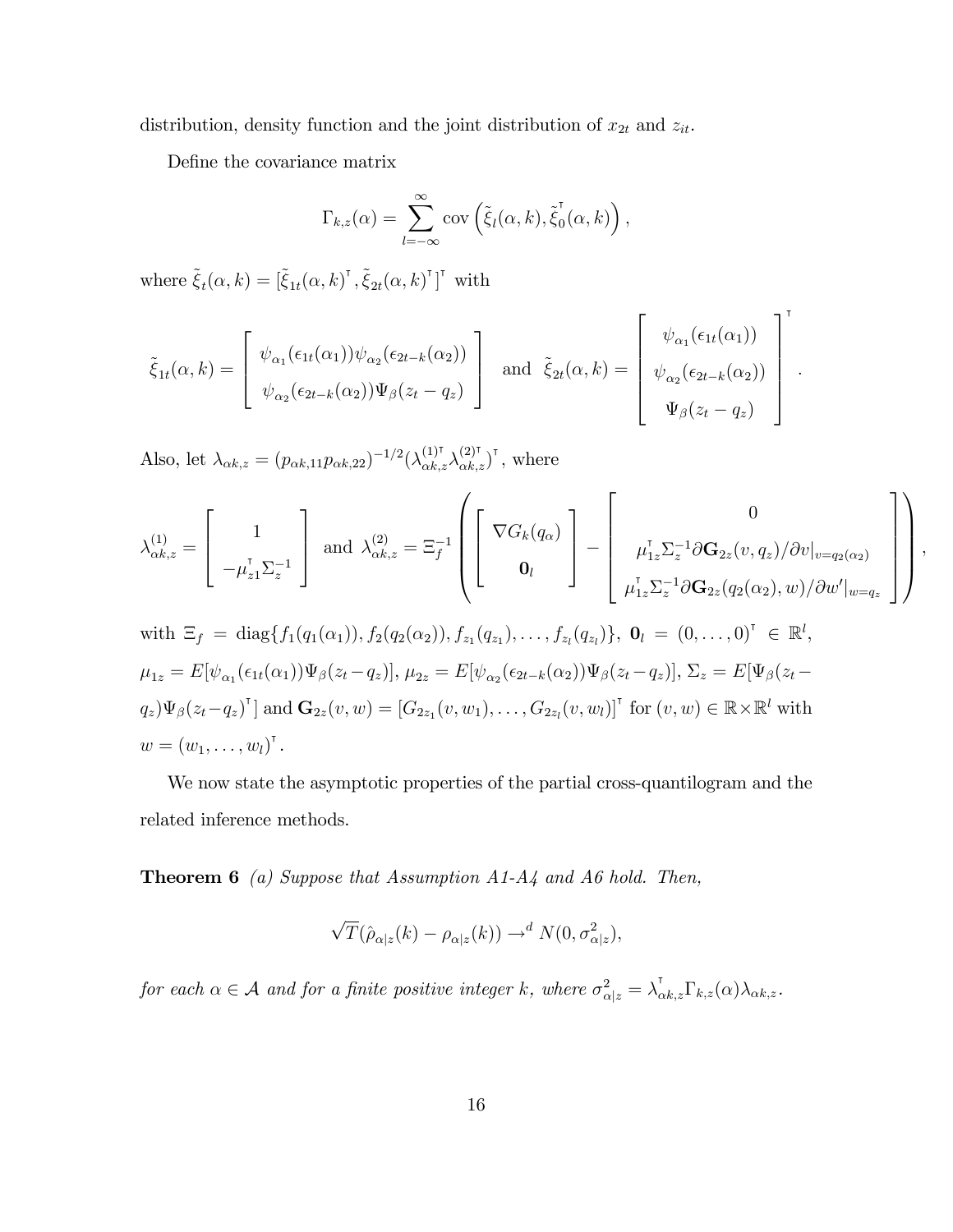(b) Suppose that Assumption A1-A6 hold. Then,

$$
\sup_{s\in\mathbb{R}}\left|P^*\left(\hat{\rho}_{\alpha|z}^*(k)\leq s\right)-P\left(\hat{\rho}_{\alpha|z}(k)\leq s\right)\right|\to^p 0,
$$

for each  $\alpha \in \mathcal{A}$  and for a finite positive integer k.

(c) Suppose that Assumption  $A1-A4$  and  $A6$  hold. Then, under the null hypothesis that  $\rho_{\alpha|z}(k) = 0$ , we have

$$
\frac{\sqrt{T}\hat{\rho}_{\alpha|z}(k)}{\hat{A}_{\alpha|z}^{1/2}} \rightarrow^d \frac{\mathbb{B}(1)}{\left\{ \int_{\omega}^1 \{ \mathbb{B}(1) - r \mathbb{B}(r) \}^2 dr \right\}^{1/2}},
$$

for each  $\alpha \in \mathcal{A}$  and for a finite positive integer k.

We can show that the partial cross-quantilogram has non-trivial local power against  $\sqrt{T}$ -local alternatives, applying the similar arguments used in Theorem 3 and Theorem 5, and thus we omit the details.

## 5 Monte Carlo Simulation

We investigate the finite sample performance of our test statistics in the following two data generating processes:

DGP1:  $(x_{1t}, x_{2t})^{\dagger} \sim iid \ N(0, I_2)$  where  $I_2$  is a  $2 \times 2$  identity matrix. DGP2:

$$
\begin{pmatrix} x_{1t} \\ x_{2t} \end{pmatrix} = \begin{pmatrix} \sigma_{1t} & 0 \\ 0 & 1 \end{pmatrix} \begin{pmatrix} \varepsilon_{1t} \\ \varepsilon_{2t} \end{pmatrix}
$$

where  $(\varepsilon_{1t}, \varepsilon_{2t})^{\dagger} \sim \text{iid } N(0, I_2)$  and  $\sigma_{1t}^2 = 0.1 + 0.2x_{1t-1}^2 + 0.2\sigma_{1t-1}^2 + x_{2t-1}^2$ .

Under DGP1, there is no predictability from  $x_{2t-k}$  to  $x_{1t}$  for all quantiles.<sup>4</sup> Under DGP2,  $(x_{1t})$  is defined as the GARCH-X process, where its conditional variance is the

<sup>4</sup>Even when we allow for moderate dependence in the DGP1 such as AR processes, we obtain similar results and the results are available upon request.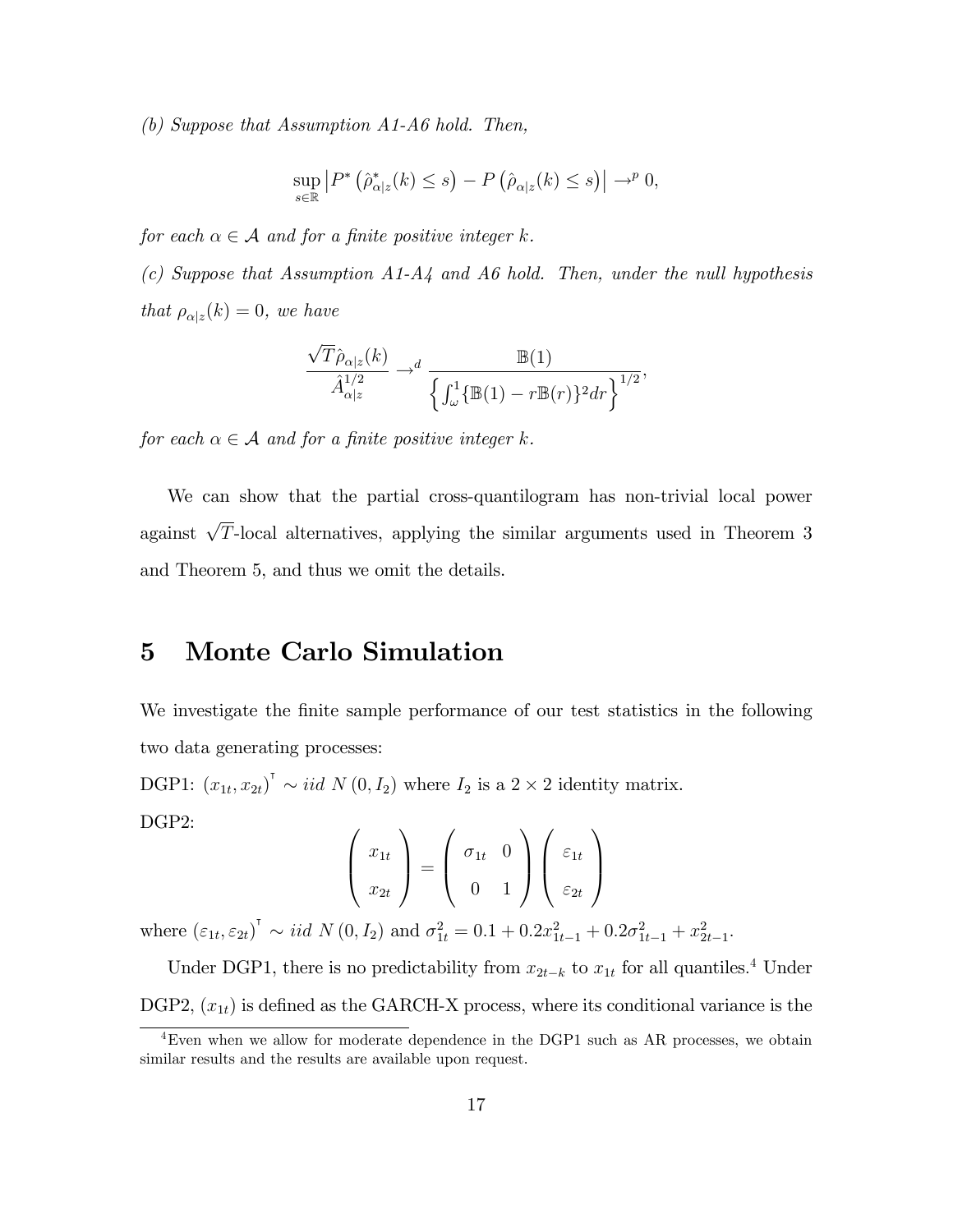$GARCH(1,1)$  process with an exogenous covariate. The  $GARCH-X$  process is commonly used for modeling volatility of economic or financial time series in the literature (see Han (2013) and references therein). Under DGP2, there is no predictability for the median because  $x_{1t}$  is symmetrically distributed but, for other quantiles, there exists predictability from  $x_{2t-k}$  to  $x_{1t}$  for  $k \ge 1$  through  $\sigma_{1t}^2$ .

#### 5.1 Results Based on the Bootstrap Procedure

We first examine the finite-sample performance of the Box-Ljung test statistics based on the stationary bootstrap procedure. To save space, only the results for the case where  $\alpha_1 = \alpha_2$  are reported here because the results for cases where  $\alpha_1 \neq$  $\alpha_2$  are similar. The Box-Ljung test statistics  $\hat{Q}^{(p)}_{\alpha}$  are based on  $\hat{\rho}_{\alpha}(k)$  for  $\alpha_1 =$  $0.05, 0.1, 0.2, 0.3, 0.5, 0.7, 0.8, 0.9, 0.95$  and  $k = 1, 2, ..., 5$ . Tables 1 and 2 report the empirical rejection frequency of the Box-Ljung test statistics based on bootstrap critical values at the 5% level. We chose sample sizes  $T = 500, 1,000$  and 2,000. We computed  $ns = 1,000$  replications. The bootstrap critical values are based on 1,000 bootstrapped replicates. The tuning parameter  $1/\gamma$  is chosen by adapting the rule suggested by Politis and White (2004) (and later corrected in Patton et al. (2009)). Since it is for univariate data, we apply it separately to each time series and define  $\gamma$ as the average value.

In general, our simulation results in Tables 1 and 2 show that the test has relatively good size and power properties. Table 1 reports the simulation results for the DGP1, which show the size performance. The rejection frequencies are mostly close to 0.05. Except for  $\alpha_1 = 0.05$  and 0.95 cases, the rejection frequency is uniformly within simulation error of the nominal value. For all quantiles including  $\alpha_1 = 0.05$  and 0.95 cases, the rejection frequency becomes closer to 0:05 as sample size increases.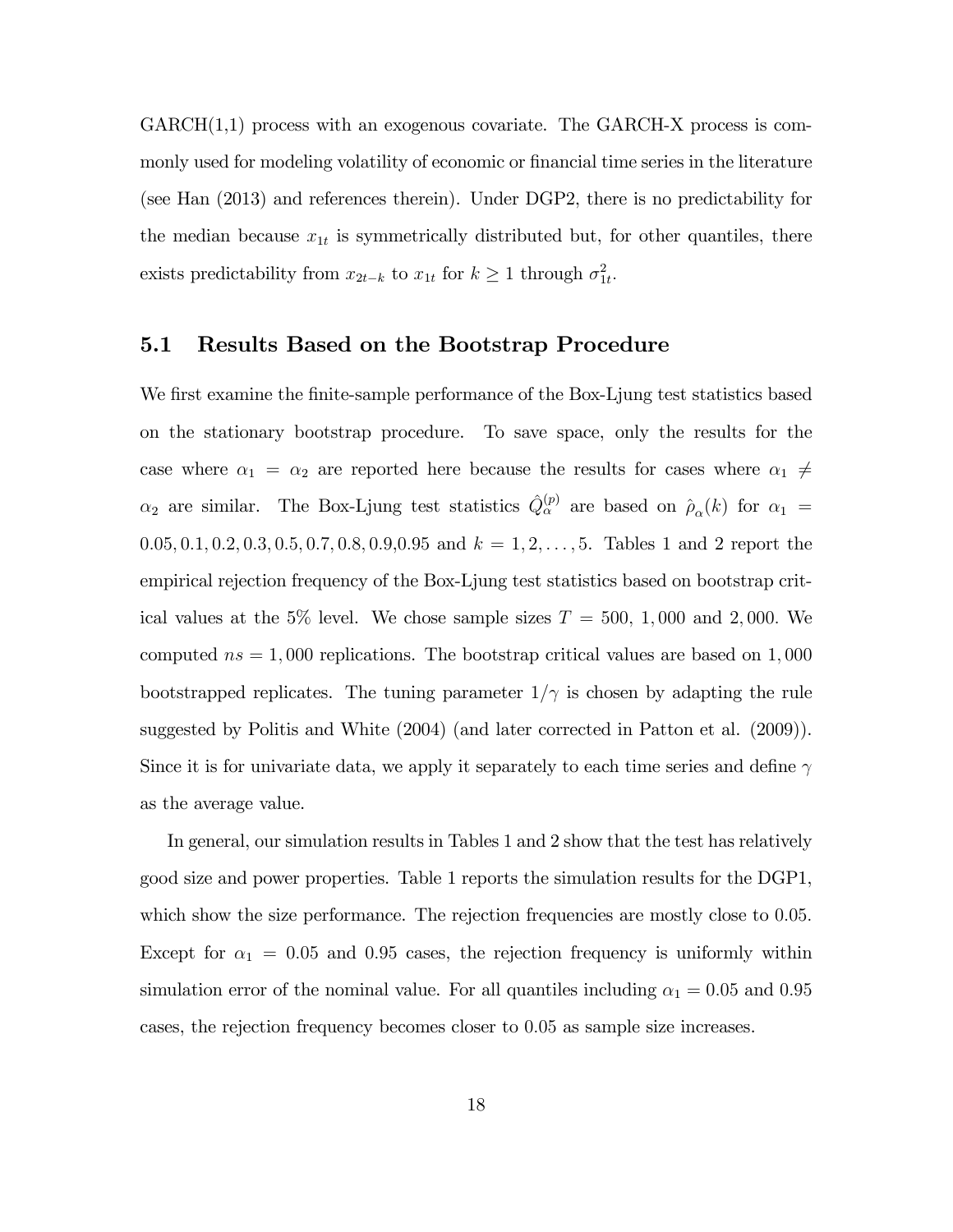|      |                | $\lambda$<br>Quantiles ( $\alpha_1 = \alpha_2$ ) |       |       |       |       |       |       |       |       |  |  |
|------|----------------|--------------------------------------------------|-------|-------|-------|-------|-------|-------|-------|-------|--|--|
| T    | $\mathcal{p}$  | 0.05                                             | 0.10  | 0.20  | 0.30  | 0.50  | 0.70  | 0.80  | 0.90  | 0.95  |  |  |
| 500  | $\mathbf{1}$   | 0.147                                            | 0.064 | 0.025 | 0.039 | 0.047 | 0.042 | 0.050 | 0.040 | 0.163 |  |  |
|      | 2              | 0.020                                            | 0.020 | 0.026 | 0.035 | 0.026 | 0.034 | 0.039 | 0.024 | 0.039 |  |  |
|      | 3              | 0.007                                            | 0.012 | 0.024 | 0.025 | 0.024 | 0.029 | 0.035 | 0.017 | 0.015 |  |  |
|      | 4              | 0.006                                            | 0.008 | 0.019 | 0.026 | 0.017 | 0.029 | 0.028 | 0.010 | 0.004 |  |  |
|      | 5              | 0.003                                            | 0.007 | 0.021 | 0.026 | 0.023 | 0.029 | 0.024 | 0.010 | 0.006 |  |  |
| 1000 | 1              | 0.071                                            | 0.050 | 0.039 | 0.044 | 0.042 | 0.040 | 0.044 | 0.034 | 0.078 |  |  |
|      | 2              | 0.022                                            | 0.032 | 0.031 | 0.039 | 0.028 | 0.031 | 0.034 | 0.030 | 0.032 |  |  |
|      | 3              | 0.018                                            | 0.028 | 0.027 | 0.039 | 0.030 | 0.023 | 0.035 | 0.017 | 0.022 |  |  |
|      | 4              | 0.011                                            | 0.025 | 0.035 | 0.034 | 0.035 | 0.026 | 0.029 | 0.015 | 0.011 |  |  |
|      | 5              | 0.014                                            | 0.020 | 0.018 | 0.031 | 0.031 | 0.026 | 0.024 | 0.016 | 0.007 |  |  |
| 2000 | $\mathbf{1}$   | 0.077                                            | 0.051 | 0.038 | 0.045 | 0.050 | 0.049 | 0.040 | 0.044 | 0.073 |  |  |
|      | $\overline{2}$ | 0.036                                            | 0.026 | 0.036 | 0.036 | 0.043 | 0.037 | 0.036 | 0.024 | 0.034 |  |  |
|      | 3              | 0.024                                            | 0.026 | 0.038 | 0.046 | 0.038 | 0.041 | 0.034 | 0.020 | 0.024 |  |  |
|      | 4              | 0.015                                            | 0.035 | 0.042 | 0.038 | 0.041 | 0.042 | 0.030 | 0.015 | 0.020 |  |  |
|      | 5              | 0.017                                            | 0.034 | 0.040 | 0.039 | 0.049 | 0.043 | 0.030 | 0.021 | 0.011 |  |  |

Table 1. (size) Empirical rejection frequency of the Box-Ljung test statistic  $\hat{Q}_{\alpha}^{(p)}$ (DGP1 and the nominal level: 5%)

Notes: The first and second columns report the sample size  $T$  and the number of lags  $p$  for the Box-Ljung test statistics  $\hat{Q}_{\alpha}^{(p)}$ . The rest of columns show empirical rejection frequencies based on bootstrap critical values at the 5% significance level. The tuning parameter  $\gamma$  is chosen as explained above.

Table 2 reports the simulation results for the DGP2. As explained above, the null hypothesis of no predictability is satisfied at the median under the DGP2 and the rejection frequency is close to 0.05 at the median and moreover power is lower when quantile is closer to median in Table 2. However, for other quantiles, the rejection frequency approaches one in the largest sample size.

#### 5.2 Results for the Self-Normalized Statistics

We also examine the performance of the self-normalized version of  $\hat{Q}_{\alpha}^{(p)}$  under the same setup as above. We let the trimming value  $\omega$  be 0.1. We also considered 0.03 and 0.05 for  $\omega$  and the results are similar to those for  $\omega = 0.1$ . We provide the results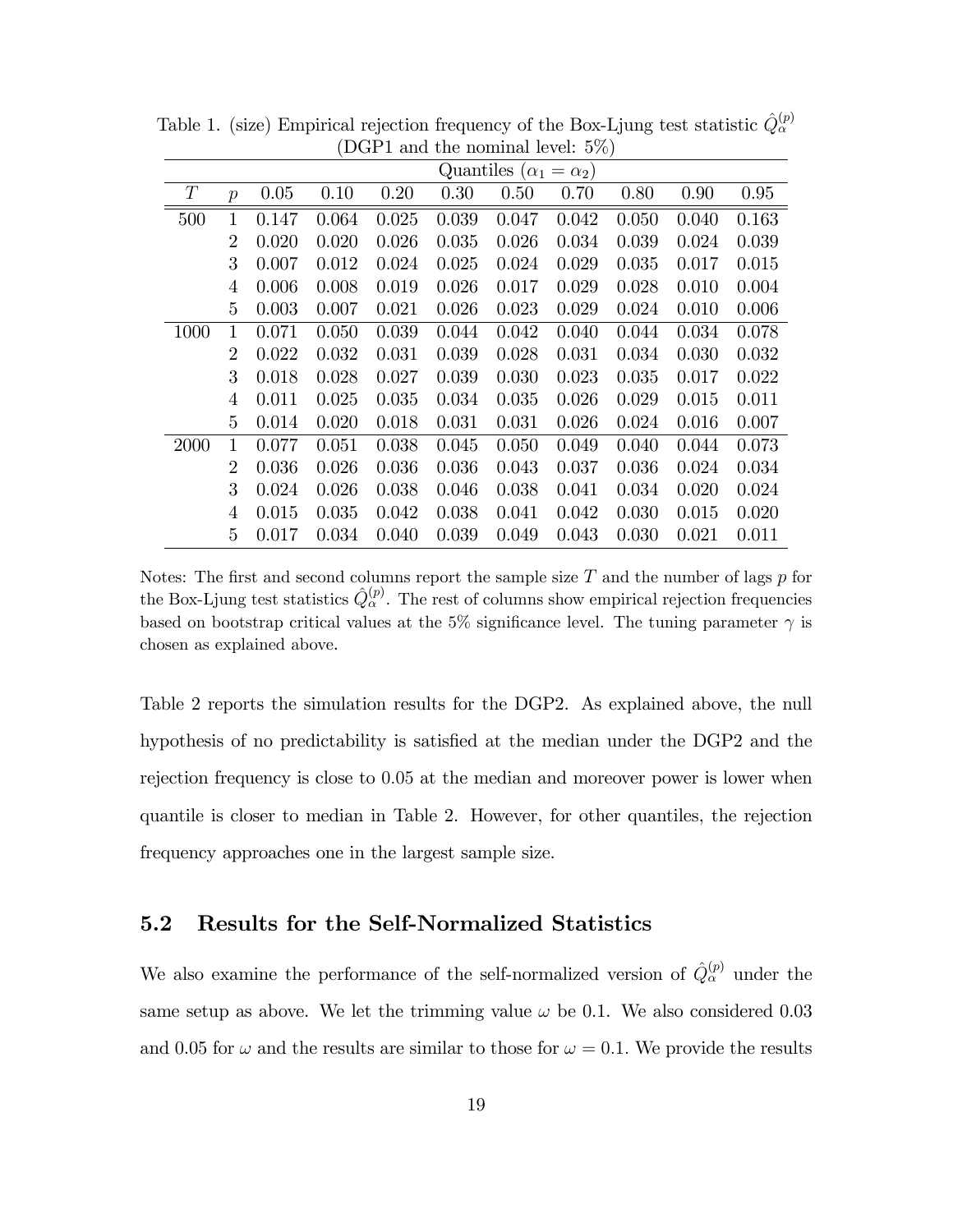|      | Quantiles ( $\alpha_1 = \alpha_2$ ) |       |       |       |       |       |       |       |       |       |  |  |
|------|-------------------------------------|-------|-------|-------|-------|-------|-------|-------|-------|-------|--|--|
| T    | $\overline{p}$                      | 0.05  | 0.10  | 0.20  | 0.30  | 0.50  | 0.70  | 0.80  | 0.90  | 0.95  |  |  |
| 500  | $\mathbf{1}$                        | 0.197 | 0.409 | 0.373 | 0.161 | 0.042 | 0.179 | 0.412 | 0.450 | 0.191 |  |  |
|      | $\overline{2}$                      | 0.223 | 0.403 | 0.377 | 0.134 | 0.037 | 0.149 | 0.389 | 0.446 | 0.213 |  |  |
|      | 3                                   | 0.188 | 0.366 | 0.317 | 0.110 | 0.032 | 0.122 | 0.340 | 0.407 | 0.195 |  |  |
|      | 4                                   | 0.166 | 0.323 | 0.276 | 0.098 | 0.030 | 0.100 | 0.290 | 0.370 | 0.168 |  |  |
|      | $\overline{5}$                      | 0.149 | 0.284 | 0.242 | 0.088 | 0.030 | 0.089 | 0.257 | 0.334 | 0.153 |  |  |
| 1000 | 1                                   | 0.555 | 0.813 | 0.739 | 0.347 | 0.040 | 0.337 | 0.765 | 0.817 | 0.590 |  |  |
|      | 2                                   | 0.565 | 0.814 | 0.708 | 0.295 | 0.043 | 0.295 | 0.749 | 0.819 | 0.582 |  |  |
|      | 3                                   | 0.531 | 0.779 | 0.665 | 0.254 | 0.035 | 0.251 | 0.693 | 0.780 | 0.553 |  |  |
|      | 4                                   | 0.501 | 0.741 | 0.629 | 0.217 | 0.040 | 0.216 | 0.637 | 0.747 | 0.512 |  |  |
|      | 5                                   | 0.463 | 0.702 | 0.579 | 0.194 | 0.034 | 0.181 | 0.594 | 0.725 | 0.485 |  |  |
| 2000 | 1                                   | 0.914 | 0.992 | 0.964 | 0.634 | 0.039 | 0.617 | 0.977 | 0.983 | 0.923 |  |  |
|      | $\overline{2}$                      | 0.932 | 0.989 | 0.968 | 0.591 | 0.038 | 0.583 | 0.978 | 0.987 | 0.923 |  |  |
|      | 3                                   | 0.917 | 0.989 | 0.961 | 0.530 | 0.034 | 0.527 | 0.959 | 0.988 | 0.920 |  |  |
|      | 4                                   | 0.909 | 0.983 | 0.952 | 0.492 | 0.040 | 0.472 | 0.946 | 0.987 | 0.909 |  |  |
|      | 5                                   | 0.900 | 0.980 | 0.936 | 0.448 | 0.037 | 0.435 | 0.935 | 0.980 | 0.888 |  |  |

Table 2. (power) Empirical rejection frequency of the Box-Ljung test statistic  $\hat{Q}_{\alpha}^{(p)}$ (DGP2: GARCH-X process)

Notes: Same as Table 1.

for  $\omega = 0.05$  in the supplementary material. The number of repetitions is 3,000. The empirical sizes of the test are reported in Table 3, where the underlying process is DGP1 and the nominal size is 5%. The rejection frequencies for quantiles between 0.1 and 0.9 are close to 5% nominal level or a little conservative regardless of sample sizes. At 0.05 and 0.95 quantiles, the result shows size distortions for  $T = 500$ , but this becomes moderate for  $T = 1000$  and empirical sizes become close to the nominal size for  $T = 2000$ . Using the GARCH-X process as in DGP2, we obtain empirical powers and present the result in Table 4. With a one-period lag  $(p = 1)$ , the self-normalized quantilogram at  $\alpha_1, \alpha_2 \in \{0.1, 0.2, 0.8, 0.9\}$  rejects the null by about 25.7-26.6%, 51.1-56.2% and 78.9-84.8% for sample sizes 500, 1,000 and 2,000, respectively. In general, the rejection frequencies increase as the sample size increases, decline as the maximum number of lags  $p$  increases, and is not sensitive to the choice of the trimming value.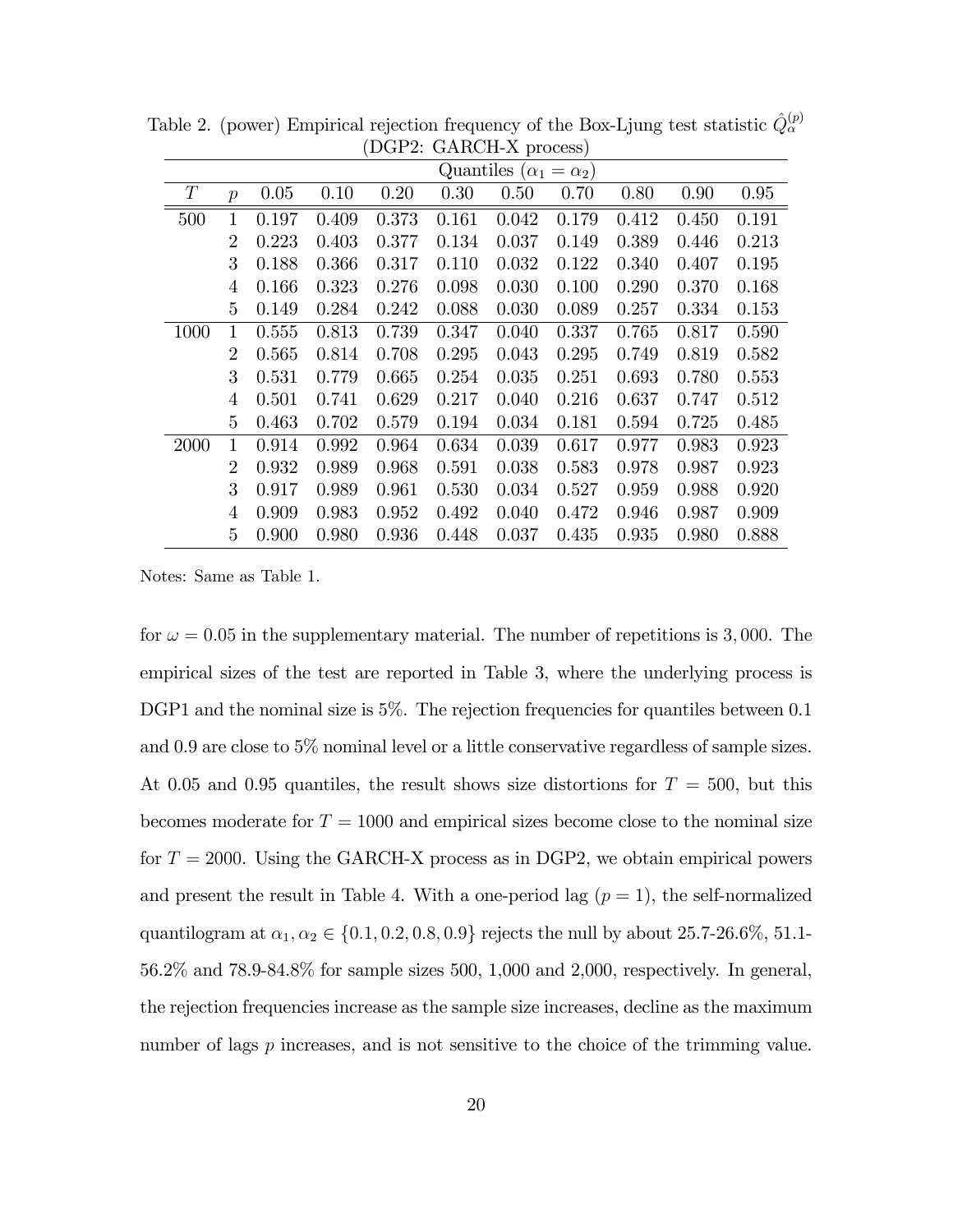Our results show that the self-normalized statistics have lower power in Önite samples compared with the stationary bootstrap.

## 6 Empirical Studies

#### 6.1 Stock Return Predictability

We apply the cross-quantilogram to detect directional predictability from an economic state variable to stock returns. The issue of stock return predictability has been very important and extensively investigated in the literature, see Lettau and Ludvigson (2010) for an extensive review. A large literature has considered predictability of the mean of stock return. The typical mean return forecast examines whether the mean

| $D01$ 1 and the normal rever. $0/0$ |                                     |       |       |       |       |       |       |       |       |       |  |  |
|-------------------------------------|-------------------------------------|-------|-------|-------|-------|-------|-------|-------|-------|-------|--|--|
|                                     | Quantiles ( $\alpha_1 = \alpha_2$ ) |       |       |       |       |       |       |       |       |       |  |  |
| T                                   | $\mathcal{p}$                       | 0.05  | 0.10  | 0.20  | 0.30  | 0.50  | 0.70  | 0.80  | 0.90  | 0.95  |  |  |
| 500                                 | $\mathbf{1}$                        | 0.176 | 0.038 | 0.032 | 0.030 | 0.027 | 0.028 | 0.026 | 0.034 | 0.196 |  |  |
|                                     | $\overline{2}$                      | 0.285 | 0.029 | 0.022 | 0.022 | 0.023 | 0.021 | 0.019 | 0.026 | 0.347 |  |  |
|                                     | 3                                   | 0.391 | 0.031 | 0.020 | 0.017 | 0.019 | 0.015 | 0.017 | 0.031 | 0.459 |  |  |
|                                     | 4                                   | 0.475 | 0.026 | 0.011 | 0.010 | 0.013 | 0.009 | 0.012 | 0.028 | 0.560 |  |  |
|                                     | 5                                   | 0.539 | 0.032 | 0.008 | 0.007 | 0.007 | 0.008 | 0.008 | 0.035 | 0.643 |  |  |
| 1000                                | 1                                   | 0.051 | 0.033 | 0.039 | 0.037 | 0.035 | 0.034 | 0.033 | 0.037 | 0.061 |  |  |
|                                     | $\overline{2}$                      | 0.095 | 0.027 | 0.029 | 0.024 | 0.026 | 0.026 | 0.028 | 0.027 | 0.102 |  |  |
|                                     | 3                                   | 0.126 | 0.026 | 0.022 | 0.019 | 0.023 | 0.020 | 0.022 | 0.028 | 0.146 |  |  |
|                                     | 4                                   | 0.162 | 0.021 | 0.015 | 0.012 | 0.015 | 0.017 | 0.016 | 0.020 | 0.182 |  |  |
|                                     | 5                                   | 0.194 | 0.019 | 0.011 | 0.014 | 0.009 | 0.012 | 0.013 | 0.021 | 0.211 |  |  |
| <b>2000</b>                         | 1                                   | 0.042 | 0.037 | 0.040 | 0.040 | 0.041 | 0.045 | 0.036 | 0.035 | 0.053 |  |  |
|                                     | $\overline{2}$                      | 0.044 | 0.033 | 0.028 | 0.032 | 0.031 | 0.038 | 0.030 | 0.029 | 0.051 |  |  |
|                                     | 3                                   | 0.048 | 0.026 | 0.020 | 0.030 | 0.030 | 0.028 | 0.025 | 0.025 | 0.052 |  |  |
|                                     | 4                                   | 0.052 | 0.024 | 0.017 | 0.018 | 0.020 | 0.019 | 0.021 | 0.020 | 0.055 |  |  |
|                                     | 5                                   | 0.055 | 0.022 | 0.018 | 0.019 | 0.019 | 0.016 | 0.016 | 0.018 | 0.054 |  |  |

Table 3. (size) Empirical Rejection Frequencies of the Self-Normalized Statistics (DGP1 and the nominal level: 5%)

Notes: The first and second columns report the sample size  $T$  and the number of lags  $p$ for the test statistics  $\hat{Q}^p_\alpha$ . The rest of columns show empirical rejection frequencies given simulated critical values at 5% significance level. The trimming value  $\omega$  is set to be 0.1.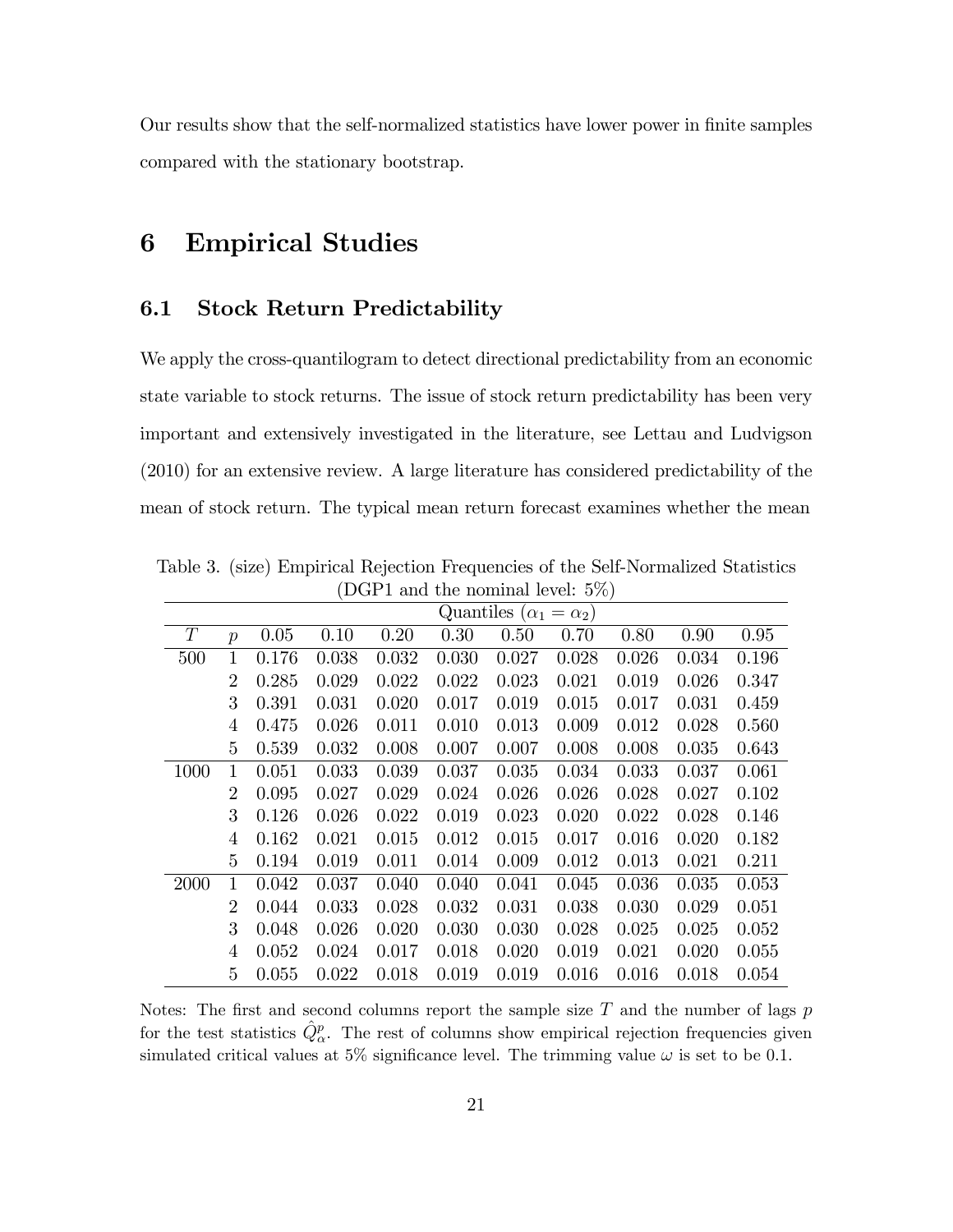|      | Quantiles ( $\alpha_1 = \alpha_2$ ) |       |       |       |       |       |       |       |       |       |  |  |
|------|-------------------------------------|-------|-------|-------|-------|-------|-------|-------|-------|-------|--|--|
| T    | $\mathcal{p}$                       | 0.05  | 0.10  | 0.20  | 0.30  | 0.50  | 0.70  | 0.80  | 0.90  | 0.95  |  |  |
| 500  | $\mathbf{1}$                        | 0.134 | 0.259 | 0.266 | 0.110 | 0.031 | 0.121 | 0.263 | 0.257 | 0.105 |  |  |
|      | $\overline{2}$                      | 0.104 | 0.169 | 0.173 | 0.067 | 0.023 | 0.073 | 0.182 | 0.161 | 0.084 |  |  |
|      | 3                                   | 0.149 | 0.109 | 0.111 | 0.042 | 0.015 | 0.049 | 0.118 | 0.095 | 0.159 |  |  |
|      | 4                                   | 0.232 | 0.077 | 0.069 | 0.033 | 0.012 | 0.031 | 0.083 | 0.061 | 0.282 |  |  |
|      | 5                                   | 0.328 | 0.059 | 0.051 | 0.020 | 0.008 | 0.020 | 0.060 | 0.050 | 0.402 |  |  |
| 1000 | 1                                   | 0.359 | 0.555 | 0.523 | 0.231 | 0.038 | 0.231 | 0.511 | 0.547 | 0.338 |  |  |
|      | $\overline{2}$                      | 0.232 | 0.449 | 0.417 | 0.164 | 0.025 | 0.176 | 0.420 | 0.449 | 0.214 |  |  |
|      | 3                                   | 0.158 | 0.352 | 0.319 | 0.110 | 0.020 | 0.128 | 0.335 | 0.336 | 0.157 |  |  |
|      | 4                                   | 0.136 | 0.269 | 0.241 | 0.086 | 0.018 | 0.093 | 0.253 | 0.256 | 0.141 |  |  |
|      | 5                                   | 0.152 | 0.211 | 0.198 | 0.064 | 0.012 | 0.062 | 0.194 | 0.200 | 0.146 |  |  |
| 2000 | 1                                   | 0.677 | 0.842 | 0.789 | 0.443 | 0.044 | 0.445 | 0.804 | 0.842 | 0.660 |  |  |
|      | $\overline{2}$                      | 0.561 | 0.778 | 0.729 | 0.355 | 0.034 | 0.369 | 0.746 | 0.784 | 0.537 |  |  |
|      | 3                                   | 0.451 | 0.700 | 0.661 | 0.279 | 0.025 | 0.292 | 0.660 | 0.700 | 0.438 |  |  |
|      | 4                                   | 0.366 | 0.637 | 0.580 | 0.214 | 0.019 | 0.236 | 0.604 | 0.628 | 0.351 |  |  |
|      | 5                                   | 0.305 | 0.580 | 0.525 | 0.183 | 0.014 | 0.191 | 0.547 | 0.559 | 0.282 |  |  |

Table 4. (power) Empirical Rejection Frequencies of the Self-Normalized Statistics (DGP2: GARCH-X process)

Notes: Same as Table 3.

of an economic state variable is helpful in predicting the mean of stock return (meanto-mean relationship). Recently, Cenesizoglu and Timmermann (2008) considered whether the mean of an economic state variable is helpful in predicting different quantiles of stock returns representing left tail, right tail or shoulders of the return distribution. They show that while the OLS estimates of regression coefficients for the mean return forecast are mostly insignificant even at the  $10\%$  level (see Table 2), the mean of some predictors is helpful in predicting certain quantiles of stock returns (see Table 3). Specifically, they considered the following linear quantile regression

$$
q_{\alpha}(r_{t+1}|\mathcal{F}_t) = \beta_{0,\alpha} + \beta_{1,\alpha}x_t + \beta_{2,\alpha}q_{\alpha}(r_t|\mathcal{F}_{t-1}) + \beta_{3,\alpha}|r_t|,
$$

where  $r_t$  and  $x_t$  are stock returns and an economic state variable, respectively, and  $q_{\alpha}(r_{t+1}|\mathcal{F}_t)$  is the conditional quantile of stock return given the information  $\mathcal{F}_t$  at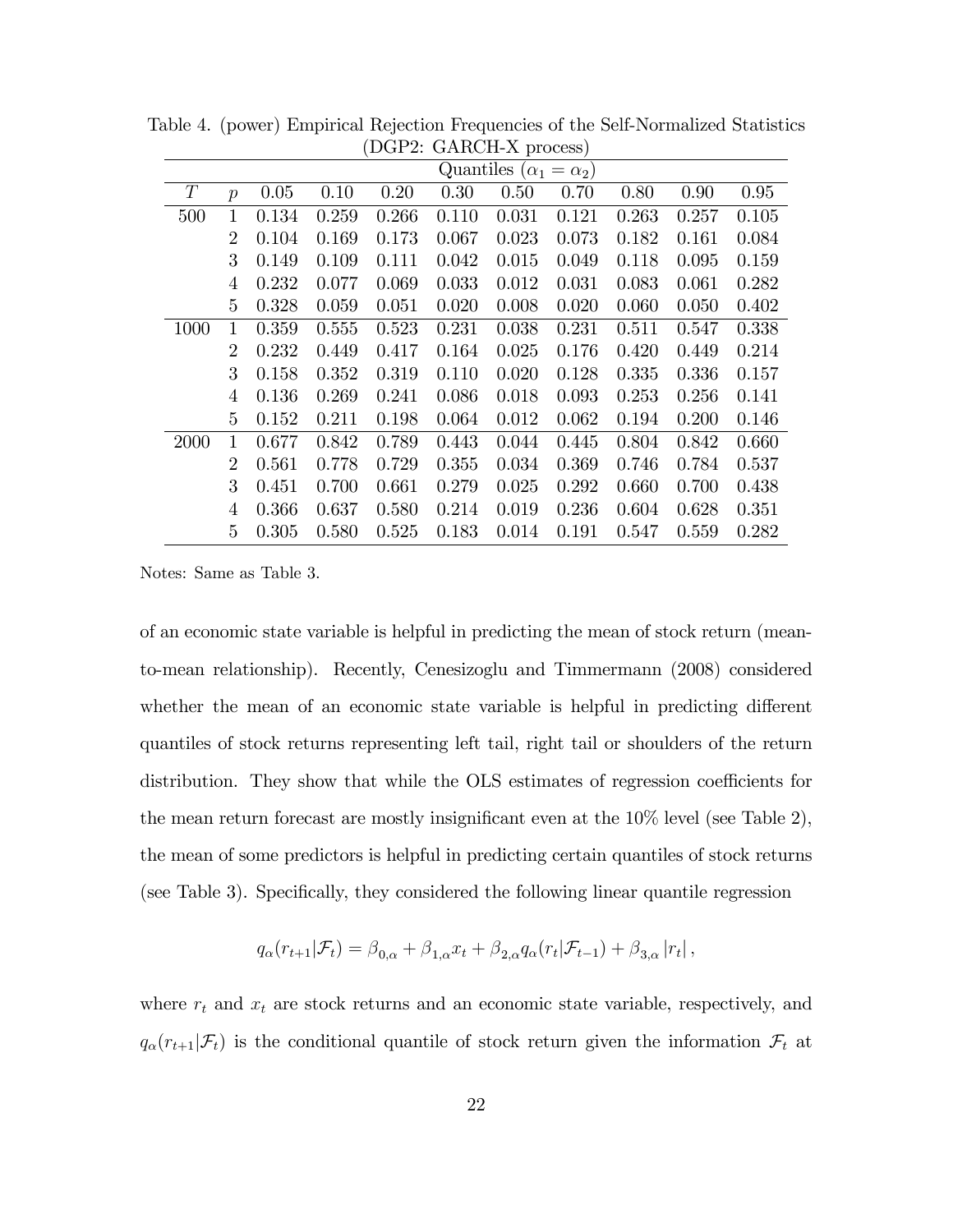time t. They include  $q_{\alpha}(r_t|\mathcal{F}_{t-1})$  and  $|r_t|$  in the model following Engle and Manganelli (2004). Maynard et al. (2011) investigate inferences in such linear quantile regressions when a predictive regressor has a near-unit root.

Our cross-quantilogram adds one more dimension to analyze predictability compared with the linear quantile regression, and so it shows a more complete relationship between a predictor and stock returns. Moreover, as pointed out by Linton and Whang (2007), we can consider very large lags in the framework of the quantilogram. For example, in our application, We consider lags  $k = 60$ , i.e. 5 years.

We use the data set of monthly stock returns and the predictor variables previously analyzed in Goyal and Welch (2008). Stock returns are measured by the S&P 500 index and include dividends. A Treasury-bill rate is subtracted from stock returns to give excess returns. There are a total of 16 variables considered as predictors in Goyal and Welch (2008). However, most time series used as predictors are highly persistent. For example, both the dividend-price ratio and the earnings-price ratio have autoregressive coefficients being estimated to be 0.99, and unit root tests show that there exists a near-unit root in each time series. This motivated the work by Maynard et al. (2011). Since our paper establishes asymptotic and bootstrap theories for the cross-quantilogram for strictly stationary time series, we do not consider these variables. Extension of the quantilogram for such persistent time series will be interesting and useful. We leave it as future work.

In our application, we consider stock variance as the predictor because the autoregressive coefficient for stock variance is estimated to be 0.59 and the unit root hypothesis is clearly rejected. The stock variance is a volatility estimate based on daily squared returns and is treated as an estimate of equity risk in the literature. The risk-return relationship is a very important issue in the literature. See Lettau and Ludvigson (2010) for an extensive review. The cross-quantilogram can provide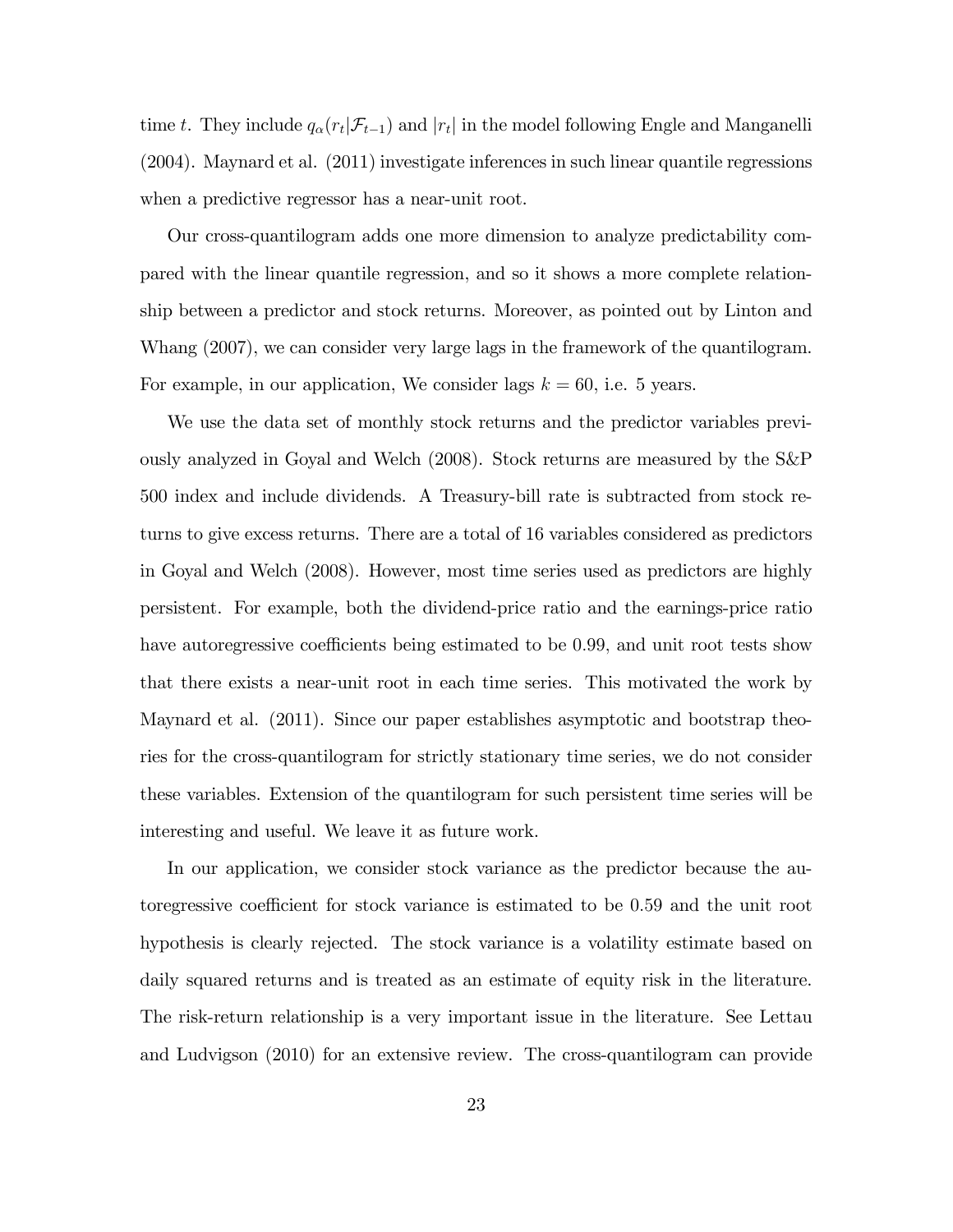quantile-to-quantile relationship from risk to return, which cannot be examined using existing methods. The sample period is from Feb. 1885 to Dec. 2005 with sample size 1,451. The sample mean and median of stock return are 0:0008 and 0:0032; respectively:

In Figures 1(a)-3(b), we provide the cross-quantilogram  $\hat{\rho}_{\alpha}(k)$  and the portmanteau tests  $\hat{Q}_{\alpha}^{(p)}$  (we use the Box-Ljung versions throughout) to detect directional predictability from stock variance, representing risk, to stock return. For the quantiles of stock return  $q_1(\alpha_1)$ , we consider a wide range for  $\alpha_1 = 0.05, 0.1, 0.2, 0.3, 0.5, 0.7, 0.8, 0.9$ and 0.95. For the quantiles of stock variance  $q_2(\alpha_2)$ , we consider  $\alpha_2 = 0.1, 0.5$  and 0.9. The tuning parameter  $\gamma$  is chosen as explained in Section 5.1. In each graph, we show the  $95\%$  bootstrap confidence intervals for no predictability based on 1,000 bootstrapped replicates.

Figures 1(a) and 1(b) are for the case when the stock variance is in the lower quantile, i.e.  $q_2(\alpha_2)$  for  $\alpha_2 = 0.1$ . The cross-quantilogram  $\rho_\alpha(k)$  for  $\alpha_1 = 0.05$  is negative and significant for some lags. It means that when risk is very low, it is less likely to have a very large negative loss. The cross-quantilograms  $\hat{\rho}_{\alpha}(k)$  for  $\alpha_1 = 0.8$ , 0.9 and 0.95 are positive and significant for some lags. For example, for  $\alpha_1 = 0.95$ , the cross-quantilogram is significantly positive for about a half year. This means that when risk is very low, it is less likely to have a very large positive gain for the next half year. Figure  $1(b)$  shows that the Box-Ljung test statistics are significant for quantiles  $\alpha_1 = 0.05, 0.8, 0.9$  and 0.95.

Figures 2(a) and 2(b) are for the case when the stock variance is in the median, i.e.  $q_2(\alpha_2)$  for  $\alpha_2 = 0.5$ . If the distributions of stock returns and the predictor are symmetric, the median return forecast will be equal to the mean return forecast. In the case of  $\alpha_1 = 0.5$  and  $\alpha_2 = 0.5$ , the cross-quantilograms are insignificant for almost all lags. This result corresponds to the mean return forecast result given in Table 2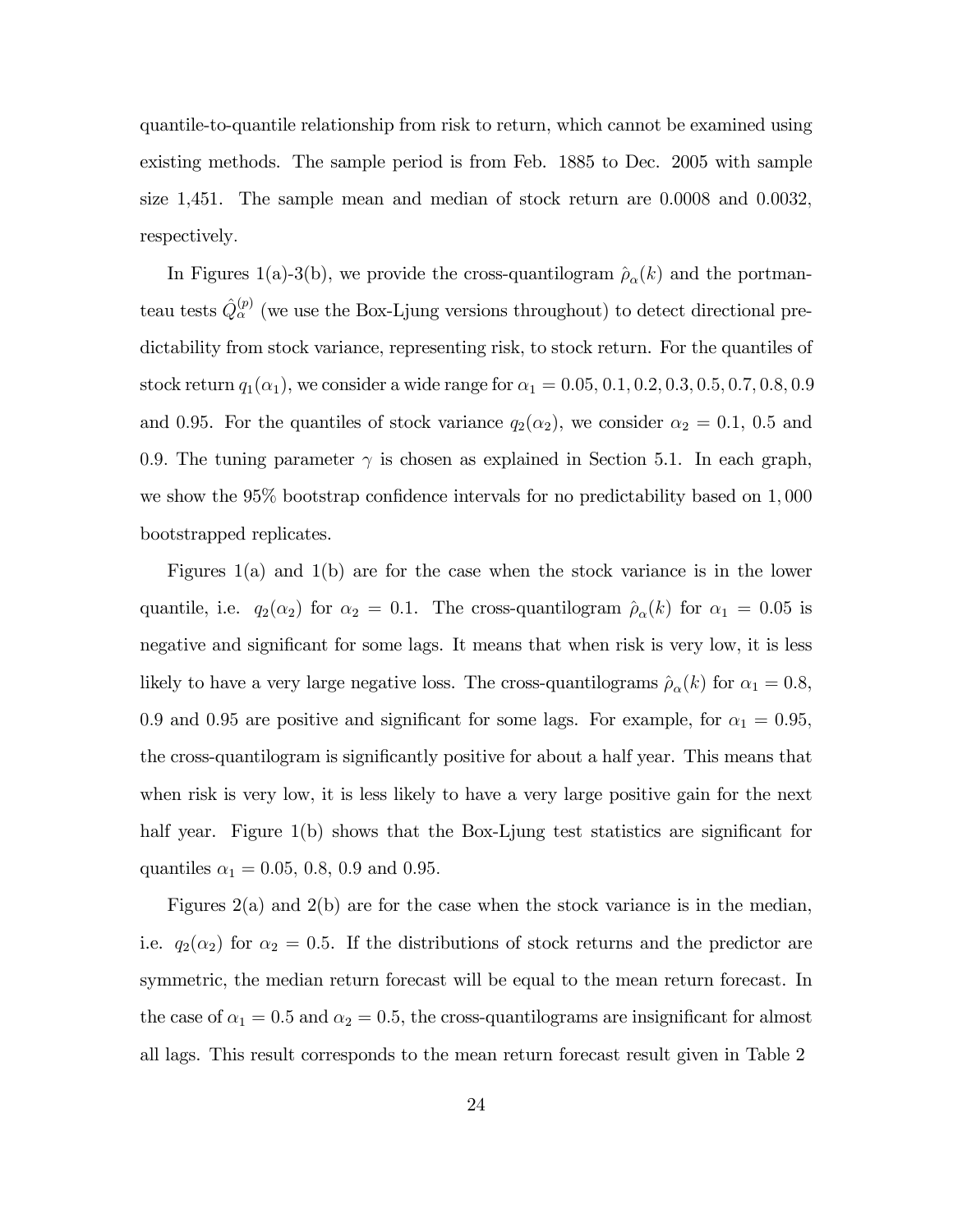

Figure 1(a). The sample cross quantilogram  $\hat{\rho}_{\alpha}(k)$  for  $\alpha_2= 0.1$  to detect directional predictability from stock variance to stock return. Bar graphs describe sample cross-quantilograms and lines are the  $95\%$  bootstrap confidence intervals.



Figure 1(b). Box-Ljung test statistic  $\hat{Q}^{(p)}_{\alpha}$  for each lag p and quantile  $\alpha$  using  $\hat{\rho}_{\alpha}(k)$  with  $\alpha_2= 0.1$ . The dashed lines are the 95% bootstrap confidence intervals.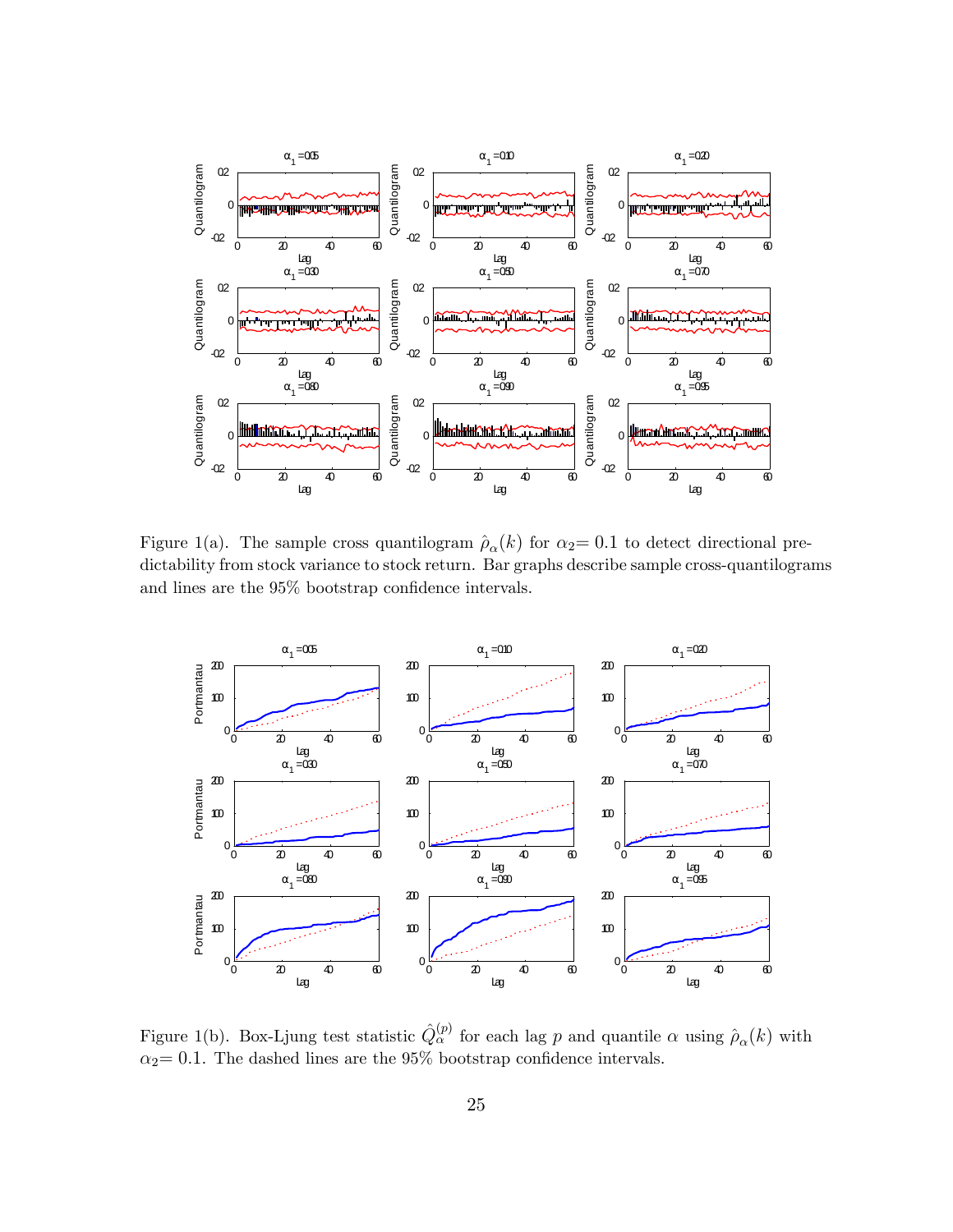

Figure 2(a). The sample cross quantilogram  $\hat{p}_{\alpha}(k)$  for  $\alpha_2= 0.5$  to detect directional predictability from stock variance to stock return. Same as Figure 1(a)..



Figure 2(b). Box-Ljung test statistic  $\hat{Q}^{(p)}_{\alpha}$  for each lag p and quantile  $\alpha$  using  $\hat{\rho}_{\alpha}(k)$  with  $\alpha_2$  = 0.5. Same as Figure 1(b).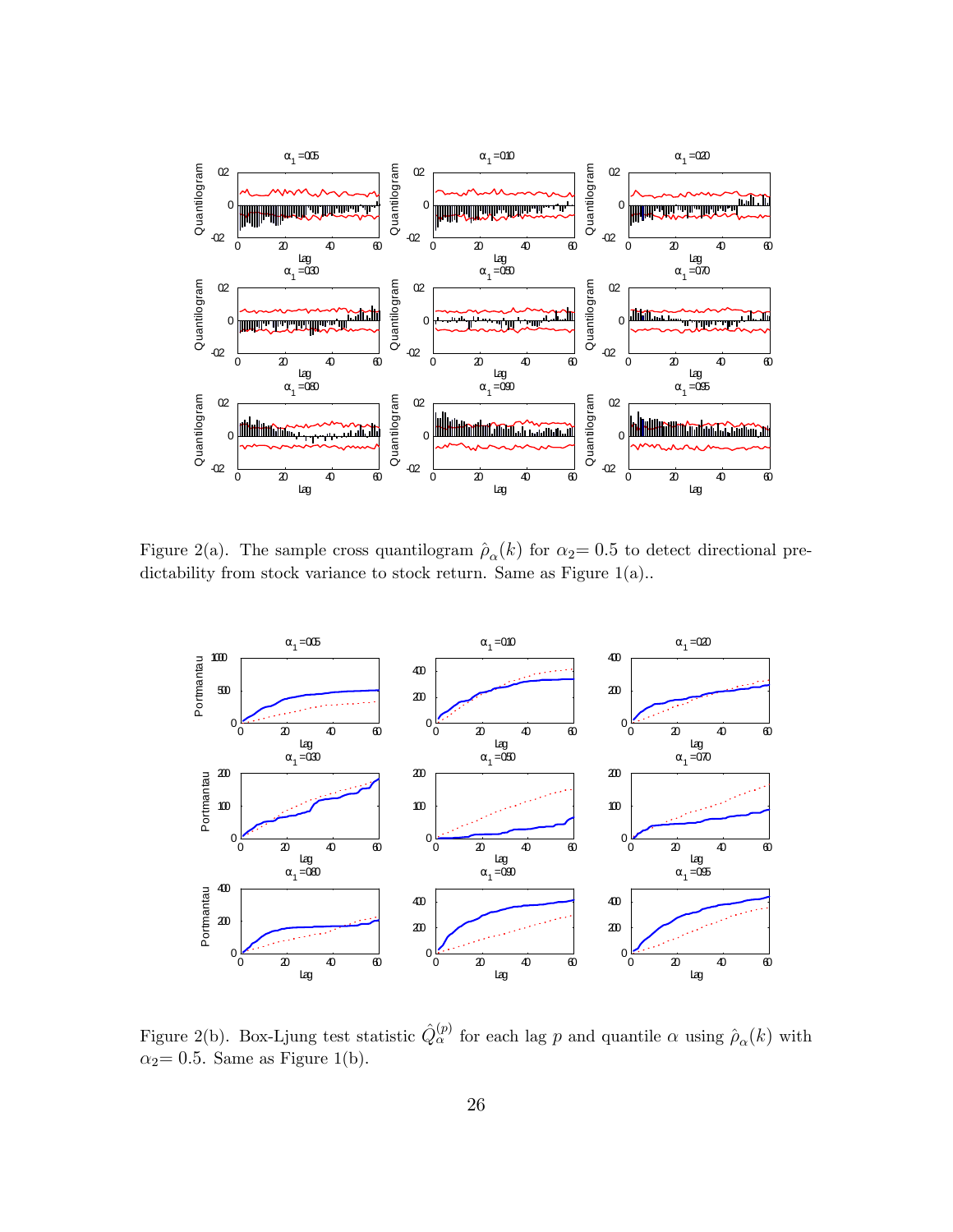

Figure 3(a). The sample cross quantilogram  $\hat{\rho}_{\alpha}(k)$  for  $\alpha_2= 0.9$  to detect directional predictability from stock variance to stock return. Same as Figure 1(a).



Figure 3(b). Box-Ljung test statistic  $\hat{Q}^{(p)}_{\alpha}$  for each lag p and quantile  $\alpha$  using  $\hat{\rho}_{\alpha}(k)$  with  $\alpha_2$  = 0.9. Same as Figure 1(b).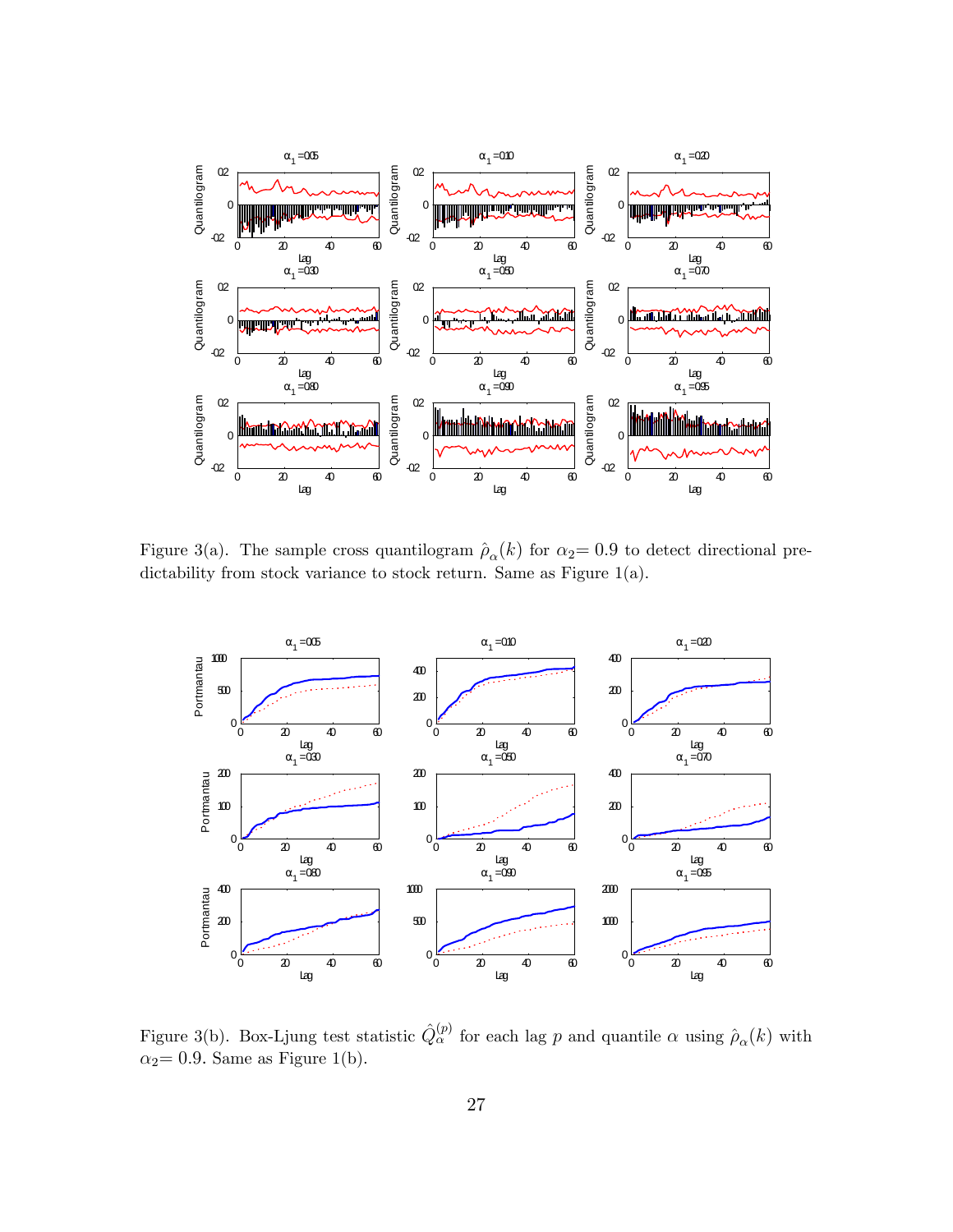by Cenesizoglu and Timmermann (2008), where the OLS estimate for the mean return forecast is also insignificant. However, if we consider other quantiles of stock returns, the stock variance appears to have some predictability for stock returns. It should be noted that the results of the linear quantile regression given in Table 3 by Cenesizoglu and Timmermann (2008) correspond to our results for the first lag in Figure 2(a).

For  $\alpha_1 = 0.05, 0.1$  and 0.2, the cross-quantilograms are negative and significant for some lags. This implies that when risk is lower than the median, it is less likely to have large negative losses. For  $\alpha_1 = 0.8, 0.9$  and 0.95, the cross-quantilograms are positive and significant for some lags. For example, for  $\alpha_1 = 0.95$ , the crossquantilogram is significantly positive for about one and a half years. This means that when risk is lower than median, it is less likely to have a very large positive gain for the next one and a half years. Figure 2(b) shows that the Box-Ljung test statistics are significant for both tails and both shoulders of the stock return distribution.

Figures  $3(a)$  and  $3(b)$  are for the case when stock variance is in the higher quantile, i.e.  $q_2(\alpha_2)$  for  $\alpha_2 = 0.9$ . Compared to the previous case of  $\alpha_2 = 0.5$ , the cross quantilograms have similar trends but larger absolute values. For  $\alpha_1 = 0.05$ , the cross-quantilograms are negative and significant for about two years. This implies that when risk is higher than the 0:9 quantile, there is an increased likelihood of having very large negative losses up to two years. For  $\alpha_1 = 0.95$ , the cross quantilograms are positive and significant for about three years. This implies that when risk is very high (higher than the 0.9 quantile), there is an increased likelihood of having a very large positive gain for the next three years. Figure 3(b) shows that the Box-Ljung test statistics are significant for some lags in most quantiles of stock returns except for  $\alpha_1 = 0.5$ .

The results in Figures  $1(a)-3(b)$  show that stock variance is helpful in predicting stock return and detailed features depend on each quantile of stock variance and stock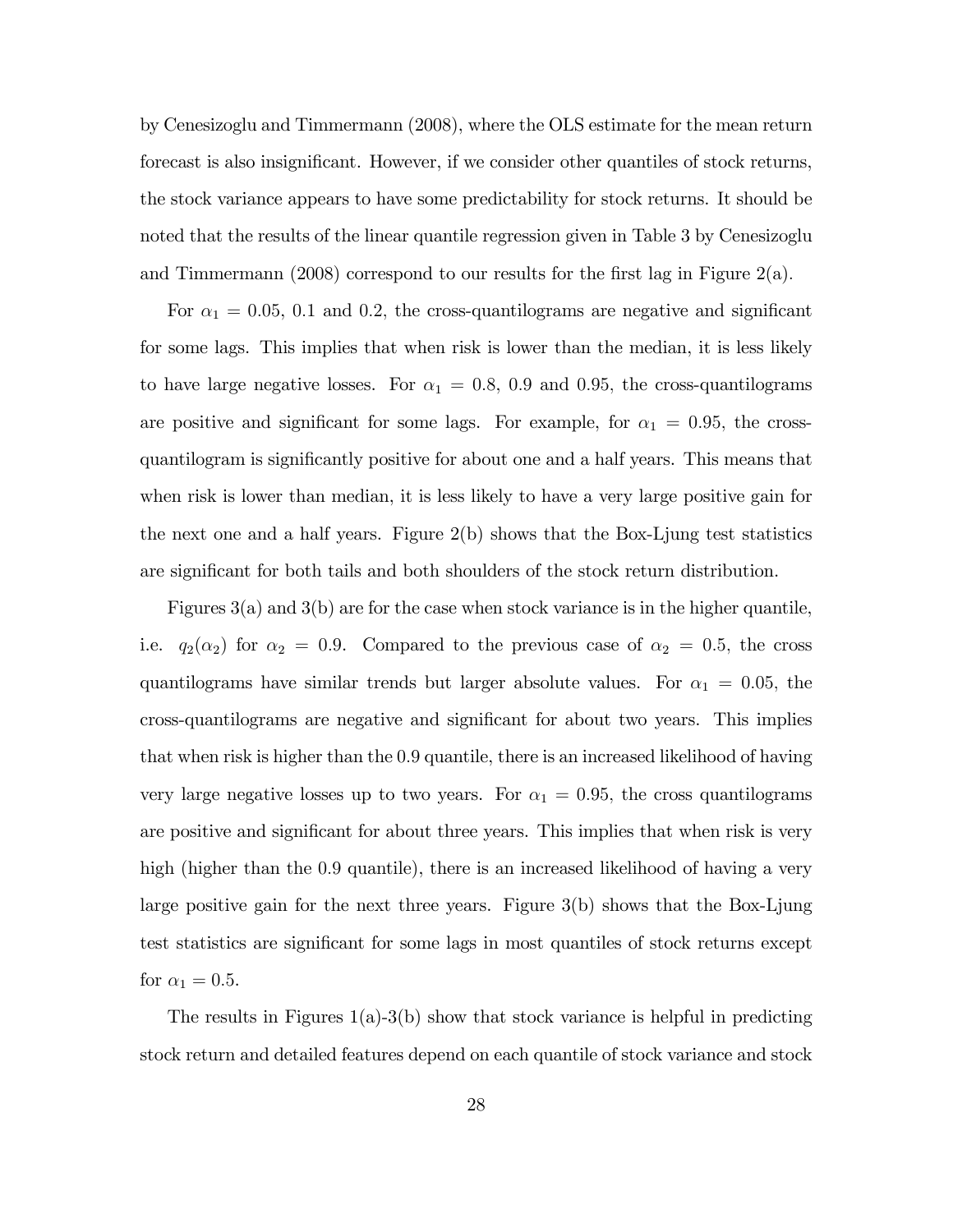return. Stock variance is helpful in predicting particularly both tails and both shoulders of stock return distribution. When stock variance is in higher quantile, in general the absolute value of the cross-quantilogram is higher and the cross-quantilogram is significantly different from zero for larger lags. Our results exhibit a more complete quantile-to-quantile relationship between risk and return and additionally show how the relationship changes for different lags.

#### 6.2 Systemic Risk

The Great Recession of 2007-2009 has motivated researchers to better understand systemic risk—the risk that the intermediation capacity of the entire financial system can be impaired, with potentially adverse consequences for the supply of credit to the real economy. Bisias et al. (2012) summarized that the current approaches to measure systemic risk can be categorized as 1) tail measures, 2) contingent claims analysis, 3) network models and 4) dynamic stochastic macroeconomic models. Among these, the first approach is related to the cross-quantilogram and it measures co-dependence in the tails of equity returns of an individual Önancial institution and the Önancial system. Prominent examples include the work of Adrian and Brunnermeier (2011), Brownlees and Engle (2012) and White et al. (2012). Since the cross-quantilogram measures quantile dependence between time series, we apply it to measure systemic risk.

We use the daily CRSP market value weighted index return as the market index return as in Brownlees and Engle (2012). We consider returns on JP Morgan Chase (JPM), Goldman Sachs (GS) and AIG as individual Önancial institutions. JPM belongs to the Depositories group and Brownlees and Engle (2012) put GS with Broker-Dealers group. AIG belongs to the Insurance group. The sample period is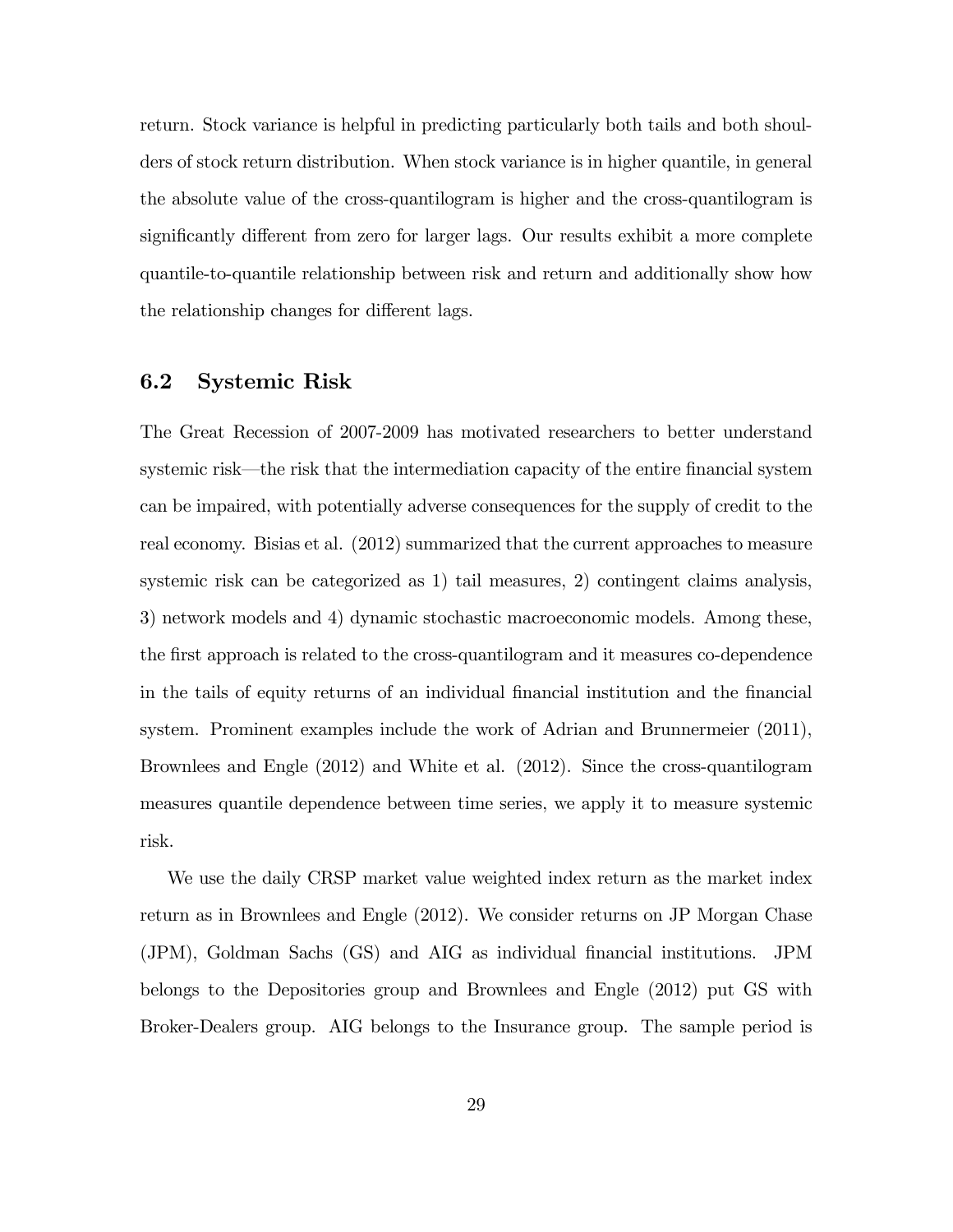from 2 Jan. 2001 to 30 Dec. 2011 with sample size 2; 767. We investigate the cross-quantilogram  $\hat{\rho}_{\alpha}(k)$  between an individual institution's stock return and the market index return for  $k = 60$  and  $\alpha_1 = \alpha_2 = 0.05$ . In each graph, we show the  $95\%$  bootstrap confidence intervals for no quantile dependence based on 1,000 bootstrapped replicates.

Figure 4. (a1)-(a3) shows the cross-quantilogram from an individual institution to the market. The cross-quantilograms are positive and significant for large lags. The cross-quantilogram from JPM to the market reaches its peak  $(0.139)$  at  $k = 12$ and declines steadily afterwards. This means that it takes about two weeks for the systemic risk from JPM to reach its peak once JPM is in distress. From GS to the market, it shows a similar pattern by reaching its peak  $(0.147)$  at  $k = 10$ . However, from AIG to the market, it exhibits a different trend by reaching its peak  $(0.136)$ at  $k = 52$ . When AIG is in distress, the systemic risk from AIG takes a longer time (more than two months) to reach its peak.

Figure 4. (b1)-(b3) shows the cross-quantilograms from the market to an individual institution. The cross-quantilogram for this case is a measure of an individual institutionís exposure to system wide distress, and is similar to the stress tests performed by individual institutions. From the market to JPM, it reaches its peak  $(0.153)$  at  $k = 2$ . From the market to GS, it reaches its peak  $(0.162)$  at  $k = 10$  and declines afterwards. Meanwhile, from the market to AIG, it reaches its peak (0:133) at  $k = 27$ . When the market is in distress, each institution is influenced by its impact in a different way.

As shown in Figure 4, the cross-quantilogram is a measure for either an institutionís systemic risk or an institutionís exposure to system wide distress. Compared to existing methods, one important feature of the cross-quantilogram is that it provides in a simple manner how such a measure changes as the lag k increases. For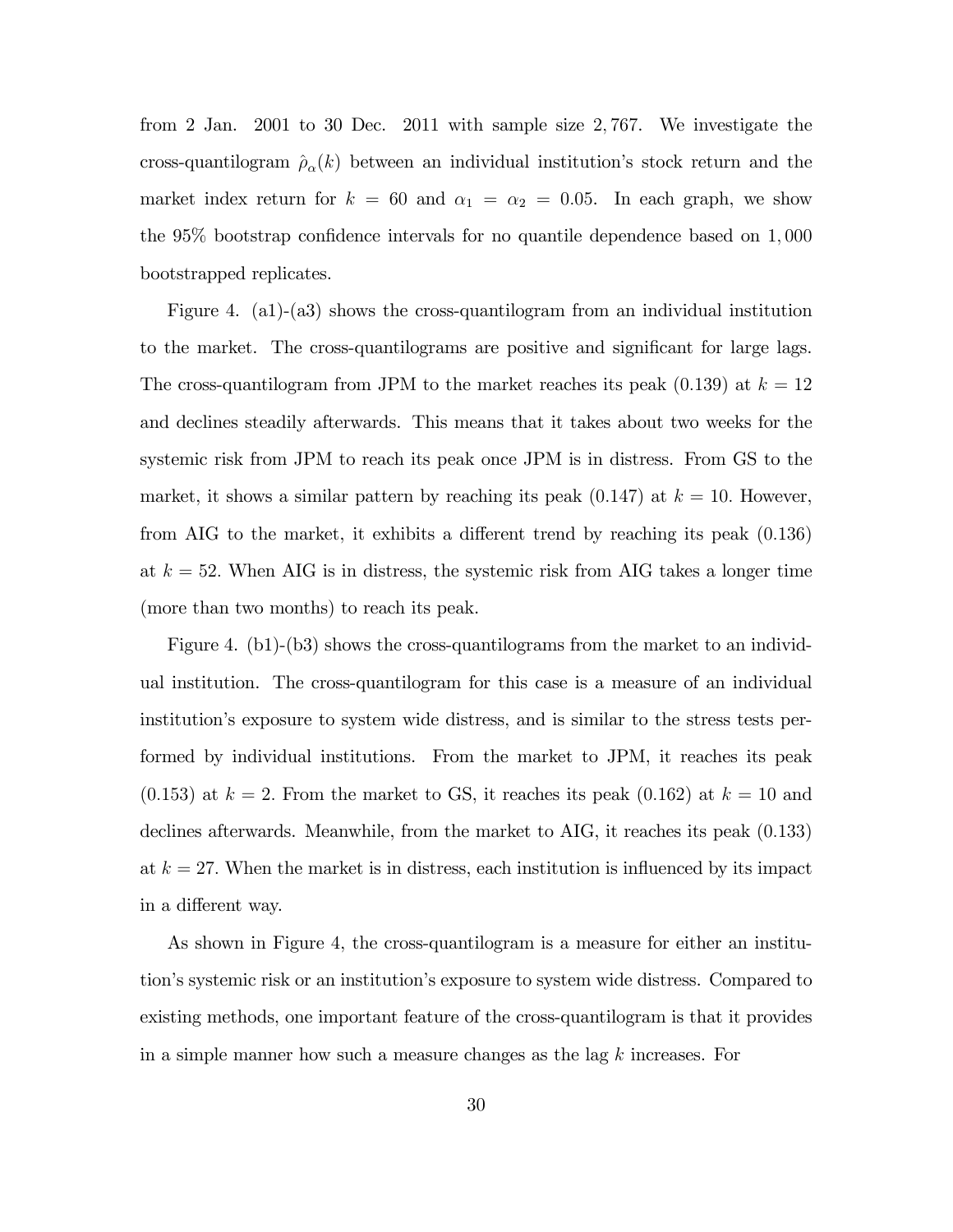

Figure 4. The sample cross quantilogram  $\hat{\rho}_{\alpha}(k)$ . Bar graphs describe sample cross-quantilograms and dotted lines are the  $95\%$  bootstrap confidence intervals.

example, White et al. (2012) adopts an additional impulse response function within the multivariate and multi-quantile framework to consider tail dependence for a large k. Moreover, another feature of the cross-quantilogram is that it does not require any modeling. For example, the approach by Brownlees and Engle (2012) is based on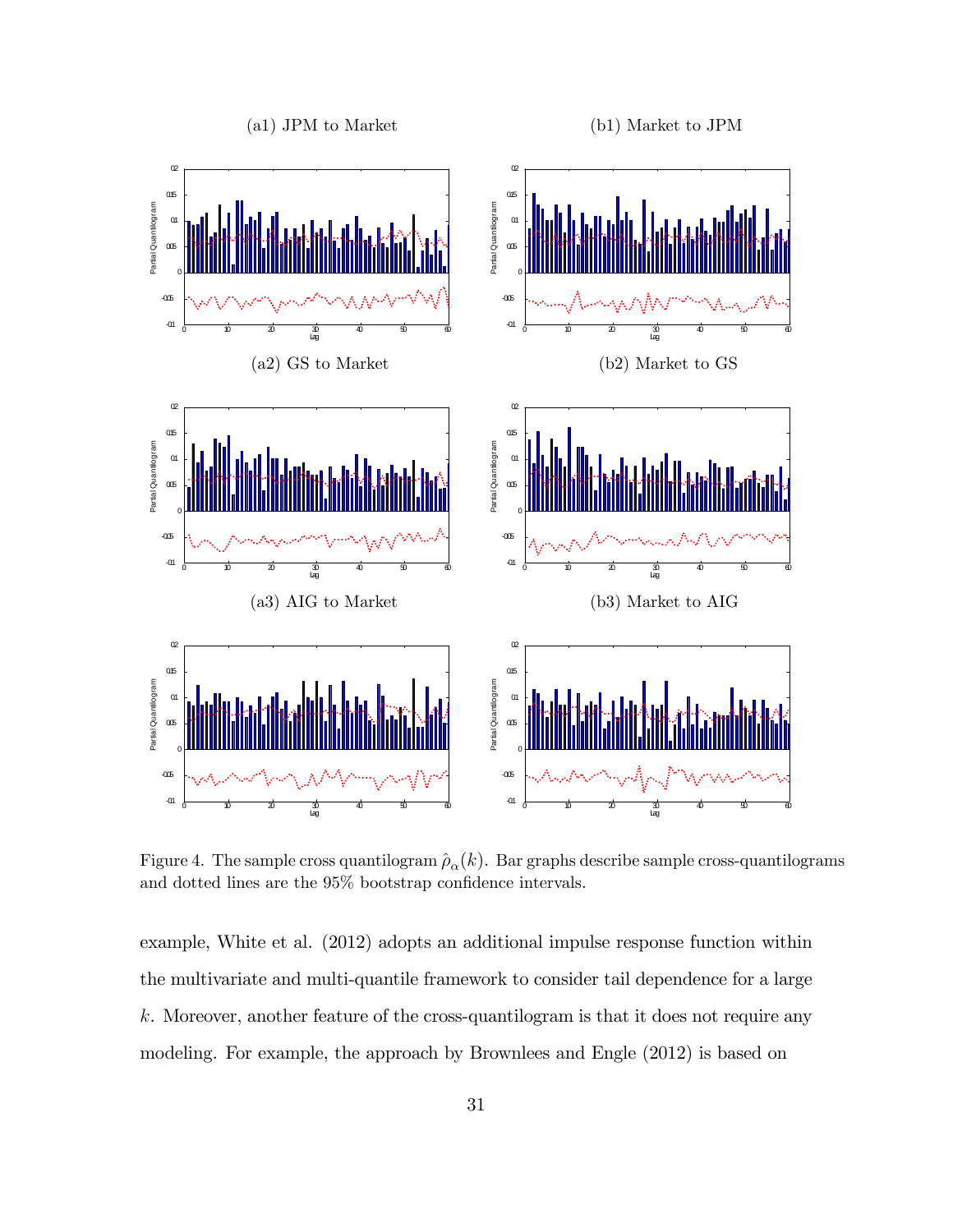

Figure 5. The sample partial cross-quantilogram  $\hat{\rho}_{\alpha|z}(k)$ . Bar graphs describe sample partial quantilograms and dotted lines are the  $95\%$  bootstrap confidence intervals.

the standard multivariate GARCH model and it requires the modeling of the entire multivariate distribution.

Next, we apply the partial cross-quantilogram to examine the systemic risk after controlling for an economic state variable. Following Adrian and Brunnermeier (2011)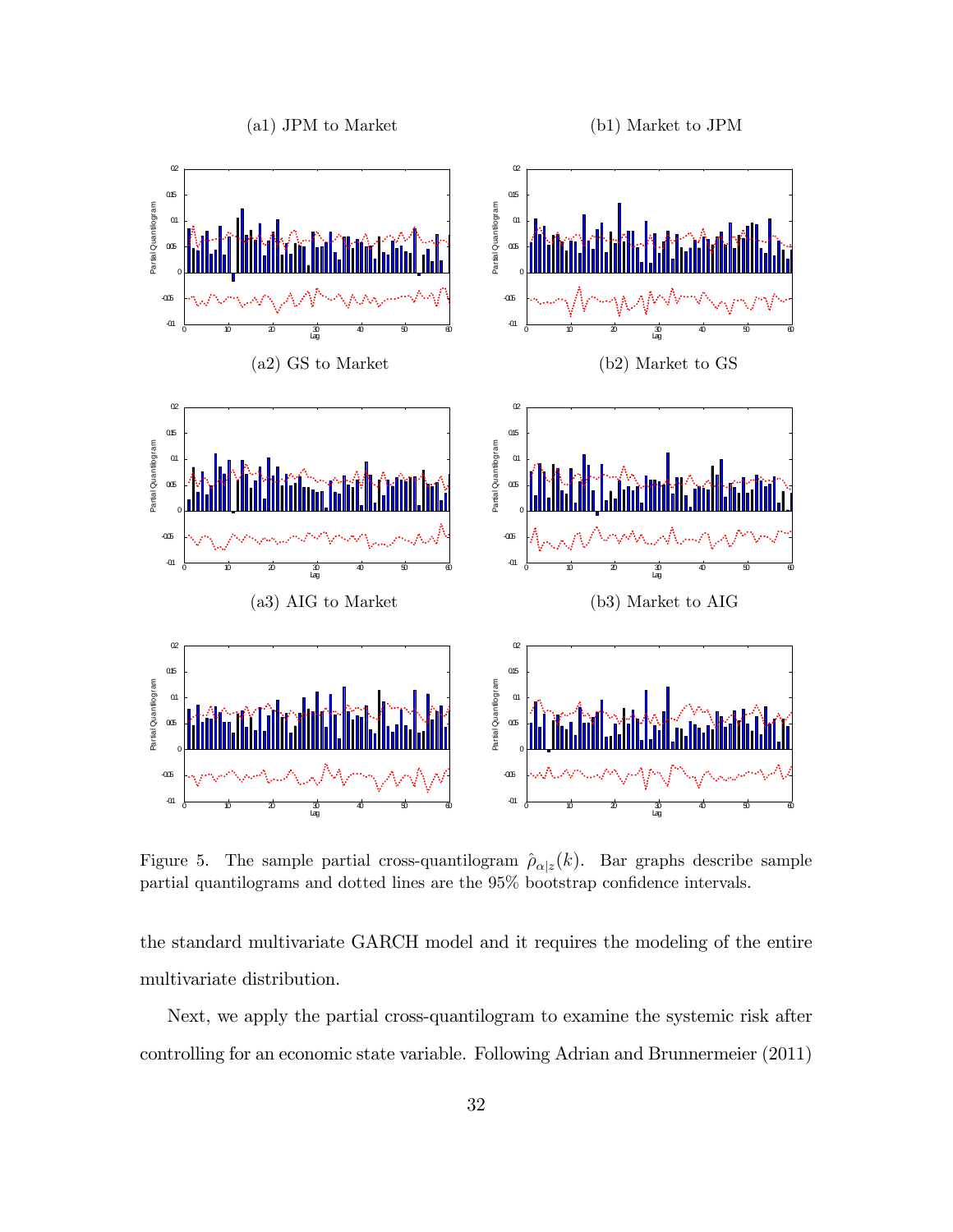and Bedljkovic (2010), we adopt the VIX index as the economic state variable. Since the VIX index itself is highly persistent and can be modeled as an integrated process, we instead use the VIX index change, the first difference of the VIX index level, as the state variable. For the quantile of the state variable, i.e.  $\beta$  in (10), we let  $\beta = 0.95$ because a low quantile of a stock return is generally associated with a rapid increase of the VIX index.

Figure 5 shows that the partial cross-quantilograms are still significant in some cases even if their values are generally smaller than the values of the cross-quantilograms in Figure 4. This indicates that there still remains systemic risk from an individual institution after controlling for an economic state variable. These significant partial cross-quantilograms will be of interest for the management of the systemic risk of an individual financial institution.

### Supplementary Materials

Section A: includes all proofs of theorems.

- Section B: contains additional Figures.
- Section C: provides computer codes and datasets.

### References

- Adrian, T. and M.K. Brunnermeier (2011) CoVaR, Tech. rep., Federal Reserve Bank of New York, Staff Reports
- Bisias, D., M. Flood, A.W. Lo and S. Valavanis (2012) A survey of systemic risk analytics, working paper, Office of Financial Research.
- Brownlees, C. and R.F. Engle (2012) Volatility, correlation and tails for systemic risk management, Tech. rep., SSRN.
- Bedljkovic, M. (2010) Nonparametric test of conditional quantile independence with an applicationi to banks' systemic risk, working paper.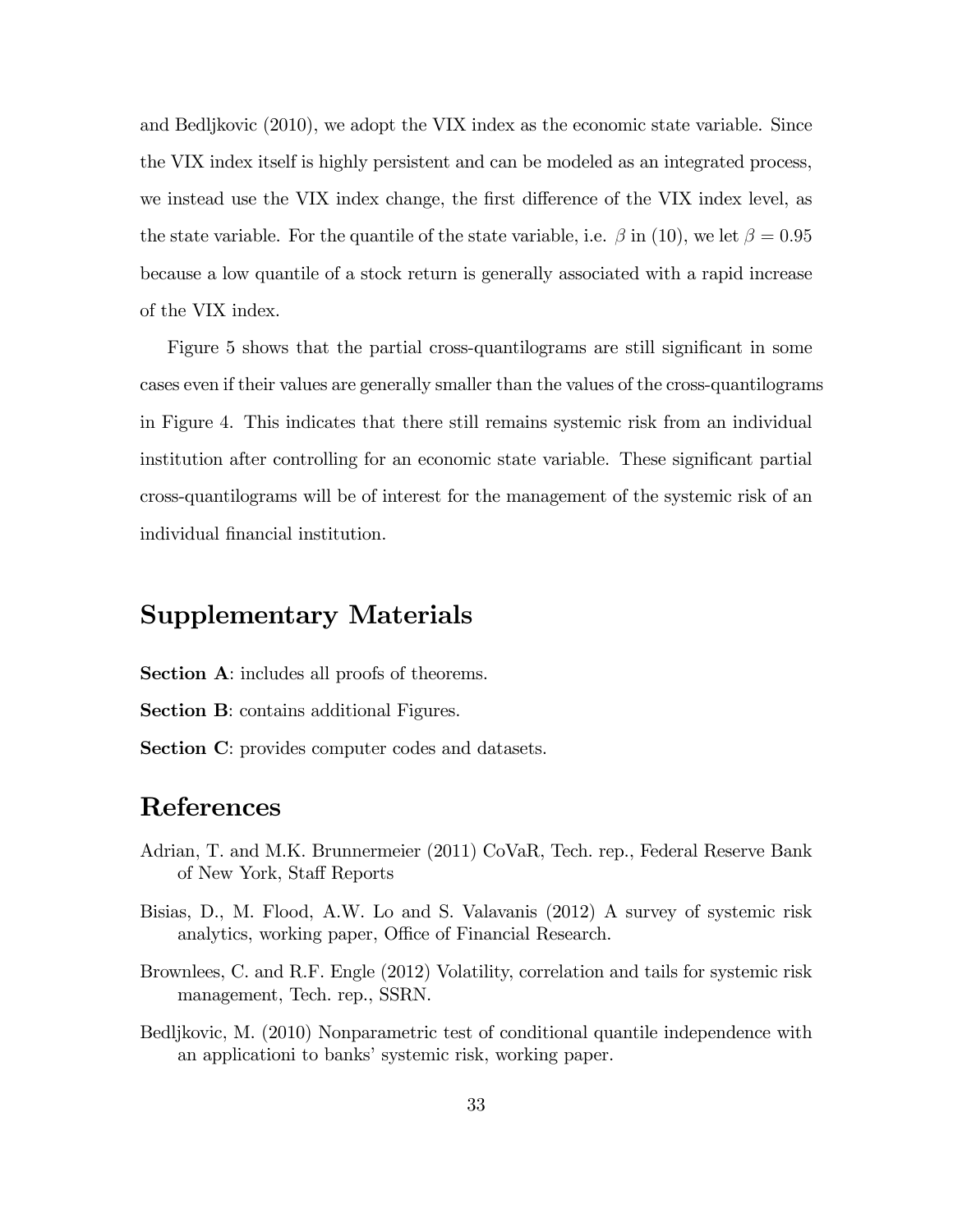- Bunzel, H., N.M. Kiefer and T.J. Vogelsang (2001) Simple robust testing of hypotheses in nonlinear models, Journal of the American Statistical Association, 96, 1088- 1096.
- Campbell, J.Y., A.W. Lo, and A.C. MacKinlay (1997): The Econometrics of Financial Markets, Princeton University Press, Princeton.
- Cenesizoglu, T. and A. Timmermann (2008) Is the distribution of stock return predictable?, University of California at San Diego, working paper.
- Chang, Chiao Yi and Fu Shuen Shie (2011). The Relation Between Relative Order Imbalance and Intraday Futures Returns: An Application of the Quantile Regression Model to Taiwan. Emerging Markets Finance and Trade, Volume 47, Number 3, pp 69 - 87.
- Chen, Y.-T. and Z. Qu (2012) M tests with a new normalization matrix, Econometric Reviews, forthcoming.
- Christo§ersen, P.F., and F.X. Diebold (2002) Financial Asset Returns, market timing, and volatility dynamics, manuscript.
- Cowles, A., and H. Jones (1937) Some A Posteriori Probabilities in Stock Market Action, Econometrica 5, 280-294.
- Davis, R.A. and T. Mikosch (2009) The extremogram: a correlogram for extreme events, Bernoulli, 15, 977-1009.
- Dette, H., M. Hallin, T. Kley, and Stanislav Volgushev (2013) Of Copulas, Quantiles, Ranks, and Spectra an L1 -approach to spectral analysis. Manuscript.
- Dufour, J.M., M. Hallin, and I. Mizera (1998) Generalized Runs tests for heteroscedastic Time Series, Nonparametric Statistics 9, 39-86.
- Embrechts, P., C. Kluppelberg and T. Mikosch (1997), Modelling extremal events for insurance and finance, Springer, New York.
- Engle, R.F. and S. Manganelli (2004) CAViaR: Conditional autoregressive value at risk by regression quantiles, *Journal of Business*  $\mathscr$ *Economic Statistics*, 22, 367-381.
- Fama, E. (1965) The behavior of stock market prices, J. Business 38, 34 105.
- Goyal, A. and I. Welch (2008) A comprehensive look at the empirical performance of equity premium prediction, Review of Financial Studies, 21, 1455-1508.
- Hagemann, A (2012) Robust Spectral Analysis, http://econ.la.psu.edu/papers/hagemann92413.pdf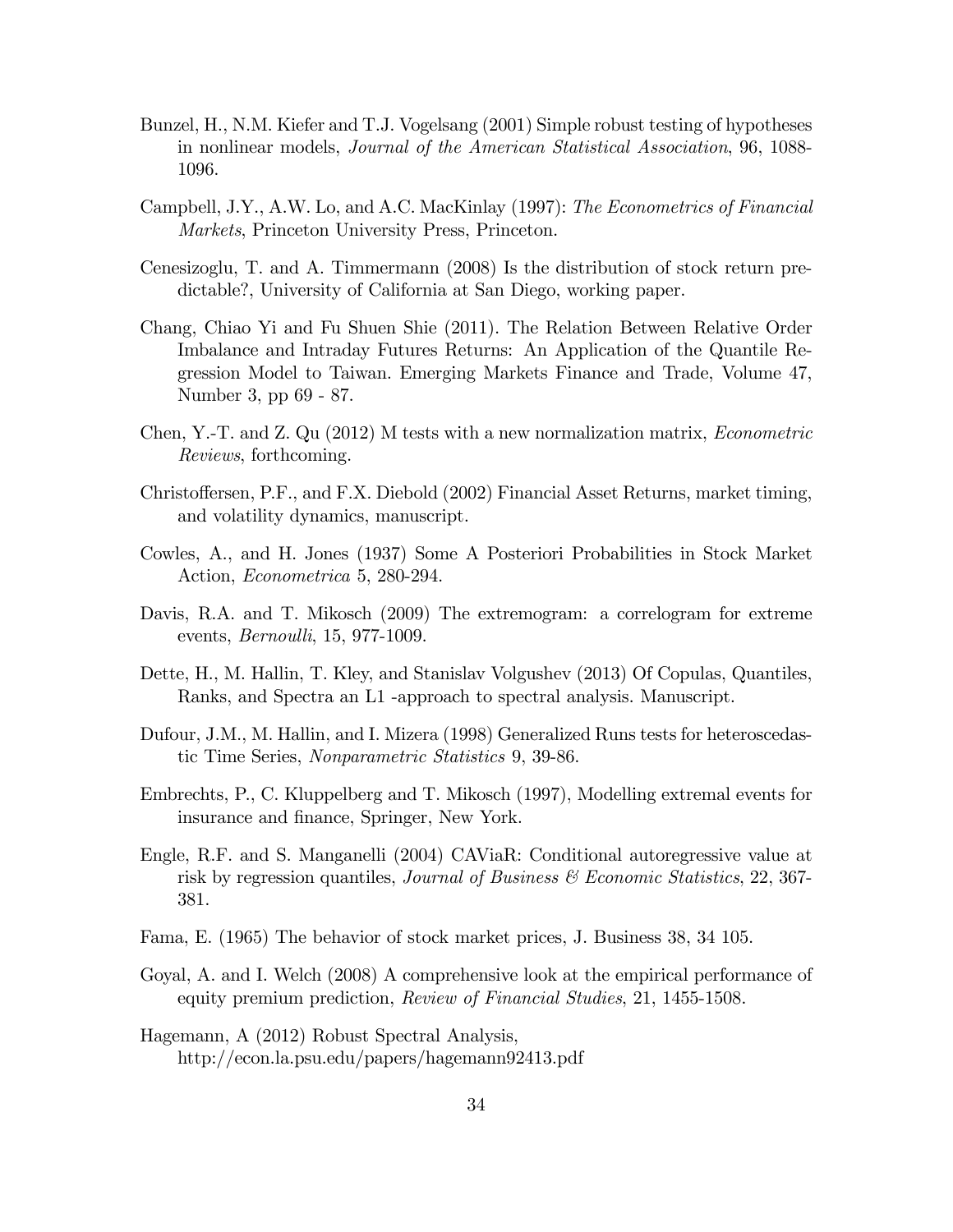- Han, H. (2013) Asymptotic properties of GARCH-X processes, Journal of Financial Econometrics, forthcoming.
- Hong, Y. (1996) Consistent Testing for Serial Correlation of Unknown Form. Econometrica, Vol. 64, No. 4, , pp. 837-864
- Ibragimov, R. (2009), Heavy-tailed densities, in The New Palgrave Dictionary of Economics. Eds. Steven N. Durlauf and Lawrence E. Blume. Palgrave Macmillan.
- Ibragimov,  $R_{\cdot}, D_{\cdot}$  Jaffee and J. Walden  $(2009)$ , Nondiversification traps in catastrophe insurance markets, Review of Financial Studies, 22, 959-993.
- Kiefer, N.M. and T.J. Vogelsang (2002) Heteroskedasticity-autocorrelation robust standard errors using the Bartlett kernel without truncation, Econometrica, 70, 2093-2095.
- Kiefer, N.M. and T.J. Vogelsang (2005) A new asymptotic theory for heteroskedasticity-autocorrelation robust tests, *Econometric Theory*, 21, 1130-1164.
- Kiefer, N.M., T.J. Vogelsang and H. Bunzel (2000) Simple robust testing of regression hypotheses, Econometrica, 68, 695-714.
- Kim, M.S. and Y. Sun (2011) Spatial heteroskedasticity and autocorrelation consistent estimation of covariance matrix, Journal of Econometrics, 160, 349-371.
- Koenker, R. and W.G. Bassett (1978) Regression quantiles, Econometrica, 46, 33-50.
- Kuan, C.-M. and W.-M. Lee (2006) Robust M tests without consistent estimation of the asymptotic covariance matrix, Journal of the American Statistical Association, 101, 1264-1275.
- Laurini, Márcio Poletti, Luiz Gustavo Cassilatti Furlani, Marcelo Savino Portugal (2008), Empirical market microstructure: An analysis of the BRL/US\$ exchange rate market, Emerging Markets Review, Volume 9, Issue 4, December 2008, Pages 247-265
- Lettau, M. and S.C. Ludvigson (2010) Measuring and modeling variation in the riskreturn trade-off, in *Handbook of Financial Econometrics*, ed. by Y. Ait-Sahalia and L.P. Hansen, vol. 1, 617-690, North-Holland.
- Linton, O. and Y-J. Whang (2007) The quantilogram: With an application to evaluating directional predictability, Journal of Econometrics, 141, 250-282.
- Lobato, I.N. (2001) Testing that a dependent process is uncorrelated, *Journal of the* American Statistical Association, 96, 1066-1076.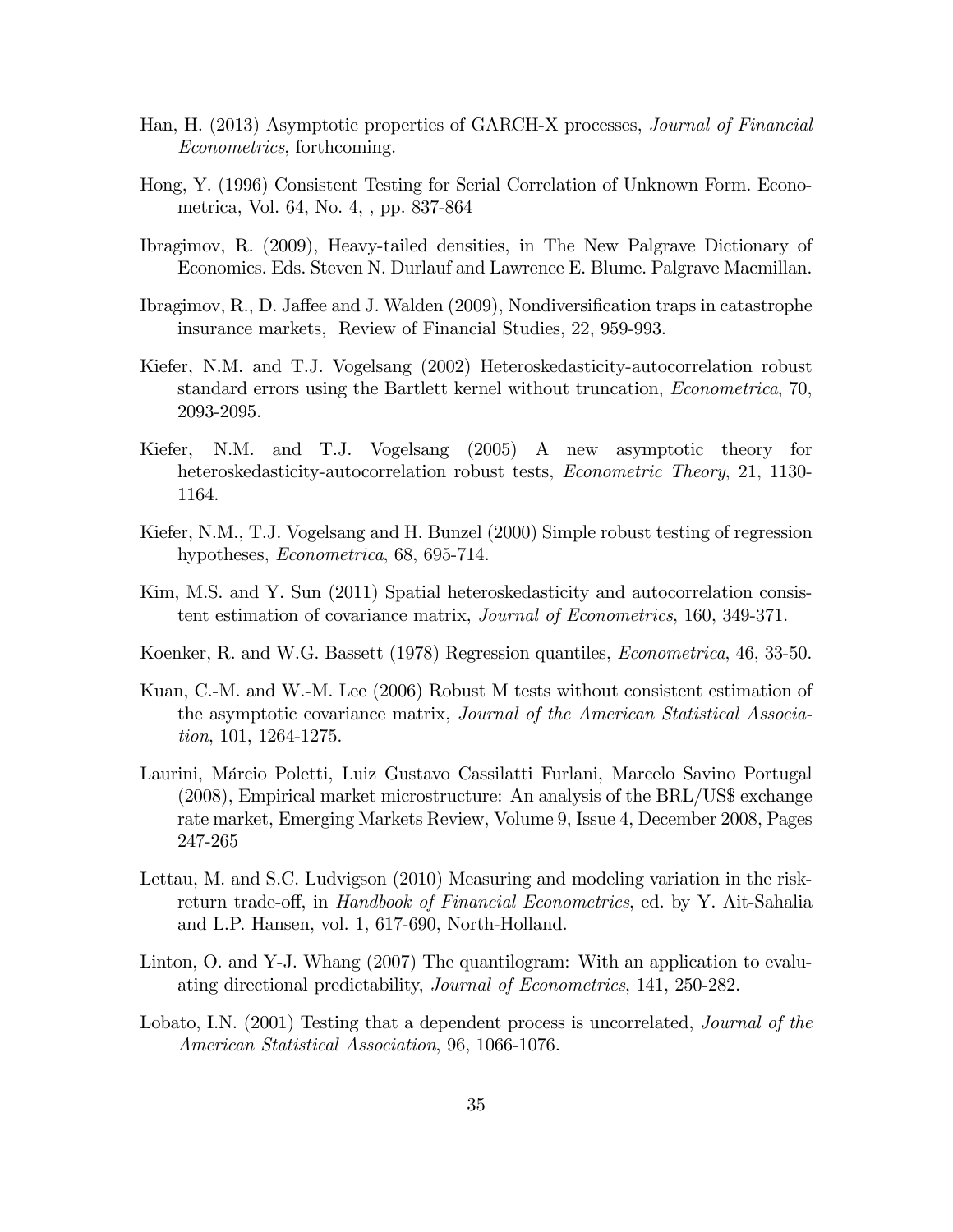- Mandelbrot, B.B., (1963) The variation of certain speculative prices. Journal of Business (Chicago) 36, 394–419. Reprinted in Cootner (1964), as Chapter E 14 of Mandelbrot (1997), in Telser (2000), and several other collections of papers on finance.
- Maynard, A., K. Simotsu and Y. Wang (2011) Inference in predictive quantile regressions, University of Guelph, working paper.
- Mikosch, T., and C. Starica (2000), Limit Theory for the sample autocorrelations and extremes of a GARCH(1,1) process, Annals of Statistics, 28, 1427-1451.
- Patton, A., D.N. Politis and H. White (2009) Correction to "automatic block-length selection for dependent bootstrap" by D. Politis and H. White, Econometric Reviews, 28, 372-375.
- Politis, D.N. and J.P. Romano (1994) The stationary bootstrap, *Journal of the Amer*ican Statistical Association, 89, 1303-1313.
- Politis, D.N. and H. White (2004) Automatic block-length selection for dependent bootstrap, Econometric Reviews, 23, 53-70.
- Pollard, D. (1991) Asymptotics for least absolute deviation regression estimators, Econometric Theory, 7, 186-199.
- Rachev, S. and S. Mittnik (2000), Stable Paretian Models in Finance. Wiley, New York.
- Rio, E. (2000) Theorie Asymptoticque des Processus Aleatoires Faiblement Dependants, no. 31 in Mathmaticues and Applications, Springer.
- Shao, X.  $(2010)$  A self-normalized approach to confidence interval construction in time series, Journal of the Royal Statistical Society Series B, 72, 343-366.
- Sun, Y. and M.S. Kim (2012) Simple and powerful GMM over-identification tests with accurate size, *Journal of Econometrics*, 166, 267-281.
- Sun, Y. P.C.B. Phillips and S. Jin (2008) Optimal bandwidth Selection in Heteroskedasticity-autocorrelation robust testing, Econometrica, 76, 175-194.
- White, H., T-H. Kim and S. Manganelli (2012) VAR for VaR: Measuring tail dependence using multivariate regression quantiles, working paper.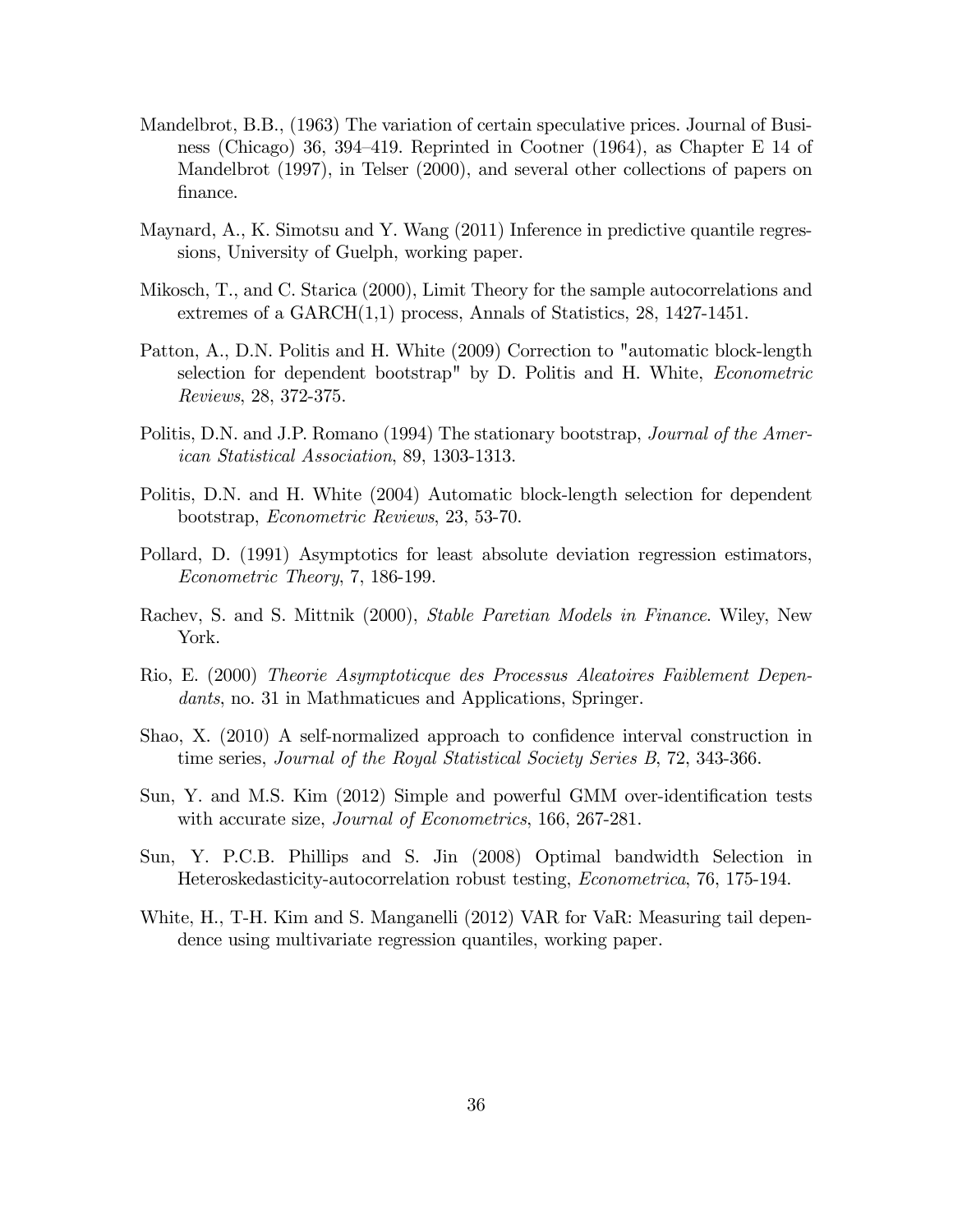## Supplementary Material for "The Cross-Quantilogram: Measuring Quantile Dependence and Testing Directional Predictability between Time Series"

Heejoon Han Oliver Linton Tatsushi Oka Yoon-Jae Whang

## A Proofs of Main Results

We use  $C, C_1, C_2, \ldots$  to denote generic positive constants without further clarification. In what follows, we assume that  $A$  is a compact subset of  $(0,1)^2$ , while the results can be easily extend to the case for which  $A$  is the union of a finite number of disjoint compact subsets of  $(0, 1)^2$ .

We define an empirical processes indexed by  $u = (u_1, u_2)^\dagger \in \mathbb{R}^2$  as

$$
\mathbb{V}_{T,k}(u) = T^{-1/2} \sum_{t=k+1}^{T} \left\{ \mathbb{1}[x_{1t} \le u_1, x_{2t-k} \le u_2] - G_k(u) \right\},\,
$$

for  $k \in \{1, \ldots, p\}$ . The empirical processes based on the stationary bootstrap is denoted by

$$
\mathbb{V}_{T,k}^*(u) = T^{-1/2} \sum_{t=k+1}^T \left\{ 1[x_{1t}^* \le u_1, x_{2t-k}^* \le u_2] - 1[x_{1t} \le u_1, x_{2t-k} \le u_2] \right\}.
$$

We also consider a sequential empirical process over  $(s, u) \in [\omega, 1] \times \mathbb{R}^2$  for some  $\omega \in (0, 1)$ , given by

$$
\mathbb{V}_{T,k}(s,u) = T^{-1/2} \sum_{t=k+1}^{[Ts]} \left\{ 1[x_{1t} \le u_1, x_{2t-k} \le u_2] - G_k(u) \right\}.
$$

The below lemma shows the weak convergence of the empirical process defined above. We define a set of mean-zero Gaussian process  $\{\mathbb{V}_{\infty,k}(u): u \in \mathbb{R}^2\}_{k=1}^p$  with covariance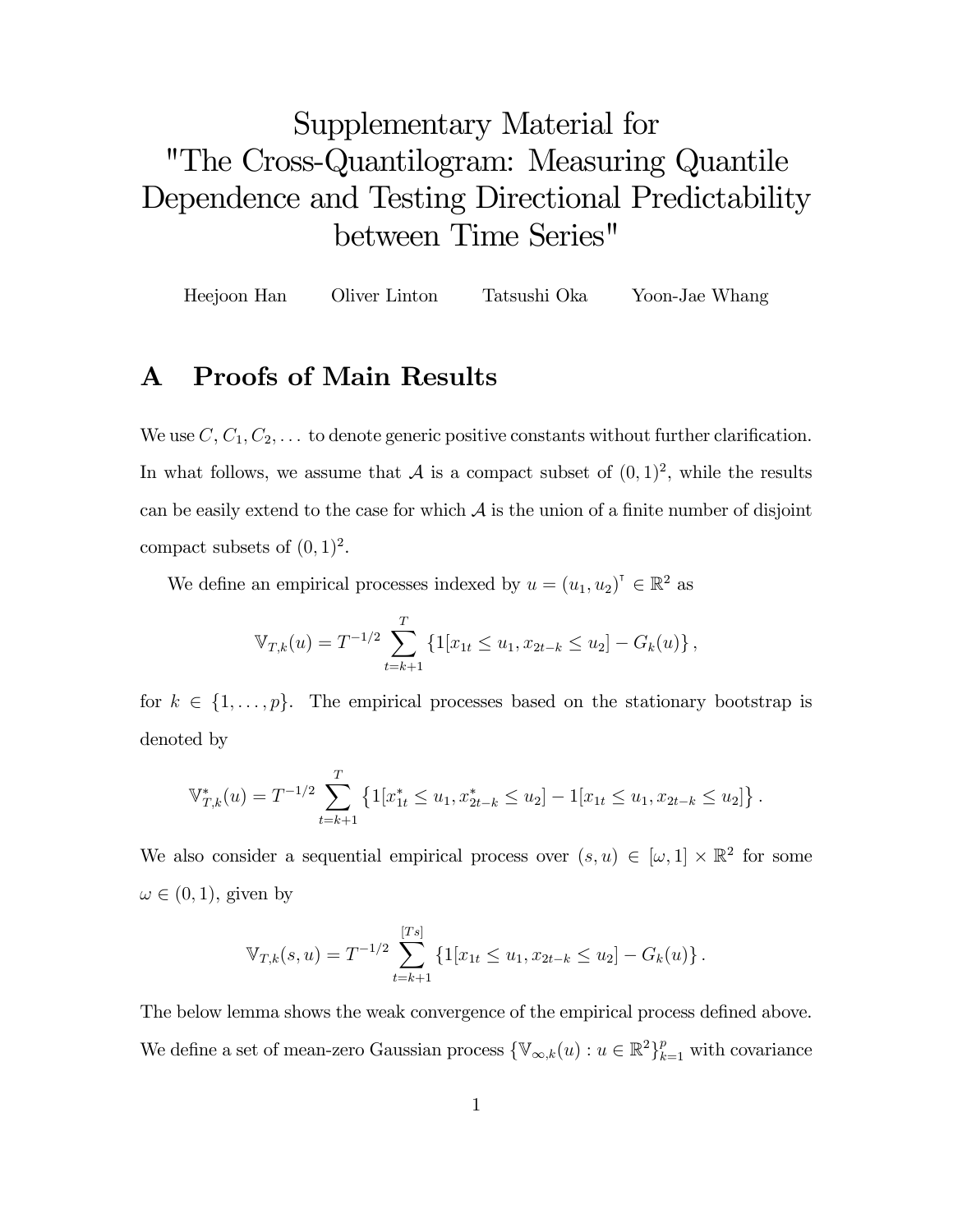matrix function given by

$$
\Xi_{kk'}(u, u') \equiv E[\mathbb{V}_{\infty,k}(u)\mathbb{V}_{\infty,k'}(u')] = \sum_{l=-\infty}^{\infty} \text{cov}(\varphi_l(u,k), \varphi_0(u',k')),
$$

for  $k, k' \in \{1, ..., p\}$  and  $u, u' \in \mathbb{R}^2$ , where  $\varphi_t(u, k) \equiv 1[x_{1t} \le u_1, x_{2t-k} \le u_2] - G_k(u)$ . We also define a set of mean-zero Gaussian process  $\{\mathbb{V}_{\infty,k}(s, u) : (s, u) \in [0, 1] \times \mathbb{R}^2\}_{k=0}^p$  $_{k=1}$ with covariance matrix function given by

$$
E[\mathbb{V}_{\infty,k}(s,u)\mathbb{V}_{\infty,k'}(s',u')] = \min\{s,s'\}\Xi_{kk'}(u,u')
$$

for  $k, k' \in \{1, ..., p\}$  and  $(s, u), (s', u') \in [0, 1] \times \mathbb{R}^2$ . Notice that  $\Xi_{kk'}(u, u')$  is equivalent to the  $(1, 1)$ th element of the matrix  $\Gamma_{kk'}(\alpha, \alpha')$  defined in the main text, when  $(u, u') = (q_{\alpha}, q_{\alpha}).$ 

**Lemma A.1** Under Assumption  $A1-A4$ ,

$$
(a) \ [\mathbb{V}_{T,1}(\cdot), \ldots, \mathbb{V}_{T,p}(\cdot)]^{\mathsf{T}} \Longrightarrow [\mathbb{V}_{\infty,1}(\cdot), \ldots, \mathbb{V}_{\infty,p}(\cdot)]^{\mathsf{T}}.
$$
  
\n
$$
(b) \ [\mathbb{V}_{T,1}^*(\cdot), \ldots, \mathbb{V}_{T,p}^*(\cdot)]^{\mathsf{T}} \Longrightarrow^* [\mathbb{V}_{\infty,1}(\cdot), \ldots, \mathbb{V}_{\infty,p}(\cdot)]^{\mathsf{T}} \ \ \text{in probability.}
$$
  
\n
$$
(c) \ [\mathbb{V}_{T,1}(\cdot,\cdot), \ldots, \mathbb{V}_{T,p}(\cdot,\cdot)]^{\mathsf{T}} \Longrightarrow [\mathbb{V}_{\infty,1}(\cdot,\cdot), \ldots, \mathbb{V}_{\infty,p}(\cdot,\cdot)]^{\mathsf{T}}.
$$

Proof. (a) is proved by the similar argument used in Theorem 7.3 of Rio (2000). (b) is shown by a slight modification of Theorem 3.1 of Politis and Romano  $(1994)$ . (c) can be shown by using the argument in Bucher (2013) with (a).  $\blacksquare$ 

Also, we define a vector of the one-parameter empirical process:

$$
\mathbb{W}_{T,k}(u) = \left(\mathbb{W}_{T,k}^{(1)}(u_1), \mathbb{W}_{T,k}^{(2)}(u_2)\right)^{\mathsf{T}},
$$

where  $\mathbb{W}_{T,k}^{(1)}(u_1) = \lim_{u_2 \to \infty} \mathbb{V}_{T,k}(u)$  and  $\mathbb{W}_{T,k}^{(2)}(u_2) = \lim_{u_1 \to \infty} \mathbb{V}_{T,k}(u)$ . Likewise, the bootstrap and sequential versions are denoted as follows:

$$
\mathbb{W}_{T,k}^*(u) = \left(\mathbb{W}_{T,k}^{(1)*}(u_1), \mathbb{W}_{T,k}^{(2)*}(u_2)\right)^{\mathsf{T}}, \text{ and } \mathbb{W}_{T,k}(u,s) = \left(\mathbb{W}_{T,k}^{(1)}(u_1,s), \mathbb{W}_{T,k}^{(2)}(u_2,s)\right)^{\mathsf{T}},
$$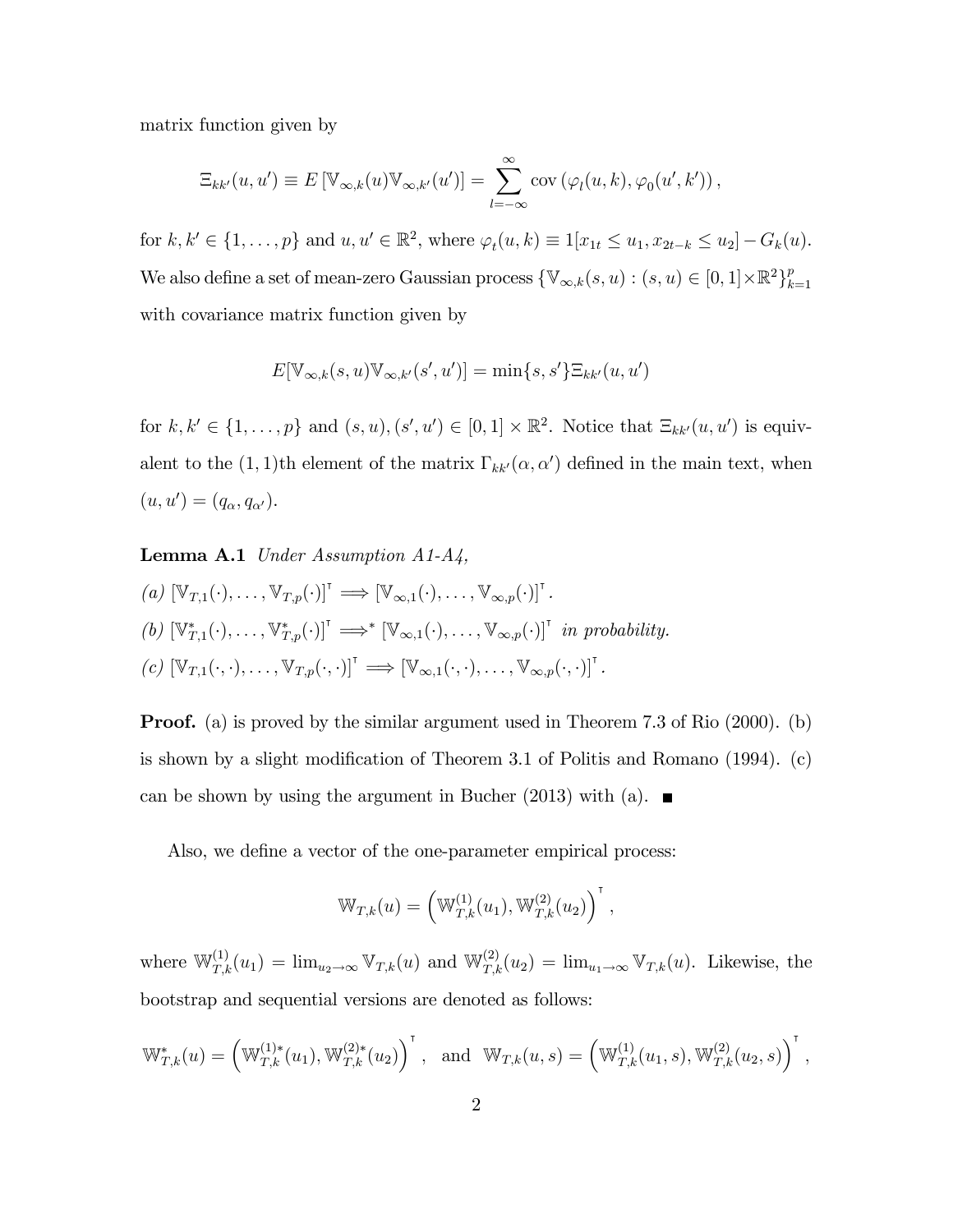respectively. In the following lemma, we shall obtain an asymptotic linear approximation for the cross-quantilogram.

**Lemma A.2** Suppose that Assumption A1-A4 hold. Then, for each  $k \in \{1, \ldots, p\}$ ,

$$
\sqrt{T}(\hat{\rho}_{\alpha}(k) - \rho_{\alpha}(k)) = \frac{\nabla_{T,k}(q_{\alpha}) + \nabla G_k(q_{\alpha})^\mathsf{T}\sqrt{T}(\hat{q}_{\alpha} - q_{\alpha})}{\sqrt{\alpha_1(1 - \alpha_1)\alpha_2(1 - \alpha_2)}} + o_p(1),
$$

uniformly in  $\alpha \in \mathcal{A}$ .

**Proof.** Let  $\hat{\gamma}_{\alpha k}(q) = T^{-1} \sum_{t=k+1}^{T} \psi_{\alpha_1}(x_{1t}-q_1) \psi_{\alpha_2}(x_{2t-k}-q_2)$  and  $\gamma_{\alpha k}(q) = E[\psi_{\alpha_1}(x_{1t}-q_1)]$  $(q_1)\psi_{\alpha_2}(x_{2t-k}-q_2)]$  for  $q=(q_1,q_2)^\mathsf{T} \in \mathbb{R}^2$ . Using a similar argument used to show Lemma 2.1 of Arcones (1998), we can show

$$
\sup_{\alpha_i \in \mathcal{A}_i} \left| T^{-1/2} \sum_{t=1}^T \psi_{\alpha_i} \left( x_{it} - \hat{q}_i(\alpha_i) \right) \right| = o_p(1), \tag{A.1}
$$

for  $i = 1, 2$ . It follows that, uniformly in  $\alpha \in \mathcal{A}$ ,

$$
\hat{\gamma}_{\alpha k}(\hat{q}_{\alpha}) = T^{-1} \sum_{t=k+1}^{T} 1[x_{1t} \le \hat{q}_1(\alpha_1), x_{2t-k} \le \hat{q}_2(\alpha_2)] - \alpha_1 \alpha_2 + o_p(T^{-1/2}),
$$

and  $T^{-1} \sum_{t=k+1}^{T} \psi_{\alpha}^{2}$  $i\alpha_i(x_{it} - \hat{q}_i(\alpha_i)) = \alpha_i(1 - \alpha_i) + o_p(1)$  for  $i = 1, 2$ . Thus, we have

$$
\sqrt{T}\left\{\hat{\rho}_{\alpha}(k) - \rho_{\alpha}(k)\right\} = \frac{\sqrt{T}\left\{\hat{\gamma}_{\alpha k}(\hat{q}_{\alpha}) - \gamma_{\alpha k}(q_{\alpha})\right\}}{\sqrt{\alpha_1(1-\alpha_1)\alpha_2(1-\alpha_2)}} + o_p(1),
$$

uniformly in  $\alpha \in \mathcal{A}$ .

The remaining task is to obtain a uniform asymptotic approximation of  $\sqrt{T}\{\hat{\gamma}_{\alpha k}(\hat{q}_\alpha) \gamma_{\alpha k}(q_{\alpha})\}$ . Since  $\gamma_{\alpha k}(q_{\alpha}) = G_k(q_{\alpha}) - \alpha_1 \alpha_2$ , we have

$$
\sqrt{T}\left\{\hat{\gamma}_{\alpha k}(\hat{q}_{\alpha})-\gamma_{\alpha k}(q_{\alpha})\right\}=\mathbb{V}_{T,k}(\hat{q}_{\alpha})+\sqrt{T}\left\{G_{k}(\hat{q}_{\alpha})-G_{k}(q_{\alpha})\right\}.
$$

Let  $\mathcal{E}_M$  denote the event that  $\sup_{\alpha \in \mathcal{A}} ||\hat{q}_\alpha - q_\alpha|| \leq MT^{-1/2}$  for some  $M > 0$  and  $\mathcal{E}_M^c$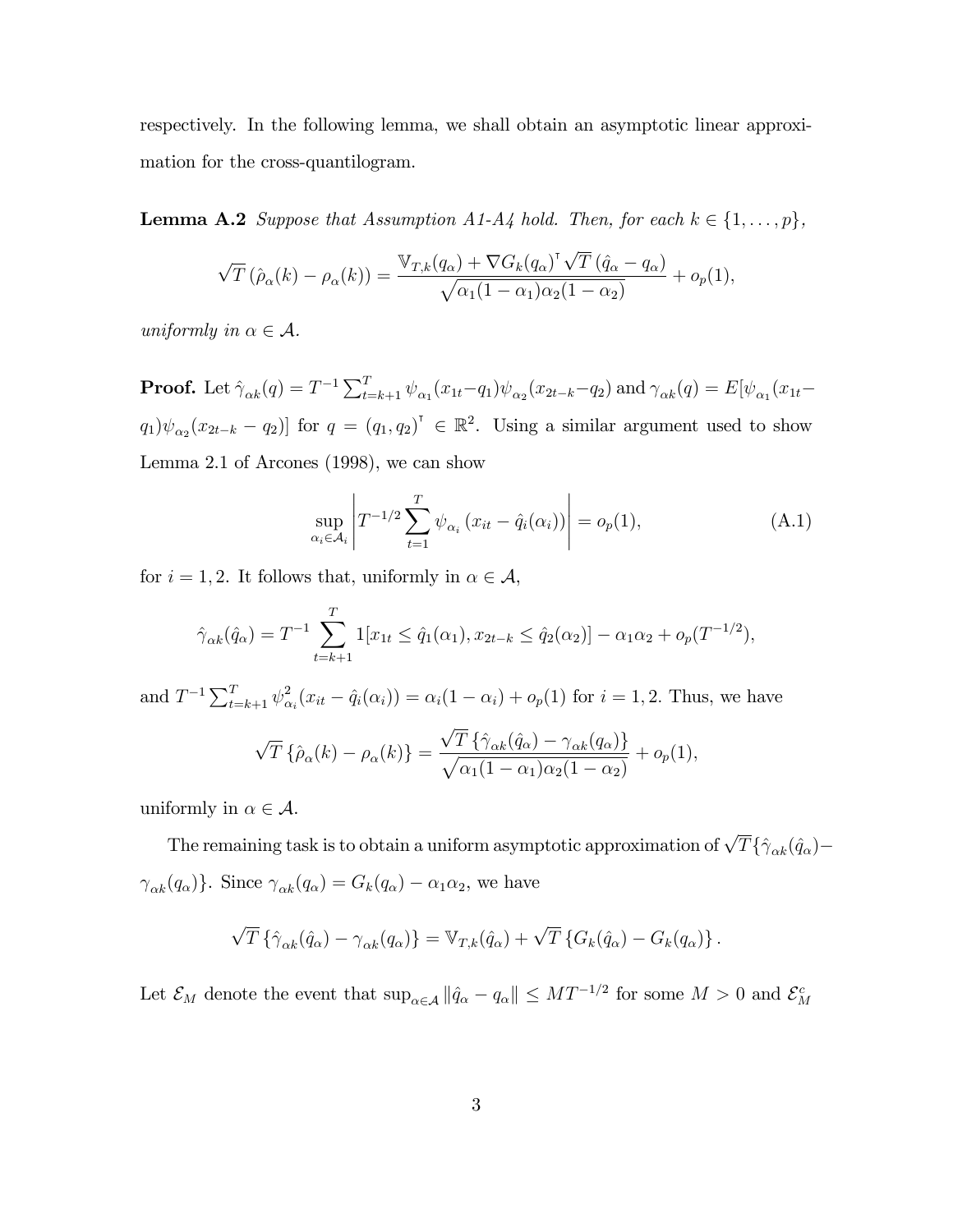be the complement of  $\mathcal{E}_M$ . Given an arbitrary constants  $\epsilon > 0$  and  $\delta > 0$ , we have

$$
P\left(\sup_{\alpha\in\mathcal{A}}|\mathbb{V}_{T,k}(\hat{q}_{\alpha})-\mathbb{V}_{T,k}(q_{\alpha})|>\epsilon\text{ and }\mathcal{E}_M\right)\leq P\left(\sup_{\mathcal{U}(\delta)}|\mathbb{V}_{T,k}(u^{(2)})-\mathbb{V}_{T,k}(u^{(1)})|>\epsilon\right),\tag{A.2}
$$

for a sufficiently large T, where  $\mathcal{U}(\delta) = \{(u^{(2)}, u^{(1)}) \in \mathbb{R}^2 : ||u^{(2)} - u^{(1)}|| \le \delta\}$ . From Lemma A.1,  $\mathbb{V}_{T,k}(\cdot)$  is stochastically equicontinuous and thus the right-hand side of  $(A.2)$  converges to zero for some  $\delta$  as  $T \to \infty$ . An application of Lemma A.1 and A.5 shows that  $\lim_{T \to \infty} P(\mathcal{E}_M^c) = 0$  for some  $M > 0$ , which implies

$$
\lim_{T \to \infty} P\left(\sup_{\alpha \in \mathcal{A}} |\mathbb{V}_{T,k}(\hat{q}_{\alpha}) - \mathbb{V}_{T,k}(q_{\alpha})| > \epsilon\right) = 0.
$$

Because  $G_k(\cdot)$  is differentiable from Assumption A4, the mean value expansion yields

$$
\sqrt{T}\left\{G_k(\hat{q}_\alpha) - G_k(q_\alpha)\right\} = \nabla G_k(\bar{q}_\alpha)^\mathsf{T} \sqrt{T} (\hat{q}_\alpha - q_\alpha),
$$

uniformly in  $\alpha \in \mathcal{A}$ , where  $\bar{q}_{\alpha} = (\bar{q}_1(\alpha_1), \bar{q}_2(\alpha_2))^{\dagger}$  with  $\bar{q}_i(\alpha_i)$  being between  $\hat{q}_i(\alpha_i)$ and  $q_i(\alpha_i)$  for  $i = 1, 2$ . It follows that

$$
\sqrt{T}\left\{\hat{\gamma}_{\alpha k}(\hat{q}_{\alpha})-\gamma_{\alpha k}(q_{\alpha})\right\}=\mathbb{V}_{T,k}(q_{\alpha})+\nabla G_{k}(q_{\alpha})^{\mathsf{T}}\sqrt{T}(\hat{q}_{\alpha}-q_{\alpha})+o_{p}(1),
$$

uniformly in  $\alpha \in \mathcal{A}$ .

**Proof of Theorem 1.** From the uniform Bahadur representation, we have

$$
\sqrt{T} \left\{ \hat{q}_i(\alpha_i) - q_i(\alpha_i) \right\} = \frac{1}{f_i(q_i(\alpha_i))} \mathbb{W}_{T,k}^{(i)} \left( q_i(\alpha_i) \right) + o_p(1), \tag{A.3}
$$

uniformly in  $\alpha_i \in \mathcal{A}_i$ , for  $i = 1, 2$ . We define an empirical process indexed by  $\alpha \in \mathcal{A}$ as

$$
\nu_{T,k}(\alpha) = \left[\mathbb{V}_{T,k}(q_{\alpha}), \mathbb{W}_{T,k}(q_{\alpha})^{\mathsf{T}}\right]^{\mathsf{T}}.
$$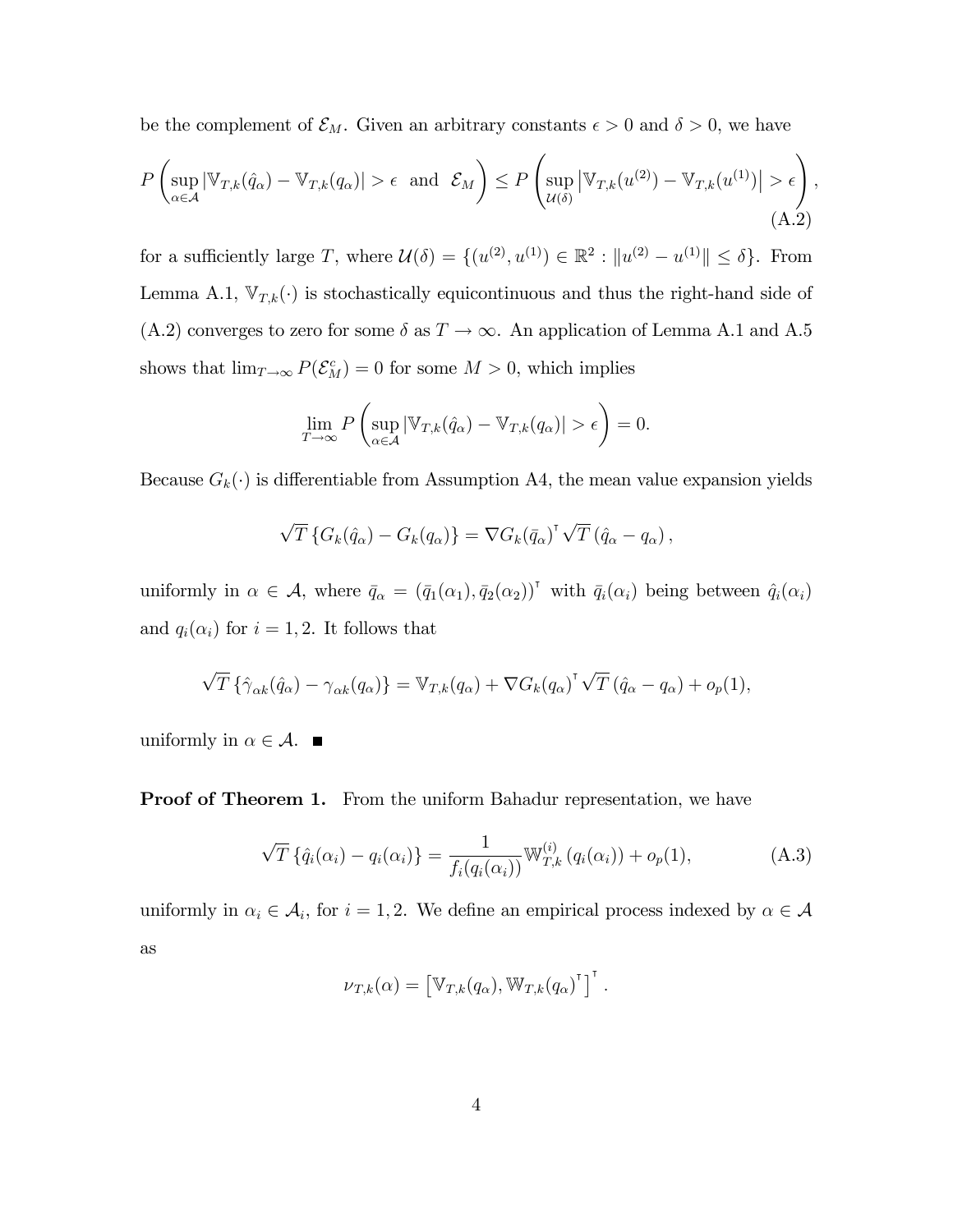Then, Lemma A.2 together with (A.3) implies that, for every  $k \in \{1, \ldots, p\}$ ,

$$
\sqrt{T}(\hat{\rho}_{\alpha}(k) - \rho_{\alpha}(k)) = \lambda_{\alpha k}^{\dagger} \nu_{T,k}(\alpha) + o_p(1),
$$

uniformly in  $\alpha \in \mathcal{A}$ , where  $\lambda_{\alpha k}$  is defined in (4).

We first prove

$$
\sup_{\alpha \in \mathcal{A}} \left\| \hat{\rho}_{\alpha}^{(p)} - \rho_{\alpha}^{(p)} \right\| = o_p(1).
$$

Using the Cauchy-Schwarz inequality, we have  $|\lambda_{\alpha k}^{\dagger} \nu_{T,k}(\alpha)| \leq ||\lambda_{\alpha k}|| ||\nu_{T,k}(\alpha)||$ . From Assumption A2 and A4,  $\|\lambda_{\alpha k}\|$  is bounded uniformly in  $\alpha \in \mathcal{A}$ . Furthermore, Lemma A.1 implies that  $\sup_{\alpha \in \mathcal{A}} ||\nu_{T,k}(\alpha)|| = O_p(1)$ , which together with the c<sub>r</sub>-inequality leads to that  $\sup_{\alpha \in A} ||\hat{\rho}_{\alpha}(k) - \rho_{\alpha}(k)|| \le \sum_{k=1}^{p} \sup_{\alpha \in A} |\hat{\rho}_{\alpha}^{(p)} - \rho_{\alpha}^{(p)}| = o_p(1).$ 

To show (3), let  $\Lambda_{\alpha}^{(p)} = \text{diag}(\lambda_{\alpha}^{\dagger})$  $\lambda_{\alpha 1}^{\dagger}, \ldots, \lambda_{\alpha p}^{\dagger}$  and  $\nu_{T}^{(p)}$  $T^{(p)}_T(\alpha) = [\nu_{T,1}(\alpha), \ldots, \nu_{T,p}(\alpha)]^{\intercal}.$ Then, we have

$$
\sqrt{T}\left(\hat{\rho}_{\alpha}^{(p)}-\rho_{\alpha}^{(p)}\right)=\Lambda_{\alpha}^{(p)}\nu_{T}^{(p)}(\alpha)+o_{p}(1),
$$

uniformly in  $\alpha \in \mathcal{A}$ . From Lemma A.1, we can establish the the finite dimensional distributions convergence of  $\Lambda_{\alpha}^{(p)} \nu_{\mathcal{T}}^{(p)}$  $T(T^{(p)}(a))$  over  $\alpha \in \mathcal{A}$  and it suffices to show the stochastic equicontinuity of  $\Lambda_{\alpha}^{(p)} \nu_{T}^{(p)}$  $T(T)$  ( $\alpha$ ). An application of the c<sub>r</sub>-inequality with the uniform boundedness of  $\lambda_{\alpha k}$  over  $\alpha \in \mathcal{A}$  yields that, for any  $\alpha, \beta \in \mathcal{A}$ ,

$$
\left\|\Lambda_{\alpha}^{(p)}\nu_T^{(p)}(\alpha)-\Lambda_{\beta}^{(p)}\nu_T^{(p)}(\beta)\right\| \leq \sum_{k=1}^p \left\{C\left\|\nu_{Tk}(\alpha)-\nu_{Tk}(\beta)\right\|+\left\|\lambda_{\alpha k}-\lambda_{\beta k}\right\|\left\|\nu_{Tk}(\alpha)\right\|\right\}.
$$

Let  $\alpha, \beta \in \mathcal{A}$  with  $\|\alpha-\beta\| \leq \delta$  for some  $\delta > 0$ . From Assumption A2,  $\inf_{\alpha_i \in \mathcal{A}_i} f_i(q(\alpha_i)) \geq$  $C_1$  for some  $C_1 > 0$ . It follows that  $||q_{\alpha} - q_{\beta}|| \leq \tilde{\delta} \equiv C_1^{-1}\delta$ , because  $\alpha_i - \beta_i =$  $\int_{q_i(\beta_i)}^{q_i(\alpha_i)} f_i(v) dv$  for each  $i = 1, 2$ , by definition. It follows that

$$
\sup_{\alpha,\beta\in\mathcal{A}:\|\alpha-\beta\|\leq\delta} \|\nu_{T,k}(\alpha)-\nu_{T,k}(\beta)\| \leq \sup_{\mathcal{U}(\tilde{\delta})} \left|\mathbb{V}_{T,k}(u^{(2)})-\mathbb{V}_{T,k}(u^{(1)})\right| \n+ \sup_{\mathcal{U}(\tilde{\delta})} \left|\left|\mathbb{W}_{T,k}(u^{(2)})-\mathbb{W}_{T,k}(u^{(1)})\right|\right|,
$$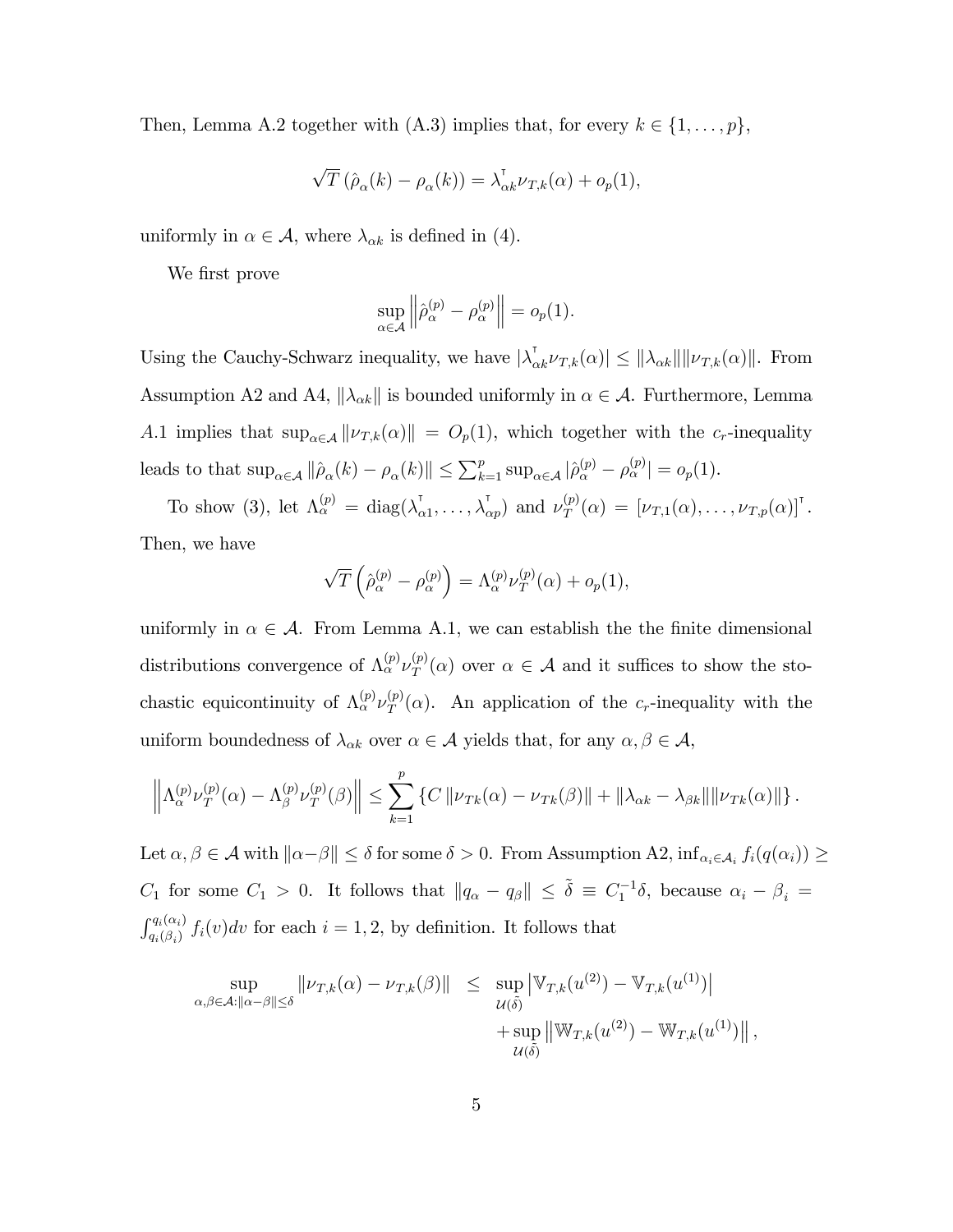where  $\mathcal{U}(\tilde{\delta}) = \{(u^{(2)}, u^{(1)}) \in \mathbb{R}^2 : ||u^{(2)} - u^{(1)}|| \leq \tilde{\delta}\}\)$ . Lemma A.1 implies the stochastic equicontinuity of  $\mathbb{V}_{T,k}(\cdot)$  and  $\mathbb{W}_{T,k}(\cdot)$ , which yields that, for arbitrarily small positive constants  $\eta$  and  $\xi$ , there exist an  $\delta > 0$  such that

$$
\lim_{T\to\infty} P\left(\sup_{\alpha,\beta\in\mathcal{A}:\|\alpha-\beta\|\leq\delta}\|\nu_{T,k}(\alpha)-\nu_{T,k}(\beta)\|>\eta\right)<\xi.
$$

From Lemma A.1,  $\sup_{\alpha \in \mathcal{A}} ||\nu_{Tk}(\alpha)|| = O_p(1)$  and the uniform continuity of  $\lambda_{\alpha k}$  under Assumption A2 and A4 implies  $\sup_{\alpha,\beta\in\mathcal{A}:||\alpha-\beta||\leq\delta}||\lambda_{\alpha k} - \lambda_{\beta k}|| = o(1)$  for some  $\delta > 0$ . Collecting the results given the finite lag order, we establish the stochastic equicontinuity, from which  $(3)$  follows.  $\blacksquare$ 

**Lemma A.3** Suppose that Assumption  $A1-A5$  hold. Then,

$$
\sqrt{T}(\hat{\rho}_{\alpha}^*(k) - \hat{\rho}_{\alpha}(k)) = \frac{\mathbb{V}_{T,k}^*(q_{\alpha}) + \nabla G_k(q_{\alpha})^\mathsf{T}\sqrt{T}(\hat{q}_{\alpha}^* - \hat{q}_{\alpha})}{\sqrt{\alpha_1(1 - \alpha_1)\alpha_2(1 - \alpha_2)}} + r_{3,T}^*(\alpha)
$$

where  $P^*(\sup_{\alpha \in A} |r_{3,T}^*(\alpha)| > \epsilon) \rightarrow^p 0$  for every  $\epsilon > 0$ .

**Proof.** This proof is similar to the proof of Lemma A.2 and thus we outline the key steps. First, we consider  $\hat{\gamma}_{\alpha k}^*(\hat{q}_{\alpha}^*) - \hat{\gamma}_{\alpha k}(\hat{q}_{\alpha})$ , where  $\hat{\gamma}_{\alpha k}^*(q) = \sum_{t=k+1}^T \psi_{\alpha_1}(x_{1t}^*) (q_1)\psi_{\alpha_2}(x_{2t-k}^* - q_2)$  for  $q = (q_1, q_2)^{\dagger} \in \mathbb{R}^2$ . It can be shown that, for  $i = 1, 2$ ,

$$
P^* \left( \sup_{\alpha_i \in \mathcal{A}_i} \left| T^{-1/2} \sum_{t=1}^T \psi_{\alpha_i} \left( x_{it}^* - \hat{q}_i^* (\alpha_i) \right) \right| > \epsilon \right) = o_p(1). \tag{A.4}
$$

for any  $\epsilon > 0$ , which together with  $(A.1)$  implies

$$
\sqrt{T}\left\{\hat{\gamma}_{\alpha k}^*(\hat{q}_{\alpha}^*) - \hat{\gamma}_{\alpha k}(\hat{q}_{\alpha})\right\} = \mathbb{V}_{T,k}^*(\hat{q}_{\alpha}^*) + \mathbb{V}_{T,k}(\hat{q}_{\alpha}^*) - \mathbb{V}_{T,k}(\hat{q}_{\alpha}) + G_k(\hat{q}_{\alpha}^*) - G_k(\hat{q}_{\alpha}) + r_{1,T}^*(\alpha),
$$

where  $P^*(\sup_{\alpha \in \mathcal{A}} |r_T^*(\alpha)| > \epsilon) = o_p(1)$  for any  $\epsilon > 0$ .

From Theorem 2 of Doss and Gill (1992),  $P^*(\sup_{\alpha \in A} || \hat{q}_\alpha^* - \hat{q}_\alpha || > M_1T^{-1/2}) = o_p(1)$ for some  $M_1 > 0$ . Since  $\sup_{\alpha \in \mathcal{A}} ||\hat{q}_{\alpha} - q_{\alpha}|| = O_P (T^{-1/2})$ , we have  $P^*$   $(\sup_{\alpha \in \mathcal{A}} ||\hat{q}_{\alpha}^* - q_{\alpha}|| \ge M_2 T^{-1/2}) =$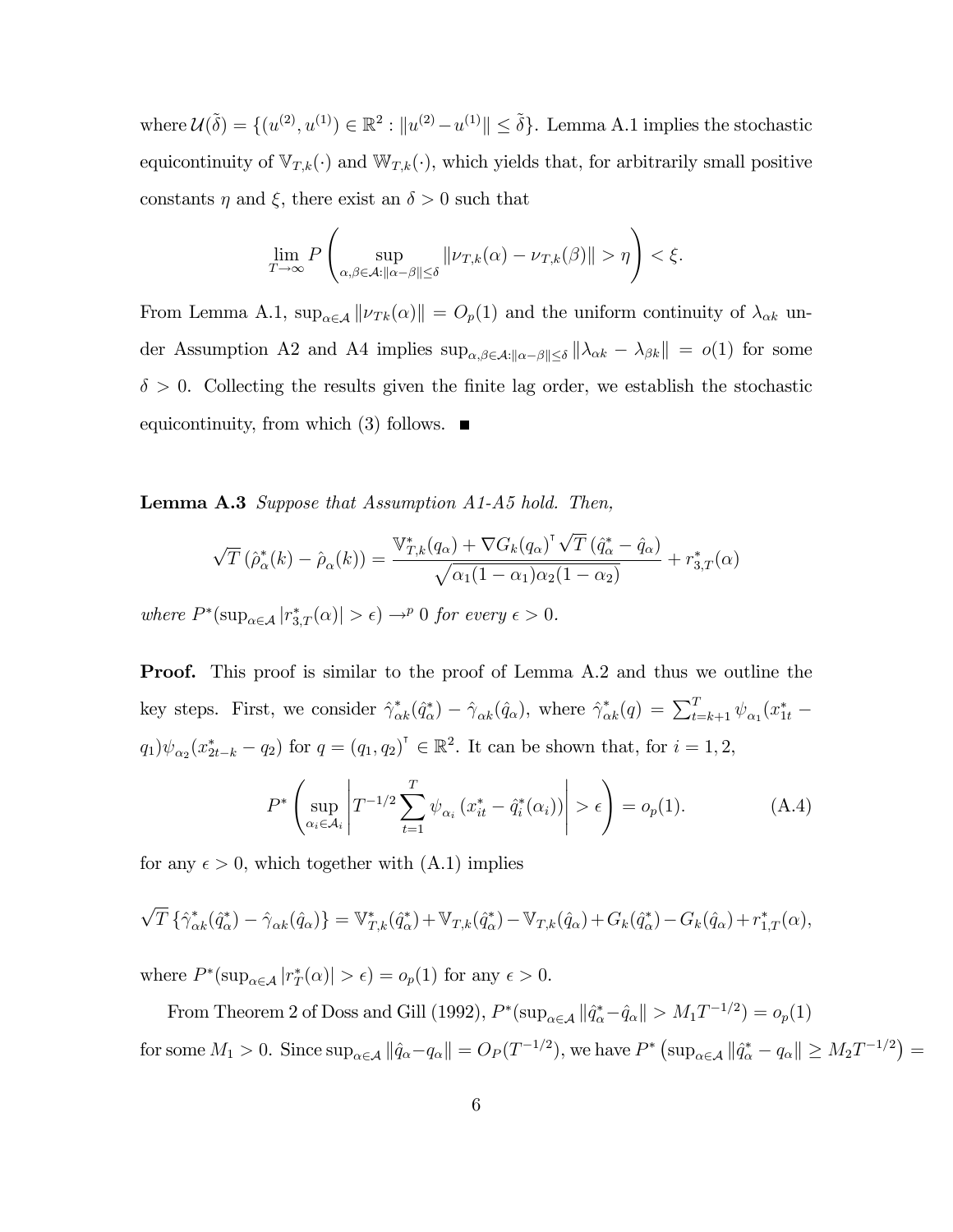$o_p(1)$  for some  $M_2 > 0$ . Lemma A.1(b) implies the stochastic equicontinuity of  $\mathbb{V}_{T,k}^*(\cdot)$ conditional on the original sample, thereby yielding that, for any  $\epsilon > 0$ ,

$$
P^* \left( \sup_{\alpha \in \mathcal{A}} |\mathbb{V}_{Tk}^*(\hat{q}_{\alpha}^*) - \mathbb{V}_{Tk}^*(q_{\alpha})| > \epsilon \right) = o_p(1).
$$

Similarly, Lemma A.1 implies that, for any  $\epsilon > 0$ ,

$$
P^* \left( \sup_{\alpha \in \mathcal{A}} |\mathbb{V}_{Tk}(\hat{q}_{\alpha}^*) - \mathbb{V}_{Tk}(\hat{q}_{\alpha})| > \epsilon \right) = o_p(1).
$$

Thus, it follows from the mean-value expansion that

$$
\sqrt{T}\left\{\hat{\gamma}_{\alpha k}^*(\hat{q}_{\alpha}^*)-\hat{\gamma}_{\alpha k}(\hat{q}_{\alpha})\right\}=\mathbb{V}_{\alpha k}^*(q_{\alpha})+\nabla G_k(q_{\alpha})^{\mathsf{T}}\sqrt{T}(\hat{q}_{\alpha}^*-\hat{q}_{\alpha})+r_{2,T}^*(\alpha),
$$

where  $P^*(\sup_{\alpha \in A} |r^*_{2,T}(\alpha)| > \epsilon) = o_p(1)$  for any  $\epsilon > 0$ .

Next, we consider the denominator. It can be shown that

$$
\sup_{\alpha_1 \in \mathcal{A}_1} \left| T^{-1} \sum_{t=k+1}^T \psi_{\alpha_1}^2 (x_{1t}^* - \hat{q}_1^*(\alpha_1)) - \alpha_1 (1 - \alpha_1) \right| \le \sup_{\alpha_1 \in \mathcal{A}_1} \left| T^{-1} \sum_{t=1}^T \psi_{\alpha_i} (x_{it}^* - \hat{q}_i^*(\alpha_i)) \right|
$$

where the right-hand side converges to zero in probability, conditional on the original sample from (A.4). A similar argument can apply for the other term of the denominator and thus we obtain desired result.

**Proof of Theorem 2.** As in the proof of Theorem 2 of Doss and Gill (1992), we have the uniform Bahadur representation

$$
\sqrt{T} \left\{ \hat{q}_i^*(\alpha_i) - \hat{q}_i(\alpha_i) \right\} = \frac{1}{f_i(\hat{q}_i(\alpha_i))} \mathbb{W}_{T,k}^{(i)*} (\hat{q}_i(\alpha_i)) + r_{T1}^*(\alpha),
$$

for  $i = 1, 2$ , where  $P^*(\sup_{\alpha_i \in A_i} |r_{T_1}^*(\alpha_i)| > \epsilon) = o_p(1)$  for any  $\epsilon > 0$ . Since  $\sqrt{T} \{\hat{q}_\alpha - \hat{q}_\alpha\}$  $q_{\alpha}$ } =  $O_p(1)$  uniformly in  $\alpha \in \mathcal{A}$ , Lemma A.1(b) and A.3 imply implies that, for every  $k \in \{1, \ldots, p\},\$ 

$$
\sqrt{T} \left( \hat{\rho}_{\alpha}^*(k) - \hat{\rho}_{\alpha}(k) \right) = \lambda_{\alpha k}^{\dagger} \nu_{T,k}^*(\alpha) + r_{T2}^*(\alpha),
$$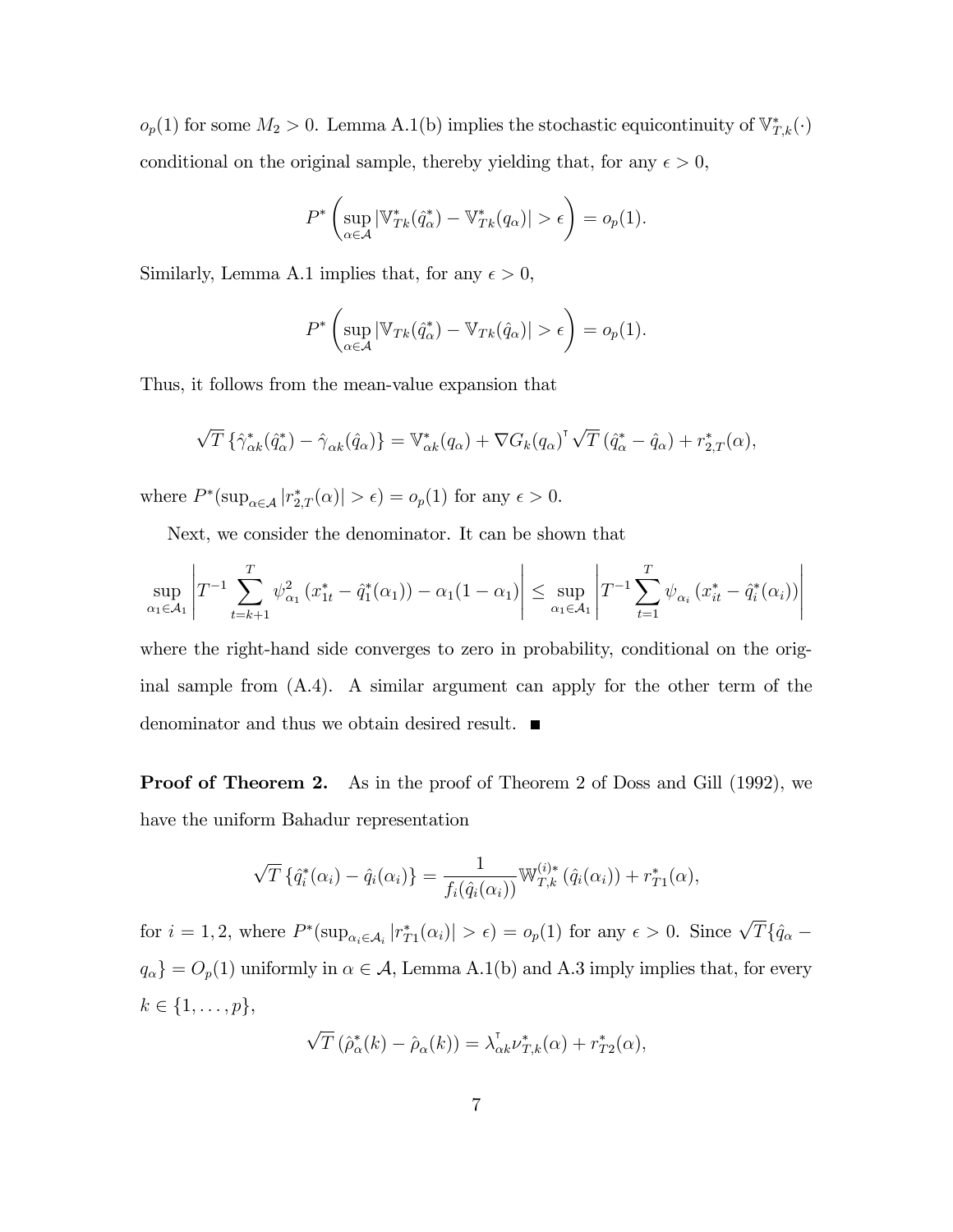where  $P^*(\sup_{\alpha \in \mathcal{A}} |r_{T2}^*(\alpha)| > \epsilon) = o_p(1)$  for any  $\epsilon > 0$ ,  $\lambda_{\alpha k}$  is defined in (4), and  $\nu^*_{T,k}(\alpha) = [\mathbb{V}^*_{T,k}(q_\alpha), \mathbb{W}^*_{T,k}(q_\alpha)^\intercal]^\intercal$ . We define  $\Lambda_\alpha^{(p)} = \text{diag}(\lambda_\alpha^\intercal)$  $\big(\begin{smallmatrix} \n\mathbf{I} & \dots & \dots & \dots \\ \n\alpha_1 & \dots & \dots & \dots \n\end{smallmatrix}\big)$  and  $\nu_T^{(p)*}(\alpha) =$  $[\nu^*_{T,1}(\alpha), \ldots, \nu^*_{T,p}(\alpha)]^{\dagger}$ . Then, we have

$$
\sqrt{T}\left(\hat{\rho}_{\alpha}^{(p)}-\rho_{\alpha}^{(p)}\right)=\Lambda_{\alpha}^{(p)}\nu_{T}^{(p)*}(\alpha)+r_{T3}^{*}(\alpha),
$$

where  $P^*(\sup_{\alpha \in A} |r_{T3}^*(\alpha)| > \epsilon) = o_p(1)$  for any  $\epsilon > 0$ . The cross-quantilogram based on the SB resample is linearly depend on the empirical process based on the SB resample. Since Lemma A.1(b) shows the validity of SB method for the empirical distribution function and the similar argument used to show Theorem 1 can apply for the rest of the proof.  $\blacksquare$ 

**Proof of Theorem 3.** Under both fixed and local alternatives, Lemma A.2 implies

$$
\sqrt{T}\left(\hat{\rho}_{\alpha}^{(p)}-\rho_{\alpha}^{(p)}\right)=\Lambda_{\alpha}^{(p)}\nu_{T}^{(p)}(\alpha)+o_{p}(1).
$$

uniformly in  $\alpha \in \mathcal{A}$ , and it follows from Theorem 1 that

$$
\Lambda_{\alpha}^{(p)}\nu_T^{(p)}(\alpha) = O_P(1),
$$

uniformly in  $\alpha \in \mathcal{A}$ .

(a) Under the fixed alternative, there is some  $\alpha \in \mathcal{A}$  such that  $\rho_{\alpha}$  is some non-zero constant and then

$$
\sqrt{T}\hat{\rho}_{\alpha}^{(p)} = \Lambda_{\alpha}^{(p)}\nu_T^{(p)}(\alpha) + \sqrt{T}\rho_{\alpha}^{(p)} + o_p(1).
$$

This implies that, under the fixed alternative,

$$
\sup_{\alpha \in \mathcal{A}} \hat{Q}_{\alpha}^{(p)} = T \sup_{\alpha \in \mathcal{A}} ||\rho_{\alpha}^{(p)}||^2 (1 + o_p(1)).
$$

Thus,  $\sup_{\alpha \in A} \hat{Q}^{(p)}_{\alpha} \to^p \infty$  under the fixed alternative, whereas the critical value  $c^*_{Q,\tau}$  is bounded in probability from Theorem 2. Therefore,  $\lim_{T\to\infty} P(\sup_{\alpha\in\mathcal{A}}\hat{Q}^{(p)}_{\alpha} > c^*_{Q,\tau}) =$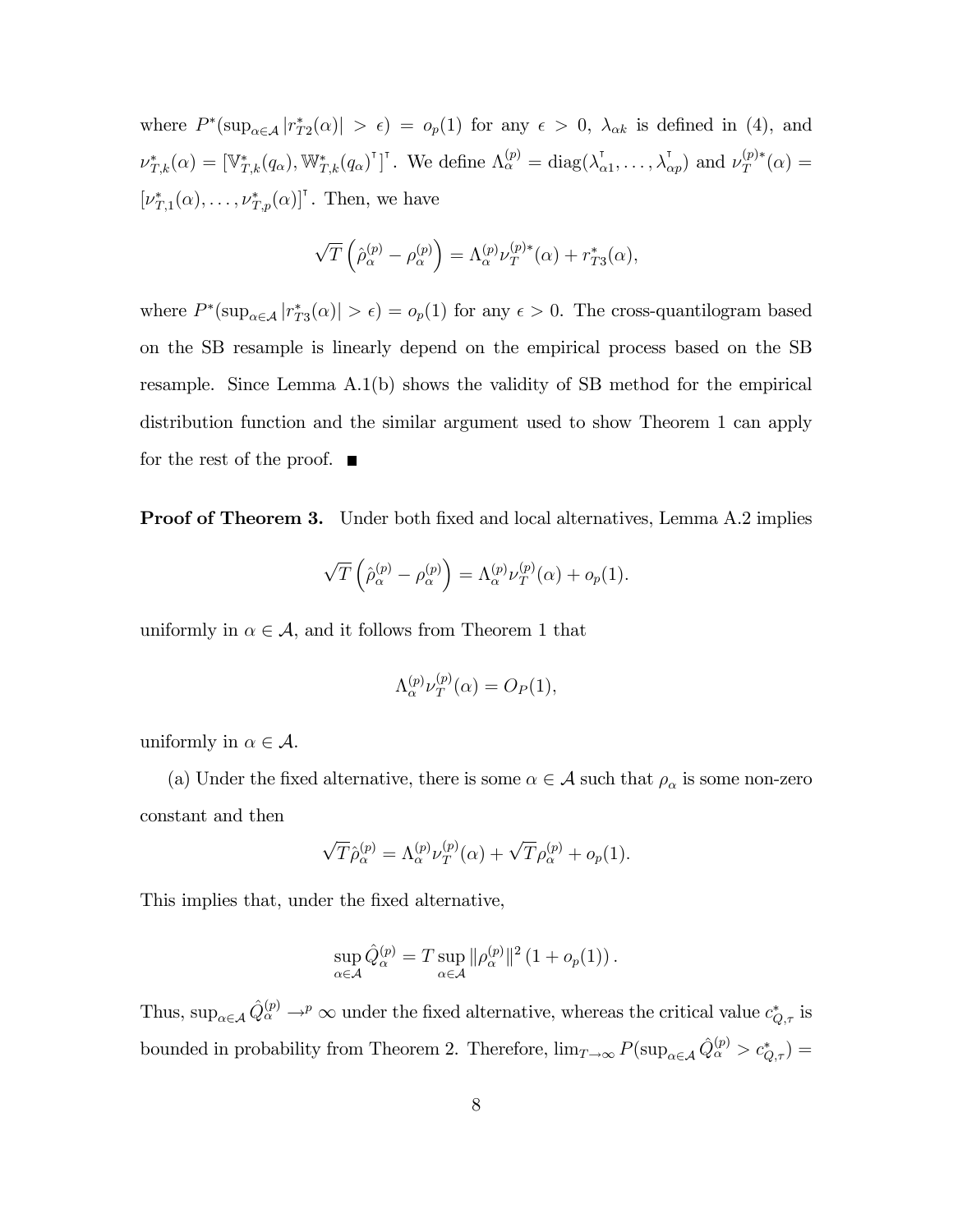1. Therefore, our test is shown to be consistent under the Öxed alternative.

(b) Under the local alternative, we can write  $\rho_{\alpha}^{(p)} = \zeta_{\alpha}^{(p)}$  $\binom{p}{\alpha}/\sqrt{T}$ , where  $\zeta_{\alpha}^{(p)}$  $\alpha^{(p)}$  is a p-dimensional constant vector, at least one of elements is non-zero. Thus, we have

$$
\hat{Q}_{\alpha}^{(p)} = \|\Lambda_{\alpha}^{(p)}\nu_T^{(p)}(\alpha) + \zeta_{\alpha}^{(p)}\|^2 + o_P(1),
$$

uniformly in  $\alpha \in \mathcal{A}$ . From Theorem 1 and the continuous mapping theorem,

$$
\sup_{\alpha \in \mathcal{A}} \hat{Q}_{\alpha}^{(p)} \Longrightarrow \sup_{\alpha \in \mathcal{A}} || \Lambda_{\alpha}^{(p)} \mathbb{B}^{(p)}(\alpha) + \zeta_{\alpha}^{(p)} ||^2.
$$

Also, Theorem 2 implies

$$
\sup_{\alpha \in \mathcal{A}} \hat{Q}_{\alpha}^{(p)*} \implies^* \sup_{\alpha \in \mathcal{A}} \|\Lambda_{\alpha}^{(p)}\mathbb{B}^{(p)}(\alpha)\|^2,
$$

in probability. Thus, the desired result follows.

**Lemma A.4** Suppose that Assumption A1-A4 hold. Then, for each  $k \in \{1, \ldots, p\}$ and for each  $\alpha \in \mathcal{A}$ ,

$$
\sqrt{T}\left(\hat{\rho}_{\alpha,[Tr]}(k) - \rho_{\alpha}(k)\right) = \frac{r^{-1}\mathbb{V}_{k}(q_{\alpha},r) + \nabla G_{k}(q_{\alpha})^{\mathsf{T}}\sqrt{T}\left(\hat{q}_{\alpha,[Tr]} - q_{\alpha}\right)}{\sqrt{\alpha_{1}(1-\alpha_{1})\alpha_{2}(1-\alpha_{2})}} + o_{p}(1),
$$

uniformly in  $r \in [\omega, 1]$ .

Proof. The proof follows the line of Lemma A.2, using Lemma A.1(c) and Lemma A.5. We omit the details.

**Proof of Theorem 4.** Lemma A.5 shows that, for  $i = 1, 2$ ,

$$
\sqrt{T} \left\{ \hat{q}_{i[T_{r}]}(\alpha_{i}) - q_{i}(\alpha_{i}) \right\} = \frac{1}{r f_{i}(q_{i}(\alpha_{i}))} \mathbb{W}_{T,k}^{(i)} \left( q_{i}(\alpha_{i}), r \right) + o_{p}(1), \tag{A.5}
$$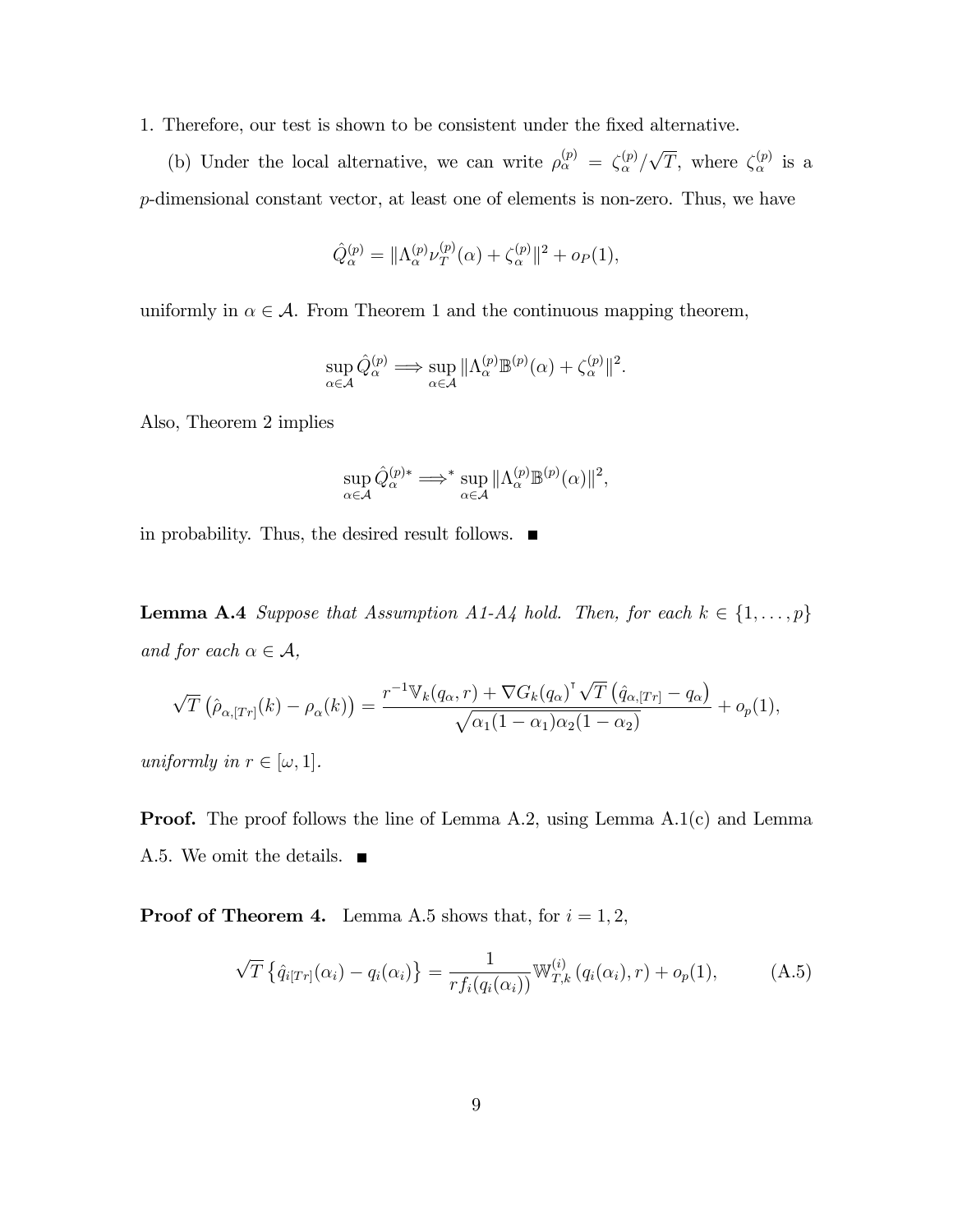uniformly in  $r \in [\omega, 1]$ . We define an empirical process indexed by  $r \in [\omega, 1]$ ,

$$
\bar{\nu}_{T,k,\alpha}(r) = \left[\mathbb{V}_{T,k}(q_{\alpha},r), \mathbb{W}_{T,k}(q_{\alpha},r)^{\mathsf{T}}\right]^{\mathsf{T}},
$$

and let  $\bar{\nu}_{T,\alpha}^{(p)}(\cdot) = [\bar{\nu}_{T,1,\alpha}(\cdot),\ldots,\bar{\nu}_{T,p,\alpha}(\cdot)]^{\dagger}$ . Then, Lemma A.4 together with  $(A.5)$ implies

$$
\sqrt{T}\left(\hat{\rho}_{\alpha,[Tr]}^{(p)}-\rho_{\alpha}^{(p)}\right)=r^{-1}\Lambda_{\alpha}^{(p)}\bar{\nu}_{T,\alpha}^{(p)}(1)+o_p(1),
$$

uniformly in  $r \in [\omega, 1]$ . It follows that

$$
\frac{[Tr]}{\sqrt{T}}\left(\hat{\rho}_{\alpha,[Tr]}^{(p)}-\hat{\rho}_{\alpha,T}^{(p)}\right)=\Lambda_{\alpha}^{(p)}\left\{\bar{\nu}_{T,\alpha}^{(p)}(r)-r\bar{\nu}_{T,\alpha}^{(p)}(1)\right\}+o_p(1),
$$

uniformly in  $r \in [\omega, 1]$ . From Lemma A.1(c),  $\{\bar{\nu}_{T,\alpha}^{(p)}(r) - r\bar{\nu}_{T,\alpha}^{(p)}(1) : r \in [\omega, 1]\}$  weakly converges to the Brownian bridge process  $\{\Delta_{\alpha}^{(p)}(\bar{\mathbb{B}}^{(p)}(r) - r\bar{\mathbb{B}}^{(p)}(1)) : r \in [\omega, 1]\}$  with  $\Delta_{\alpha}^{(p)}(\Delta_{\alpha}^{(p)})' \equiv \Gamma^{(p)}(\alpha, \alpha)$ , and thus it follows from the continuous mapping theorem that

$$
\hat{A}_{\alpha p} \Longrightarrow (\Lambda^{(p)}_{\alpha} \Delta^{(p)}_{\alpha}) \mathbb{A}_p (\Lambda^{(p)}_{\alpha} \Delta^{(p)}_{\alpha})^{\mathsf{T}}.
$$

Since  $\sqrt{T}\hat{\rho}_{\alpha,T}^{(p)} \Longrightarrow (\Lambda_{\alpha}^{(p)}\Delta_{\alpha}^{(p)})\bar{\mathbb{B}}^{(p)}(1)$ , we have

$$
\hat{S}_{\alpha}^{(p)} \Longrightarrow \mathbb{\bar{B}}^{(p)}(1)^{\mathsf{T}} \mathbb{A}_p^{-1} \mathbb{\bar{B}}^{(p)}(1).
$$

We complete the proof.  $\blacksquare$ 

**Proof of Theorem 5.** Under both fixed and local alternative, the argument used in Theorem 4 gives

$$
\sqrt{T}\left(\hat{\rho}_{\alpha,[Tr]}^{(p)}-\rho_{\alpha}^{(p)}\right)=r^{-1}\Lambda_{\alpha}^{(p)}\bar{\nu}_{T,\alpha}^{(p)}(r)+o_p(1),
$$

thereby yielding  $\hat{A}_{\alpha p} \Longrightarrow (\Lambda_{\alpha}^{(p)} \Delta_{\alpha}^{(p)}) \mathbb{A}_p (\Lambda_{\alpha}^{(p)} \Delta_{\alpha}^{(p)})^{\dagger}$ .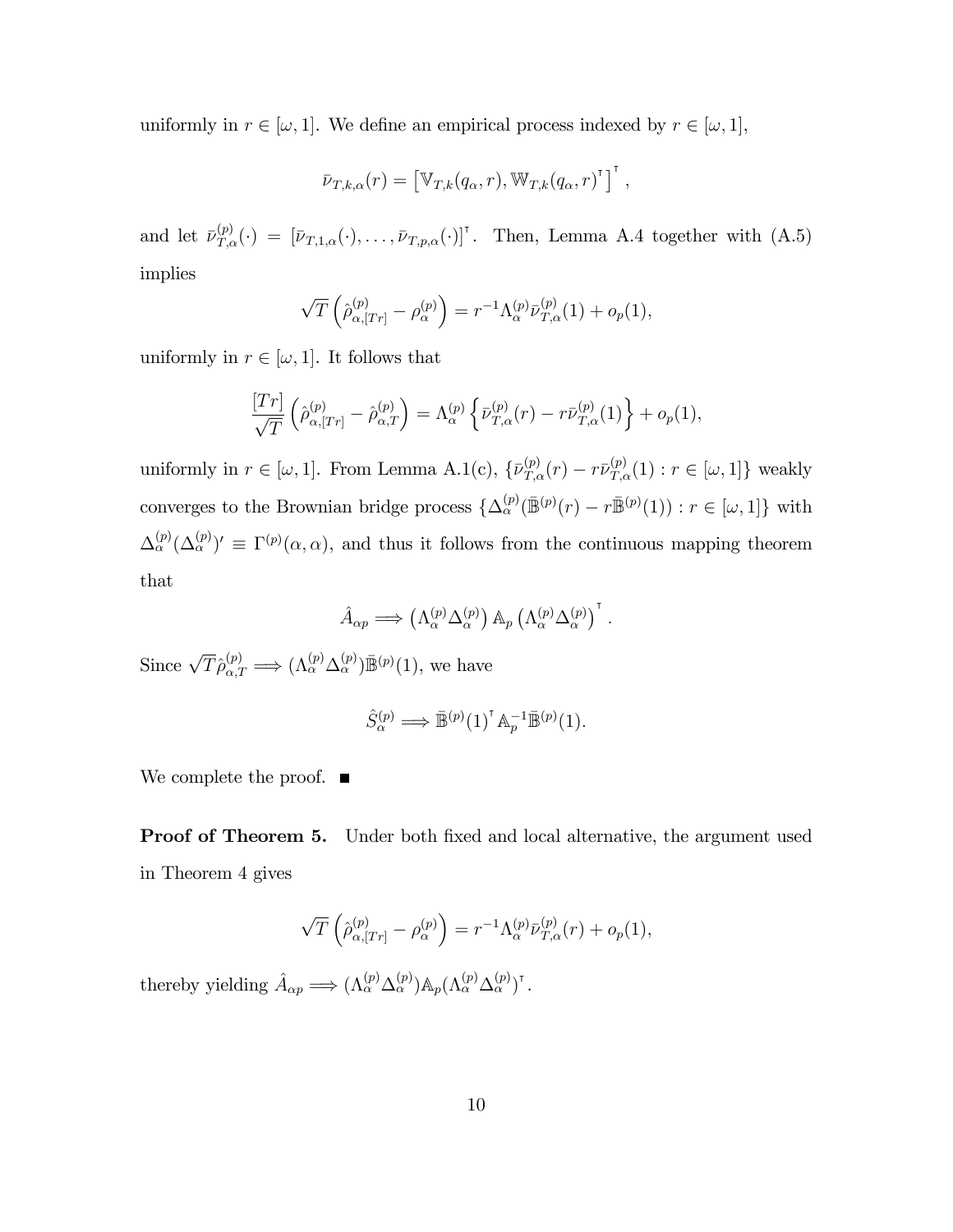(a) Under the Öxed alternative, we have

$$
\sqrt{T}\hat{\rho}_{\alpha,T}^{(p)} = \Lambda_{\alpha}^{(p)}\bar{\nu}_{T,\alpha}^{(p)}(1) + \sqrt{T}\rho_{\alpha}^{(p)} + o_p(1),
$$

where the right-hand side diverges in probability as  $T \to \infty$ . Since the critical value we use is finite in probability from Theorem 4, we obtain the desired result.

(b) Under the local alternative,

$$
\sqrt{T}\hat{\rho}_{\alpha,T}^{(p)} = \Lambda_{\alpha}^{(p)}\bar{\nu}_{T,\alpha}^{(p)}(1) + \xi_{\alpha}^{(p)} + o_p(1).
$$

It follows that

$$
\hat{S}_{\alpha}^{(p)} \to^{d} \left\{ \mathbb{\bar{B}}^{(p)}(1) + (\Lambda_{\alpha}^{(p)} \Delta_{\alpha}^{(p)})^{-1} \xi_{\alpha}^{(p)} \right\}^{\mathsf{T}} \mathbb{A}_{p}^{-1} \left\{ \mathbb{\bar{B}}^{(p)}(1) + (\Lambda_{\alpha}^{(p)} \Delta_{\alpha}^{(p)})^{-1} \xi_{\alpha}^{(p)} \right\}.
$$

We complete the proof.  $\blacksquare$ 

**Proof of Theorem 6.** Consider (a). Two *l*-dimensional vectors,  $\mu_{z1}$  and  $\mu_{z2}$ , and a  $l \times l$  matrices  $\Sigma_z$  and their sample analogues,  $\hat{\mu}_{z1}$  and  $\hat{\mu}_{z2}$ , satisfy the following partitioned matrices:

$$
R_{\alpha k} = \begin{bmatrix} r_{\alpha k, 11} & r_{\alpha k, 12} & \mu_{z1}^{\dagger} \\ r_{\alpha k, 21} & r_{\alpha k, 22} & \mu_{z2}^{\dagger} \\ \mu_{z1} & \mu_{z1} & \Sigma_z \end{bmatrix} \text{ and } \hat{R}_{\alpha k} = \begin{bmatrix} \hat{r}_{\alpha k, 11} & \hat{r}_{\alpha k, 12} & \hat{\mu}_{z1}^{\dagger} \\ \hat{r}_{\alpha k, 21} & \hat{r}_{\alpha k, 22} & \hat{\mu}_{z2}^{\dagger} \\ \hat{\mu}_{z1} & \hat{\mu}_{z1} & \hat{\Sigma}_z \end{bmatrix}.
$$

Then, we can write

$$
p_{\alpha k, ij} = r_{\alpha k, ij} - \mu_{zi}^{\dagger} \Sigma_z^{-1} \mu_{zj}
$$
 and  $\hat{p}_{\alpha k, ij} = \hat{r}_{\alpha k, ij} - \hat{\mu}_{zi}^{\dagger} \hat{\Sigma}_z^{-1} \hat{\mu}_{zj}$ ,

for  $i, j \in \{1, 2\}$ . From Theorem 1(a), we have

$$
\hat{R}_{\alpha k} = R_{\alpha k} + o_p(1),
$$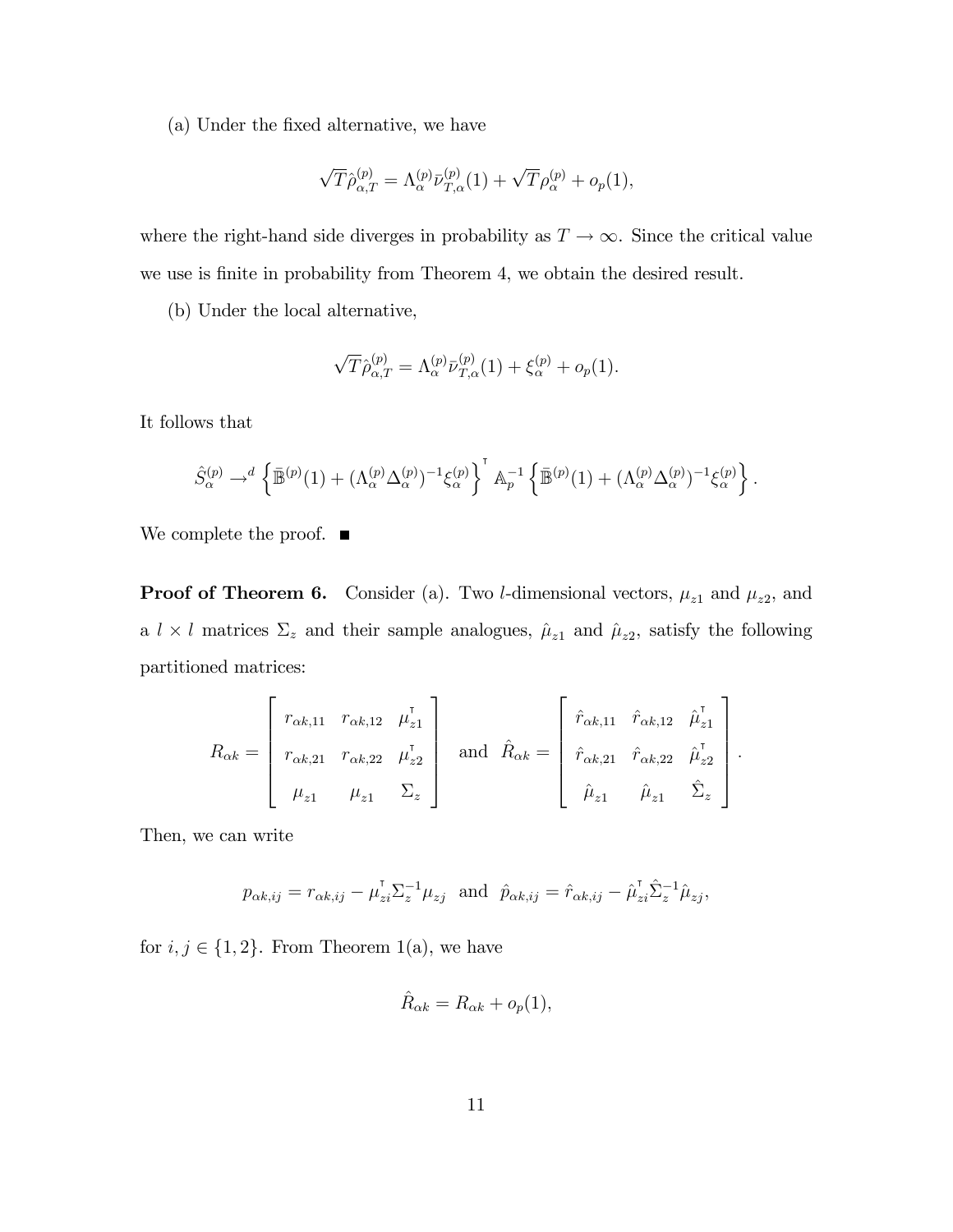which leads to that  $\hat{p}_{\alpha k,12} = p_{\alpha k,12} + o_p(1)$  and that

$$
\sqrt{T}(\hat{p}_{\alpha k,12} - p_{\alpha k,12}) = \sqrt{T}(\hat{r}_{\alpha k,12} - r_{\alpha k,12}) - \mu_{z1}^{\dagger} \Sigma_{z}^{-1} \sqrt{T}(\hat{\mu}_{z2} - \mu_{z2}) + o_{p}(1).
$$

Applying arguments used to prove Lemma A.2, we can show

$$
\sqrt{T}(\hat{p}_{\alpha k,12} - p_{\alpha k,12}) = \lambda_{\alpha k,z}^{(1)^\mathsf{T}} T^{-1/2} \sum_{t=k+1}^T \tilde{\xi}_{1t}(\alpha,k) + \lambda_{\alpha k,z}^{(2)^\mathsf{T}} \sqrt{T} \begin{bmatrix} \hat{q}_\alpha - q_\alpha \\ \hat{q}_z - q_z \end{bmatrix} + o_p(1).
$$

This together with the Bahadur representation yields

$$
\sqrt{T}\left\{\hat{\rho}_{\alpha|z}(k) - \rho_{\alpha|z}(k)\right\} = \lambda_{\alpha k,z}^{\dagger} \tilde{\nu}_{T,kz}(\alpha) + o_p(1)
$$

where  $\tilde{\nu}_{T,kz}(\alpha) = T^{-1/2} \sum_{t=k+1}^{T} \tilde{\xi}_t(\alpha, k)$ .

The asymptotic normality of  $\nu_{T,k,z}(\alpha)$  can be established by using the central limit theorem for mixing random vectors. The proof of (b) and (c) are similar to that of Theorem 2 and Theorem 5, respectively, and thus we omit the details.  $\blacksquare$ 

#### Technical Lemma

The following lemma shows that the quantile estimator based on subsample has the Bahadur representation uniformly in both quantiles and subsample sizes. Let  ${y_t : t \in \mathbb{Z}}$  be a strict stationary sequence of real-valued random variables with distribution function  $F_y$  and its density  $f_y$ . Assume that  $\{y_t : t \in \mathbb{Z}\}\$  satisfies Assumption A1-A4. We consider quantile estimators based on subsamples,  $\{\hat{q}_{y,[Tr]}(\tau)$ :  $\tau \in \mathcal{T} \subset (0, 1), \omega \leq r \leq 1$ , for the true quantile function  $q_y(\cdot)$ . Define  $\mathbb{W}_T(v, r) =$  $T^{-1/2} \sum_{t=1}^{[Tr]} \{1[y_t \le v] - F_y(v)\}$  for  $(v, r) \in \mathbb{R} \times [\omega, 1]$ 

**Lemma A.5** Under Assumptions  $A1-A4$ ,

$$
\sqrt{T}\left\{\hat{q}_{y,[Tr]}(\tau)-q_y(\tau)\right\}=\frac{1}{rf_y(q_y(\tau))}\mathbb{W}_T(q_y(\tau),r)+R_T(\tau,r),
$$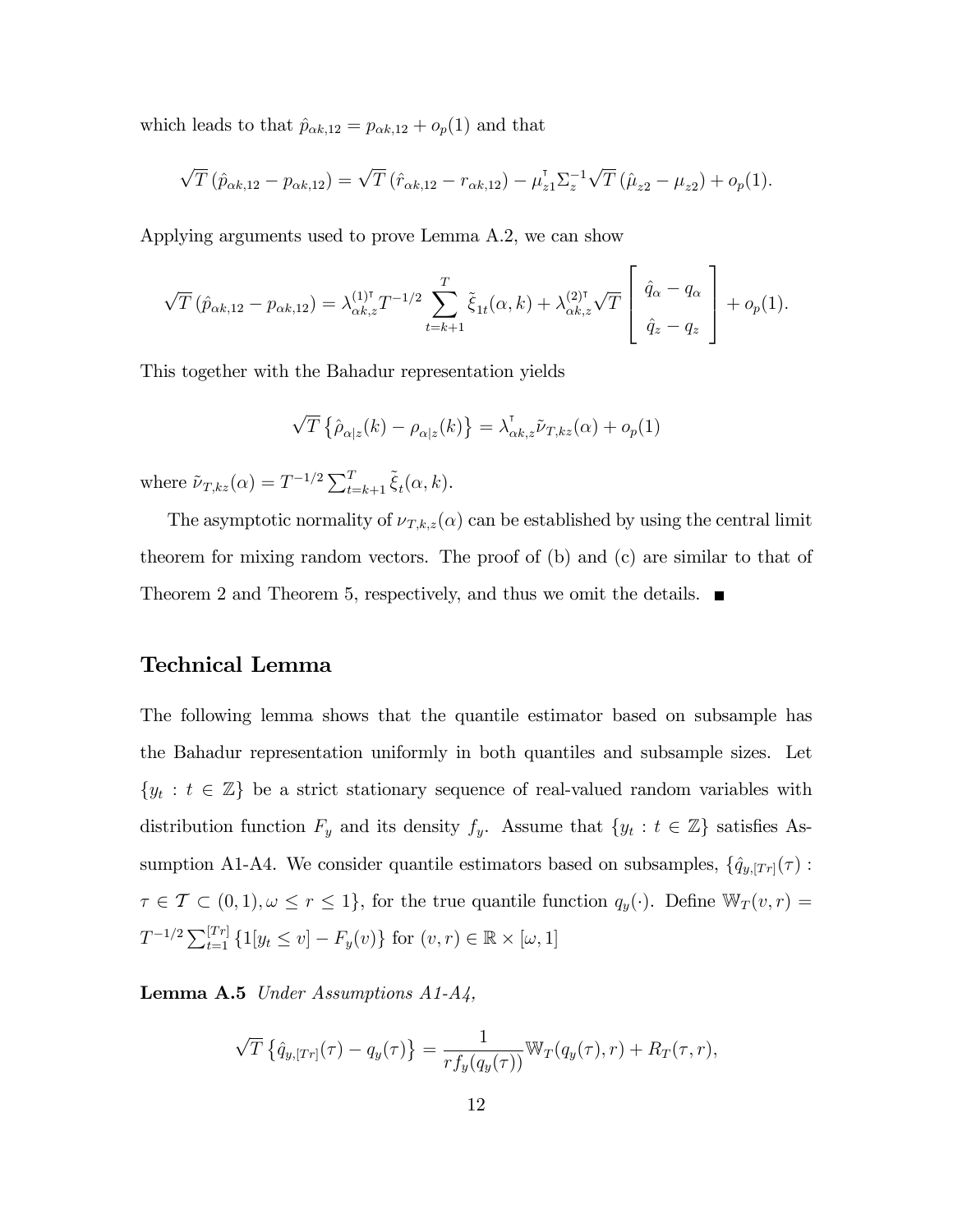where  $\sup_{(\tau,r)\in\mathcal{T}\times[\omega,1]}|R_T(\tau,r)|=o_p(1).$ 

**Proof.** We define a localized objective function based on the subsample:

$$
M_{[Tr]}(v,\tau) = \sum_{t=1}^{[Tr]} \left\{ \pi_{\tau}(y_t - q_y(\tau) - T^{-1/2}v) - \pi_{\tau}(y_t - q_y(\tau)) \right\},\,
$$

for every fixed  $v \in \mathbb{R}$  with some constant  $B > 0$ . Then,  $\sqrt{T} {\{\hat{q}_{y,[Tr]}(\tau) - q_y(\tau)\}} =$  $\arg \min_{v:|v| \leq B} M_{[Tr]}(v, \tau)$  for every  $(\tau, r) \in \mathcal{T} \times [\omega, 1]$ . Also, define a quadratic function:

$$
Q_{[Tr]}(v,\tau) = -\mathbb{W}_T(q_y(\tau),r)v + rf_y(q_y(\tau))\frac{v^2}{2}.
$$

Notice that  $\{rf_y(q_y(\tau))\}^{-1}\mathbb{W}_T(q_y(\tau),r) = \arg \min Q_{[Tr]}(v,\tau)$ . As in Theorem 2 of Kato (2009), the desired result follows from the convexity of  $M_{[Tr]}(\cdot, \cdot)$  with respect to the Örst argument, if we show

$$
\sup_{(\tau,r)\in T\times[\omega,1]} |M_{[Tr]}(v,\tau) - Q_{[Tr]}(v,\tau)| = o_P(1),
$$
\n(A.6)

for every fixed  $v \in \mathbb{R}$ . From Knight's identity (Knight (1998)), we have

$$
\pi_{\tau}(y_t - q_y(\tau) - T^{-1/2}v) - \pi_{\tau}(y_t - q_y(\tau)) + \psi_{\tau}(y_t - q_y(\tau))T^{-1/2}v
$$
  
= 
$$
vT^{-1/2} \int_0^1 \psi_{\tau}(y_t - q_y(\tau) - T^{-1/2}vs) - \psi_{\tau}(y_t - q_y(\tau))ds,
$$

which leads to

$$
M_{[Tr]}(v,\tau) - Q_{[Tr]}(v,\tau) = v \int_0^1 V_{[Tr]}(vs,\tau) \, ds,
$$

where

$$
V_{[Tr]}(vs,\tau) = \mathbb{W}_T(q_y(\tau) + T^{-1/2}vs, r) - \mathbb{W}_T(q_y(\tau), r) + rvs \int_0^1 \left\{ f_y(q_y(\tau) + T^{-1/2}vsl) - f_y(q_y(\tau)) \right\} dl.
$$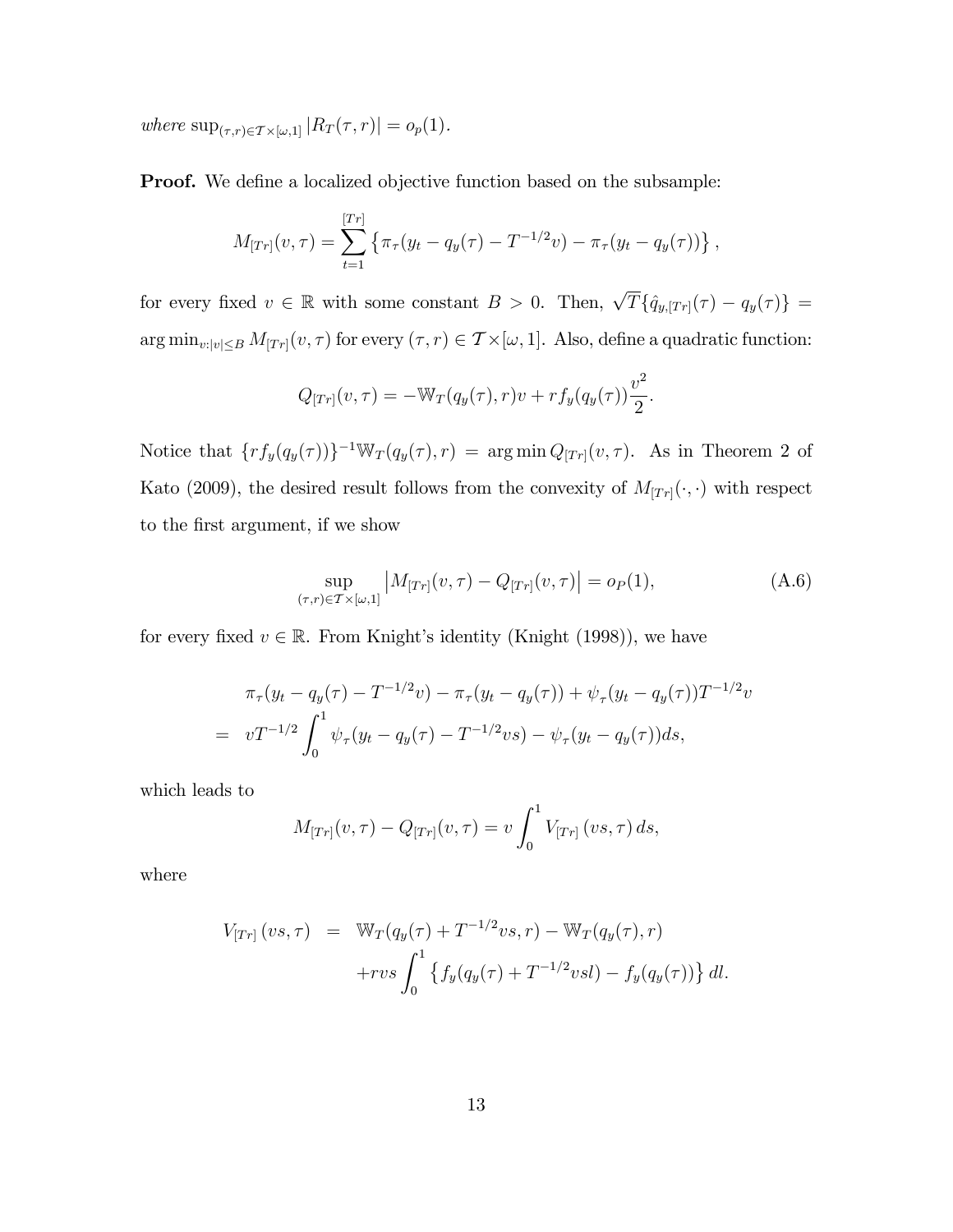Because  $s\in (0,1)$  and  $|v|\leq B,$  we have

$$
\begin{array}{rcl} \left| M_{[Tr]}(v,\tau) - Q_{[Tr]}(v,\tau) \right| & \leq & \sup_{b:|b| \leq B} \left| \mathbb{W}_T(q_y(\tau) + T^{-1/2}b, r) - \mathbb{W}_T(q_y(\tau), r) \right| \\ & & \left| B \sup_{b:|b| \leq B} \left| f_y(q_y(\tau) + T^{-1/2}b) - f_y(q_y(\tau)) \right|, \end{array}
$$

for any  $(\tau, r) \in \mathcal{T} \times [\omega, 1]$ . The stochastic equicontinuity of  $\mathbb{W}_T(\cdot, \cdot)$  from Lemma A.1(c) yields

$$
\sup_{b:|b| \leq B} \sup_{(\tau,r) \in T \times [\omega,1]} \left| \mathbb{W}_T(q_y(\tau) + T^{-1/2}b, r) - \mathbb{W}_T(q_y(\tau), r) \right| = o_p(1).
$$

Also, it follows from Assumption A3 that

$$
\sup_{b:|b| \le B} \sup_{\tau \in \mathcal{T}} |f_y(q_y(\tau) + T^{-1/2}b) - f_y(q_y(\tau))| = o_p(1).
$$

Thus, we establish (A.6) and complete the proof.  $\blacksquare$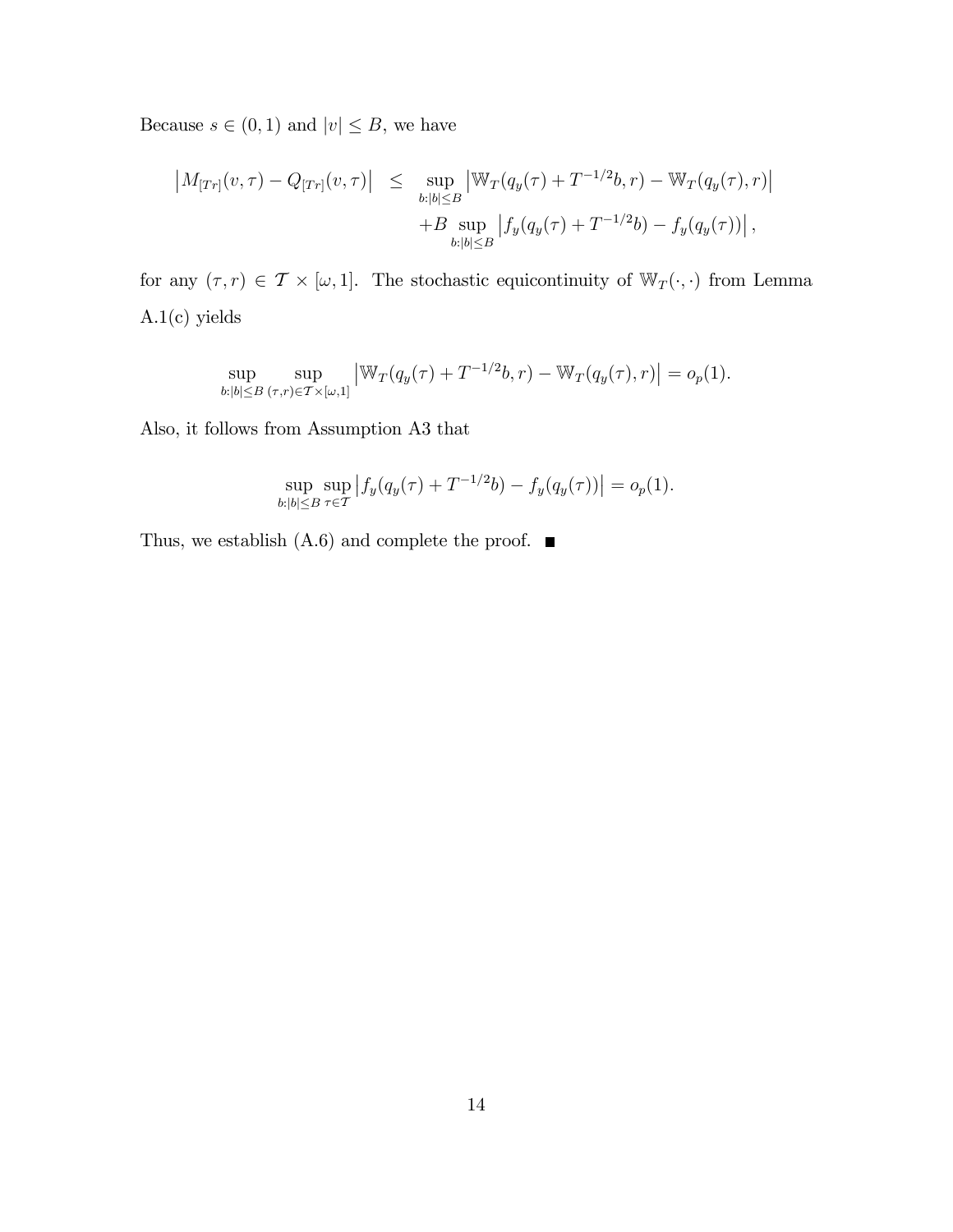## B Tables and Figures

Tables B1 and B2 provide simulation results for the self-normalized statistics using the trimming parameter  $\omega = 0.05$ . See Section 5.2 of our paper. In Figures B1(a)-B3(b), we provide the cross-quantilogram  $\hat{\rho}_{\alpha}(k)$  and the portmanteau tests  $\hat{Q}^{(p)}_{\alpha}$  with self-normalized confidence intervals for no predictability. See Section 6.1 of our paper.

| (DGP1 and the nominal level: $5\%$ ) |                                     |       |       |       |       |       |       |       |       |       |  |
|--------------------------------------|-------------------------------------|-------|-------|-------|-------|-------|-------|-------|-------|-------|--|
|                                      | Quantiles ( $\alpha_1 = \alpha_2$ ) |       |       |       |       |       |       |       |       |       |  |
| T                                    | $\overline{p}$                      | 0.05  | 0.10  | 0.20  | 0.30  | 0.50  | 0.70  | 0.80  | 0.90  | 0.95  |  |
| 500                                  | 1                                   | 0.173 | 0.038 | 0.033 | 0.031 | 0.027 | 0.028 | 0.026 | 0.034 | 0.196 |  |
|                                      | $\overline{2}$                      | 0.277 | 0.031 | 0.022 | 0.021 | 0.023 | 0.021 | 0.018 | 0.030 | 0.342 |  |
|                                      | 3                                   | 0.376 | 0.032 | 0.019 | 0.016 | 0.019 | 0.015 | 0.017 | 0.029 | 0.445 |  |
|                                      | 4                                   | 0.456 | 0.025 | 0.011 | 0.010 | 0.015 | 0.010 | 0.012 | 0.030 | 0.537 |  |
|                                      | 5                                   | 0.514 | 0.029 | 0.008 | 0.008 | 0.007 | 0.007 | 0.008 | 0.034 | 0.610 |  |
| 1000                                 | 1                                   | 0.051 | 0.034 | 0.037 | 0.037 | 0.034 | 0.034 | 0.032 | 0.036 | 0.061 |  |
|                                      | $\overline{2}$                      | 0.093 | 0.027 | 0.029 | 0.026 | 0.027 | 0.027 | 0.028 | 0.027 | 0.102 |  |
|                                      | 3                                   | 0.124 | 0.026 | 0.021 | 0.018 | 0.023 | 0.020 | 0.022 | 0.029 | 0.144 |  |
|                                      | 4                                   | 0.160 | 0.021 | 0.015 | 0.013 | 0.015 | 0.017 | 0.016 | 0.021 | 0.178 |  |
|                                      | 5                                   | 0.189 | 0.019 | 0.011 | 0.013 | 0.010 | 0.012 | 0.011 | 0.023 | 0.208 |  |
| 2000                                 | 1                                   | 0.042 | 0.034 | 0.039 | 0.039 | 0.041 | 0.045 | 0.035 | 0.035 | 0.052 |  |
|                                      | $\overline{2}$                      | 0.046 | 0.032 | 0.029 | 0.031 | 0.032 | 0.037 | 0.030 | 0.028 | 0.050 |  |
|                                      | 3                                   | 0.047 | 0.026 | 0.021 | 0.031 | 0.030 | 0.029 | 0.025 | 0.025 | 0.057 |  |
|                                      | 4                                   | 0.051 | 0.024 | 0.018 | 0.018 | 0.021 | 0.019 | 0.022 | 0.020 | 0.057 |  |
|                                      | 5                                   | 0.054 | 0.021 | 0.016 | 0.019 | 0.020 | 0.017 | 0.015 | 0.017 | 0.057 |  |

Table B1. (size) Empirical Rejection Frequencies of the Self-Normalized Statistics for  $\omega = 0.05$ 

Notes: The first and second columns report the sample size  $T$  and the number of lags  $p$ for the test statistics  $\hat{Q}^p_\alpha$ . The rest of columns show empirical rejection frequencies given simulated critical values at 5% significance level. The trimming value  $\omega$  is set to be 0.05.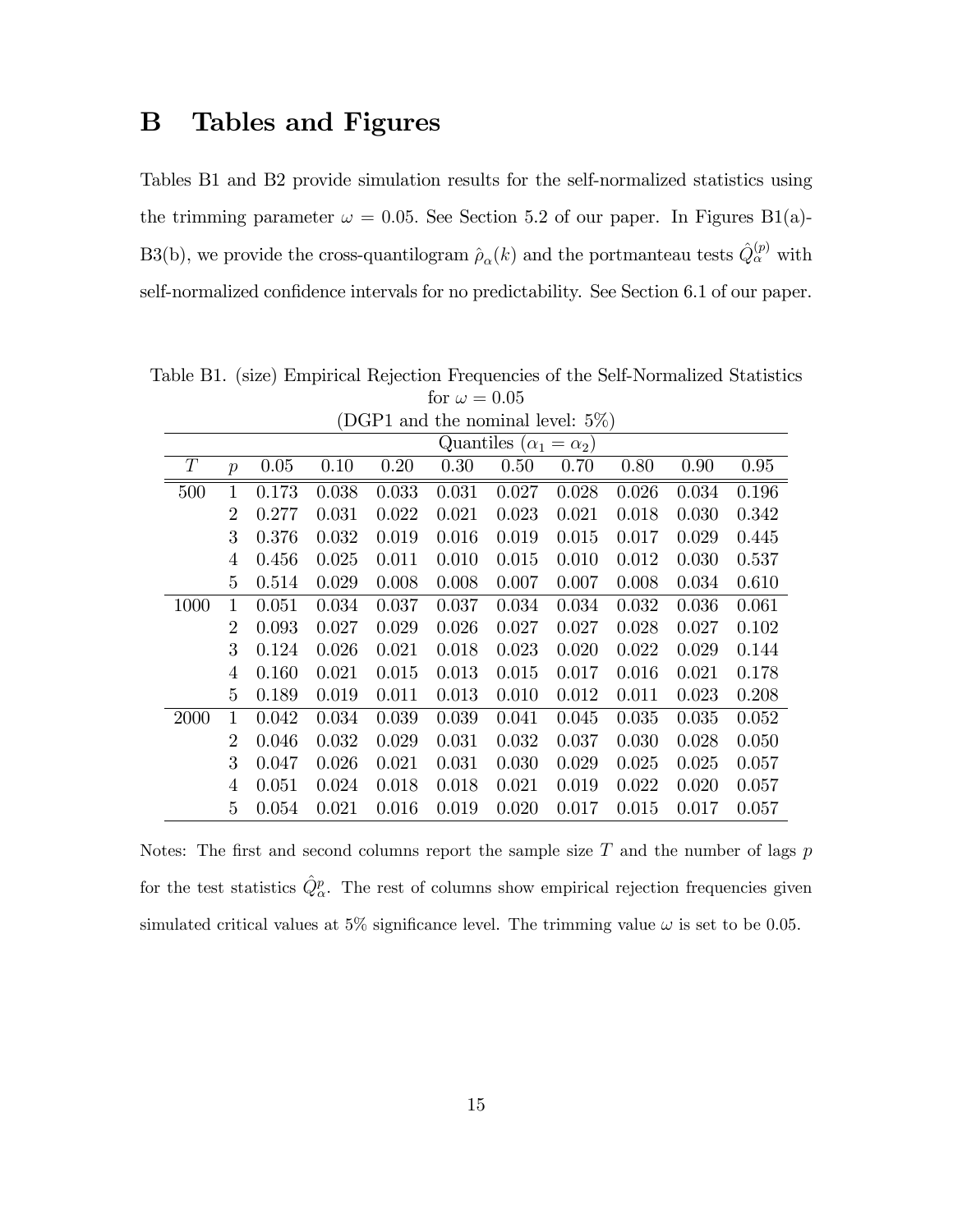| (DGP2: GARCH-X process) |                  |                                   |       |       |       |       |       |       |       |       |  |  |
|-------------------------|------------------|-----------------------------------|-------|-------|-------|-------|-------|-------|-------|-------|--|--|
|                         |                  | Quantiles $(\alpha_1 = \alpha_2)$ |       |       |       |       |       |       |       |       |  |  |
| T                       | $\boldsymbol{p}$ | 0.05                              | 0.10  | 0.20  | 0.30  | 0.50  | 0.70  | 0.80  | 0.90  | 0.95  |  |  |
| 500                     | 1                | 0.134                             | 0.261 | 0.266 | 0.110 | 0.031 | 0.124 | 0.262 | 0.258 | 0.103 |  |  |
|                         | $\overline{2}$   | 0.102                             | 0.170 | 0.177 | 0.068 | 0.024 | 0.075 | 0.185 | 0.160 | 0.082 |  |  |
|                         | 3                | 0.144                             | 0.111 | 0.110 | 0.041 | 0.016 | 0.048 | 0.119 | 0.093 | 0.155 |  |  |
|                         | 4                | 0.221                             | 0.076 | 0.074 | 0.033 | 0.012 | 0.033 | 0.086 | 0.061 | 0.268 |  |  |
|                         | 5                | 0.310                             | 0.057 | 0.053 | 0.023 | 0.008 | 0.021 | 0.061 | 0.047 | 0.371 |  |  |
| 1000                    | 1                | 0.364                             | 0.562 | 0.527 | 0.235 | 0.038 | 0.232 | 0.517 | 0.555 | 0.339 |  |  |
|                         | $\overline{2}$   | 0.236                             | 0.457 | 0.421 | 0.168 | 0.025 | 0.178 | 0.423 | 0.455 | 0.219 |  |  |
|                         | 3                | 0.164                             | 0.356 | 0.326 | 0.114 | 0.021 | 0.131 | 0.342 | 0.345 | 0.160 |  |  |
|                         | 4                | 0.140                             | 0.276 | 0.249 | 0.086 | 0.018 | 0.097 | 0.260 | 0.262 | 0.140 |  |  |
|                         | 5                | 0.147                             | 0.219 | 0.201 | 0.067 | 0.011 | 0.062 | 0.201 | 0.207 | 0.144 |  |  |
| 2000                    | 1                | 0.683                             | 0.848 | 0.795 | 0.442 | 0.043 | 0.448 | 0.811 | 0.848 | 0.670 |  |  |
|                         | $\overline{2}$   | 0.567                             | 0.787 | 0.735 | 0.359 | 0.035 | 0.370 | 0.752 | 0.790 | 0.549 |  |  |
|                         | 3                | 0.463                             | 0.711 | 0.673 | 0.287 | 0.025 | 0.298 | 0.673 | 0.710 | 0.447 |  |  |
|                         | 4                | 0.379                             | 0.647 | 0.593 | 0.220 | 0.017 | 0.242 | 0.614 | 0.639 | 0.368 |  |  |
|                         | 5                | 0.312                             | 0.583 | 0.536 | 0.188 | 0.014 | 0.193 | 0.557 | 0.572 | 0.285 |  |  |

Table B2. (power) Empirical Rejection Frequencies of the Self-Normalized Statistics for  $\omega = 0.05$ 

Notes: Same as Table 3.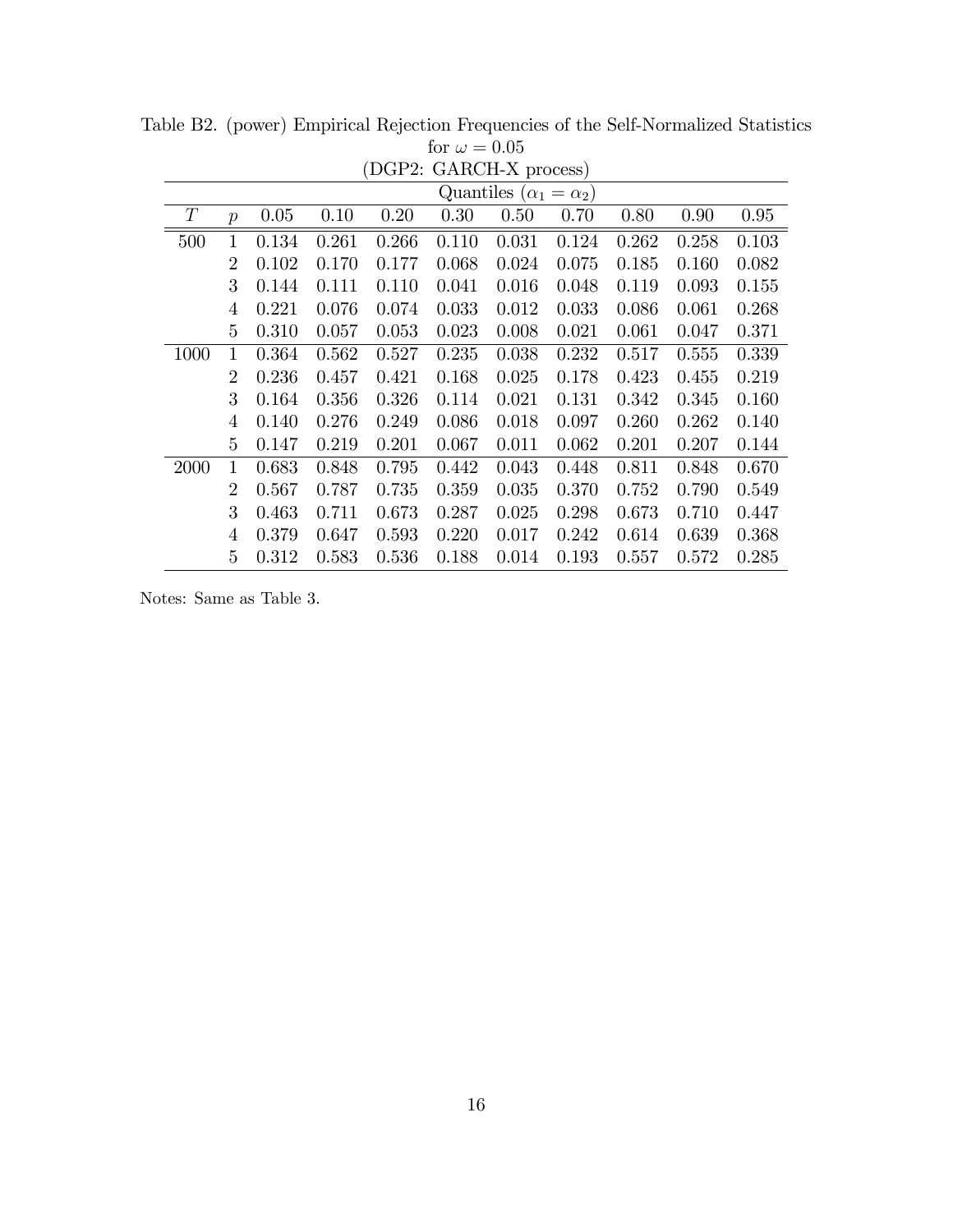

Figure B1(a). The sample cross quantilogram  $\hat{\rho}_{\alpha}(k)$  for  $\alpha_2= 0.1$  to detect directional predictability from stock variance to stock return. Bar graphs describe sample crossquantilograms and lines are the  $95\%$  self-normalized confidence intervals.



Figure B1(b). Box-Ljung test statistic  $\hat{Q}_{\alpha}^{(p)}$  for each lag p and quantile  $\alpha$  using  $\hat{\rho}_{\alpha}(k)$  with  $\alpha_2$  = 0.1. The dashed lines are the 95% self-normalized confidence intervals.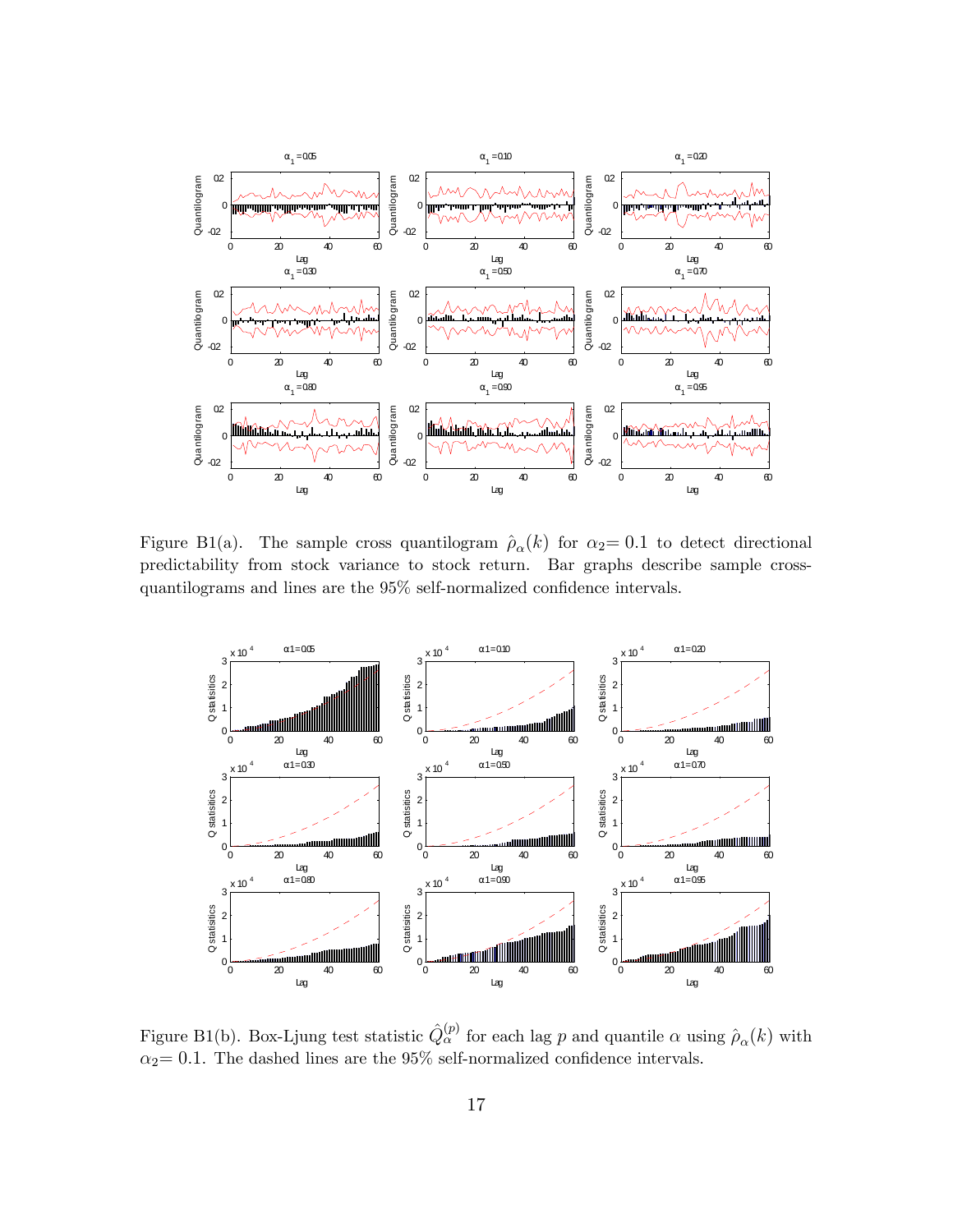

Figure 2(a). The sample cross quantilogram  $\hat{p}_{\alpha}(k)$  for  $\alpha_2= 0.5$  to detect directional predictability from stock variance to stock return. Same as Figure B1(a)..



Figure 2(b). Box-Ljung test statistic  $\hat{Q}^{(p)}_{\alpha}$  for each lag p and quantile  $\alpha$  using  $\hat{\rho}_{\alpha}(k)$  with  $\alpha_2$  = 0.5. Same as Figure B1(b).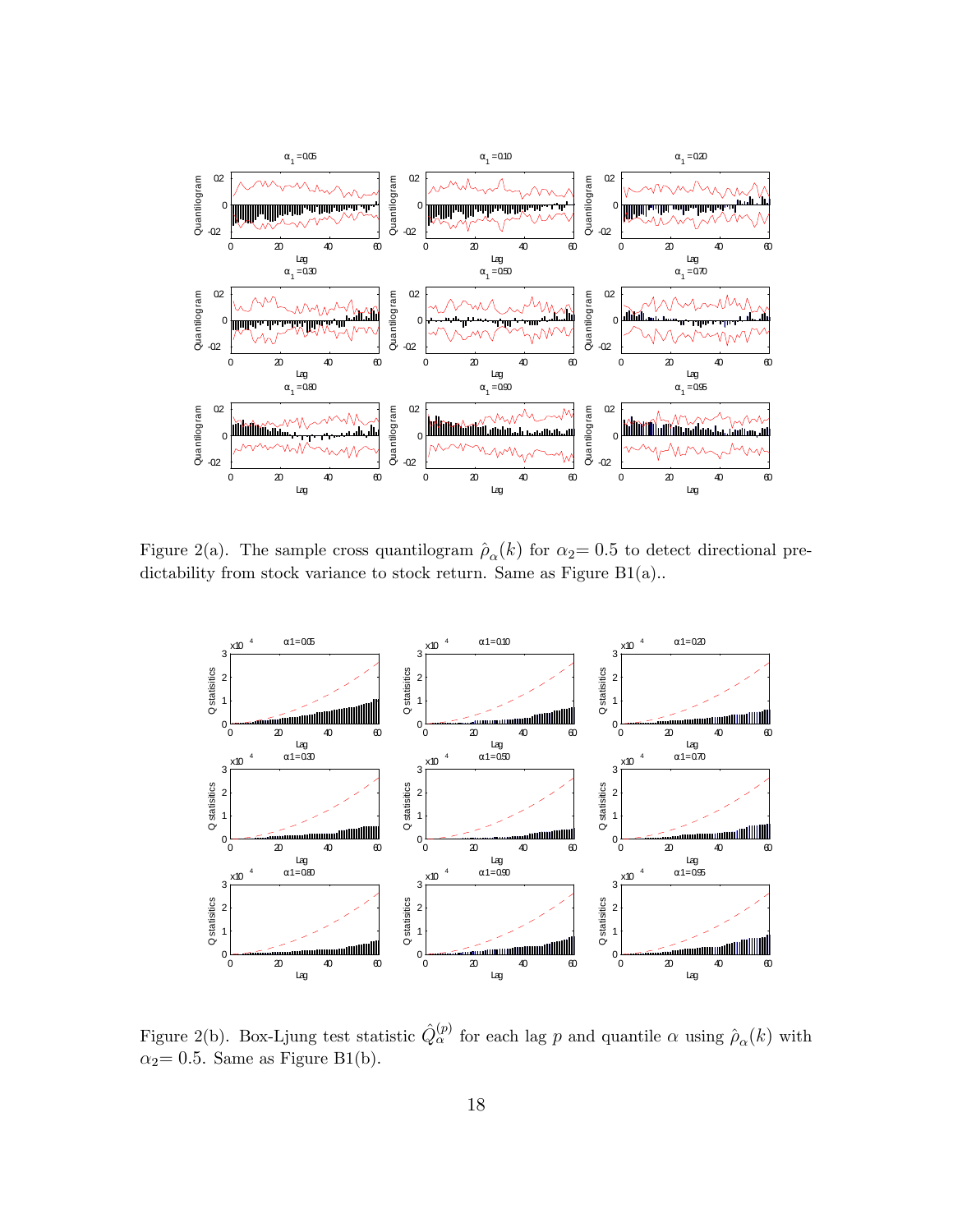

Figure 3(a). The sample cross quantilogram  $\hat{\rho}_{\alpha}(k)$  for  $\alpha_2= 0.9$  to detect directional predictability from stock variance to stock return. Same as Figure B1(a).



Figure 3(b). Box-Ljung test statistic  $\hat{Q}^{(p)}_{\alpha}$  for each lag p and quantile  $\alpha$  using  $\hat{\rho}_{\alpha}(k)$  with  $\alpha_2$  = 0.9. Same as Figure B1(b).